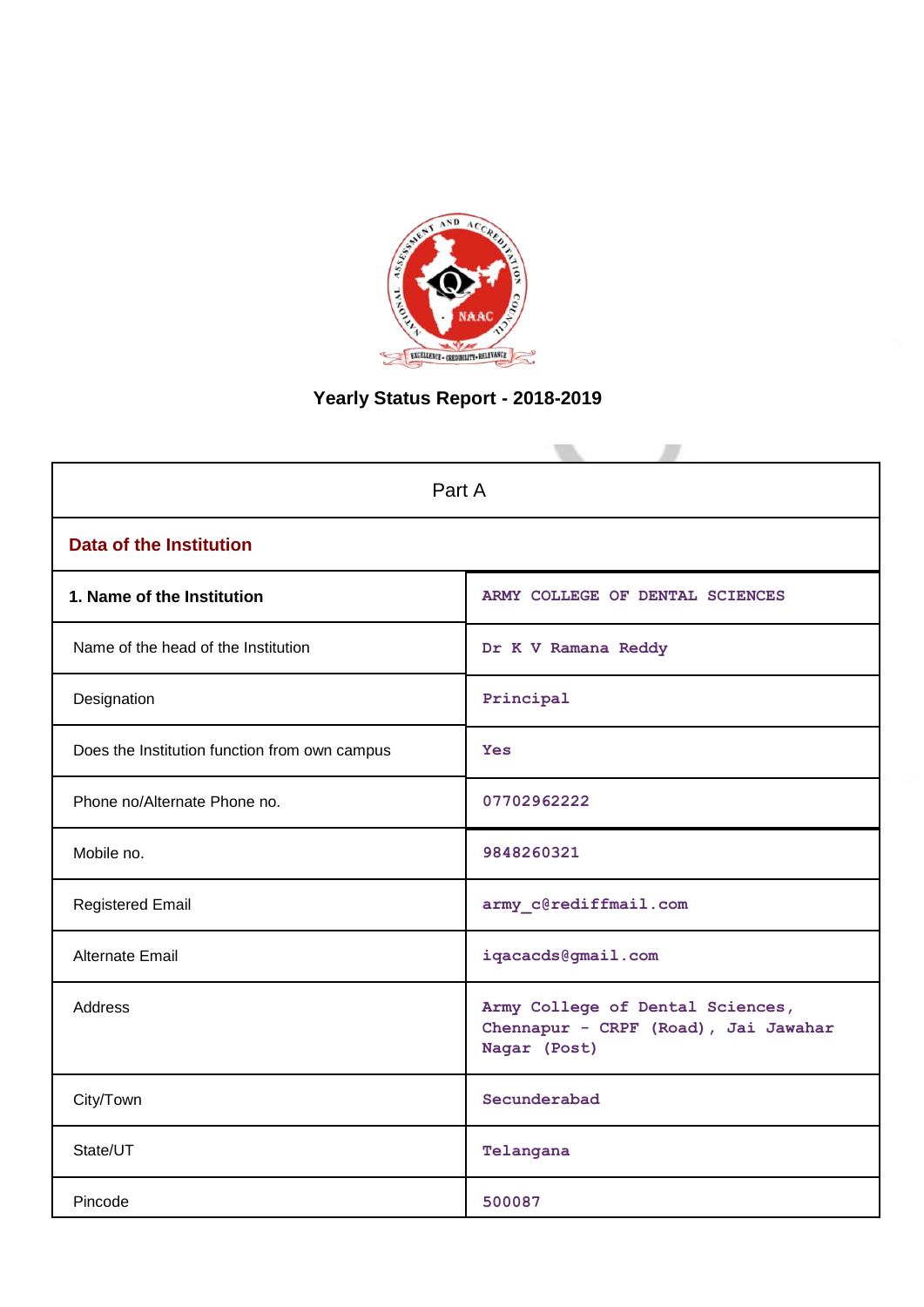| 2. Institutional Status                                                  |                                                                                                                                       |                                                                    |                                                                                    |             |
|--------------------------------------------------------------------------|---------------------------------------------------------------------------------------------------------------------------------------|--------------------------------------------------------------------|------------------------------------------------------------------------------------|-------------|
| Affiliated / Constituent                                                 | Affiliated                                                                                                                            |                                                                    |                                                                                    |             |
| Type of Institution                                                      |                                                                                                                                       | Co-education                                                       |                                                                                    |             |
| Location                                                                 |                                                                                                                                       | Urban                                                              |                                                                                    |             |
| <b>Financial Status</b>                                                  |                                                                                                                                       | private                                                            |                                                                                    |             |
| Name of the IQAC co-ordinator/Director                                   |                                                                                                                                       | Dr G Ajay Kumar                                                    |                                                                                    |             |
| Phone no/Alternate Phone no.                                             |                                                                                                                                       | 09885073469                                                        |                                                                                    |             |
| Mobile no.                                                               |                                                                                                                                       | 6304406534                                                         |                                                                                    |             |
| <b>Registered Email</b>                                                  |                                                                                                                                       | iqacacds@gmail.com                                                 |                                                                                    |             |
| <b>Alternate Email</b>                                                   |                                                                                                                                       | army_c@rediffmail.com                                              |                                                                                    |             |
| 3. Website Address                                                       |                                                                                                                                       |                                                                    |                                                                                    |             |
| Web-link of the AQAR: (Previous Academic Year)                           |                                                                                                                                       | http://www.acds.co.in/wp-<br>content/uploads/2019/08/AQAR 2018.doc |                                                                                    |             |
| 4. Whether Academic Calendar prepared during<br>the year                 |                                                                                                                                       | Yes                                                                |                                                                                    |             |
| if yes, whether it is uploaded in the institutional website:<br>Weblink: |                                                                                                                                       | $\underline{OC}$                                                   | http://www.acds.co.in/wp-content/upload<br>s/2019/08/ACADEMIC CALENDER 2018-2019.d |             |
| <b>5. Accrediation Details</b>                                           |                                                                                                                                       |                                                                    |                                                                                    |             |
| Cycle<br>Grade                                                           | <b>CGPA</b>                                                                                                                           | Year of                                                            | Validity                                                                           |             |
|                                                                          |                                                                                                                                       | Accrediation                                                       | Period From                                                                        | Period To   |
| $\mathbf{1}$<br>$\mathbf{A}$                                             | 3.02                                                                                                                                  | 2016                                                               | 25-May-2016                                                                        | 24-May-2021 |
| 6. Date of Establishment of IQAC                                         | 06-Oct-2014                                                                                                                           |                                                                    |                                                                                    |             |
| 7. Internal Quality Assurance System                                     |                                                                                                                                       |                                                                    |                                                                                    |             |
|                                                                          |                                                                                                                                       |                                                                    |                                                                                    |             |
| Item /Title of the quality initiative by<br><b>IQAC</b>                  | Quality initiatives by IQAC during the year for promoting quality culture<br>Date & Duration<br>Number of participants/ beneficiaries |                                                                    |                                                                                    |             |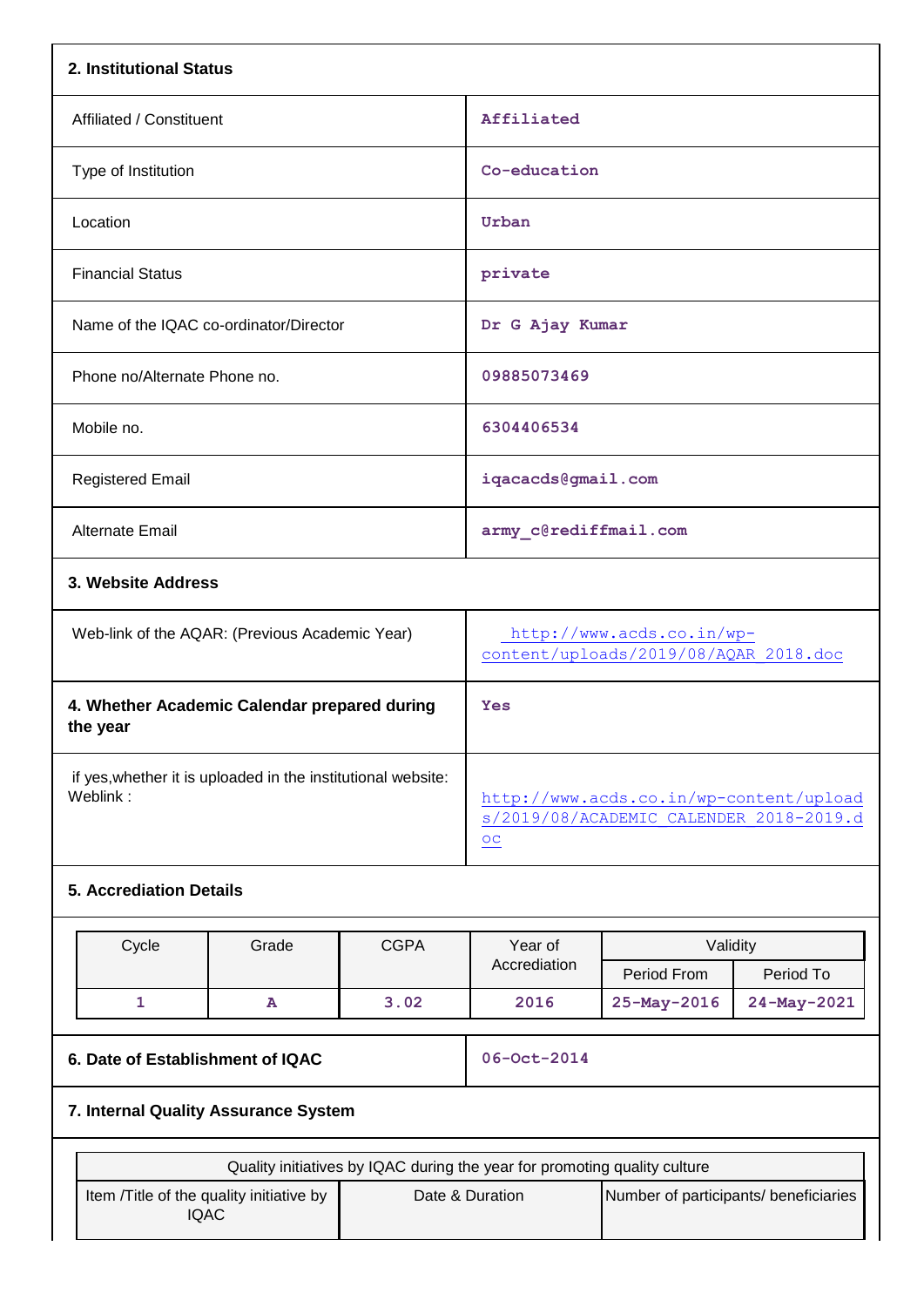| MOU BITS Pilani                      | $04 - Aug - 2018$        | 18                |  |
|--------------------------------------|--------------------------|-------------------|--|
| Ethical Committee Meeting            | $04 - Oct - 2018$        | 14                |  |
| Clinical Audit                       | $16 - Nov - 2018$        | 14                |  |
| Procurement of Intra oral<br>scanner | $29 - \text{Mar} - 2019$ | $12 \overline{ }$ |  |
| No Files Uploaded !!!                |                          |                   |  |

# **8. Provide the list of funds by Central/ State Government- UGC/CSIR/DST/DBT/ICMR/TEQIP/World Bank/CPE of UGC etc.**

| Institution/Departmen<br>t/Faculty                                                                                           | Scheme     | <b>Funding Agency</b> |                                          | Year of award with<br>duration | Amount    |
|------------------------------------------------------------------------------------------------------------------------------|------------|-----------------------|------------------------------------------|--------------------------------|-----------|
| Department of<br>Biology, BITS<br>Pilani<br>Hyderabad<br>Clinical<br>partner Army<br>College of<br>Dental Sciences<br>(ACDS) | <b>DST</b> |                       | Ministry of<br>Science and<br>Technology | 2018<br>3                      | 130000000 |
|                                                                                                                              |            |                       | No Files Uploaded !!!                    |                                |           |
| 9. Whether composition of IQAC as per latest<br><b>NAAC</b> guidelines:                                                      |            | Yes                   |                                          |                                |           |
| Upload latest notification of formation of IQAC                                                                              |            | View File             |                                          |                                |           |
| 10. Number of IQAC meetings held during the<br>year :                                                                        |            | 4                     |                                          |                                |           |
| The minutes of IQAC meeting and compliances to the<br>decisions have been uploaded on the institutional<br>website           |            | Yes                   |                                          |                                |           |
| Upload the minutes of meeting and action taken report                                                                        |            | View File             |                                          |                                |           |
| 11. Whether IQAC received funding from any of<br>the funding agency to support its activities<br>during the year?            |            | <b>No</b>             |                                          |                                |           |

# **12. Significant contributions made by IQAC during the current year(maximum five bullets)**

**Proposal for increase of BDS seats from 40 to 50. Application submitted to the Min of Health Family Welfare, New Delhi ? Establishment of Satellite Centre : Sainik Bhawan Near Secunderabad ? Introduction of NEET Coaching and Career counselling session on the opportunity after BDS and MDS for the students and**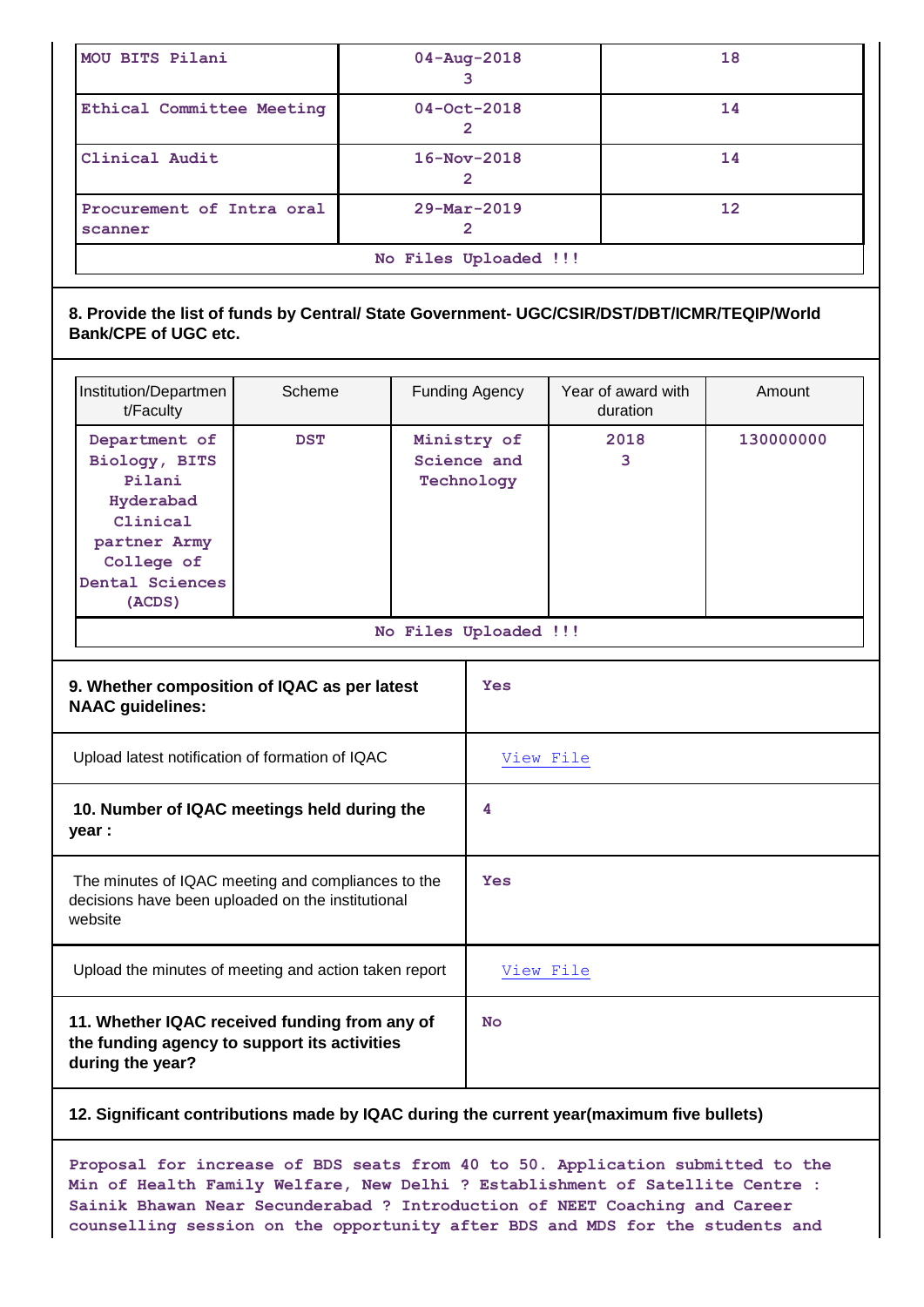**visit to various dental chains organized for the students along with career counselling. ? Personality Development Classes and Parents teachers Meet AntiRagging meeting held wherein a Inspector came and addressed the students on the matter ? MoU with BITS Pilani for Research (06th Aug 2018) Fire Safety measures and Indoor Gym modified**

#### **No Files Uploaded !!!**

**13. Plan of action chalked out by the IQAC in the beginning of the academic year towards Quality Enhancement and outcome achieved by the end of the academic year**

| Plan of Action                                                                                                       | Achivements/Outcomes                                                                                                                      |
|----------------------------------------------------------------------------------------------------------------------|-------------------------------------------------------------------------------------------------------------------------------------------|
| National Seminars                                                                                                    | Hosted by Dept of Conservative<br>Dentistry and Dept of Prosthodontics                                                                    |
| <b>Students Improvement</b>                                                                                          | NEET Coaching, Extra Classes, Student<br>exchange programme, Inter departmental<br>seminars, BLS Training, Minor Oral<br>Surgery workshop |
| <b>Teaching Staff</b>                                                                                                | Faculty Development Programmes,<br>Quarterly meeting for improvement                                                                      |
|                                                                                                                      | No Files Uploaded !!!                                                                                                                     |
| 14. Whether AQAR was placed before statutory<br>body?                                                                | Yes                                                                                                                                       |
| Name of Statutory Body                                                                                               | <b>Meeting Date</b>                                                                                                                       |
| Institute Management Committee                                                                                       | $25 - Ju1 - 2019$                                                                                                                         |
| 15. Whether NAAC/or any other accredited<br>body(s) visited IQAC or interacted with it to<br>assess the functioning? | <b>No</b>                                                                                                                                 |
| 16. Whether institutional data submitted to<br><b>AISHE:</b>                                                         | Yes                                                                                                                                       |
| Year of Submission                                                                                                   | 2018                                                                                                                                      |
| Date of Submission                                                                                                   | $16 - Aug - 2018$                                                                                                                         |
| 17. Does the Institution have Management<br><b>Information System?</b>                                               | Yes                                                                                                                                       |
| If yes, give a brief descripiton and a list of modules<br>currently operational (maximum 500 words)                  | Under Developmental Process                                                                                                               |
|                                                                                                                      | Part B                                                                                                                                    |
| <b>CRITERION I - CURRICULAR ASPECTS</b>                                                                              |                                                                                                                                           |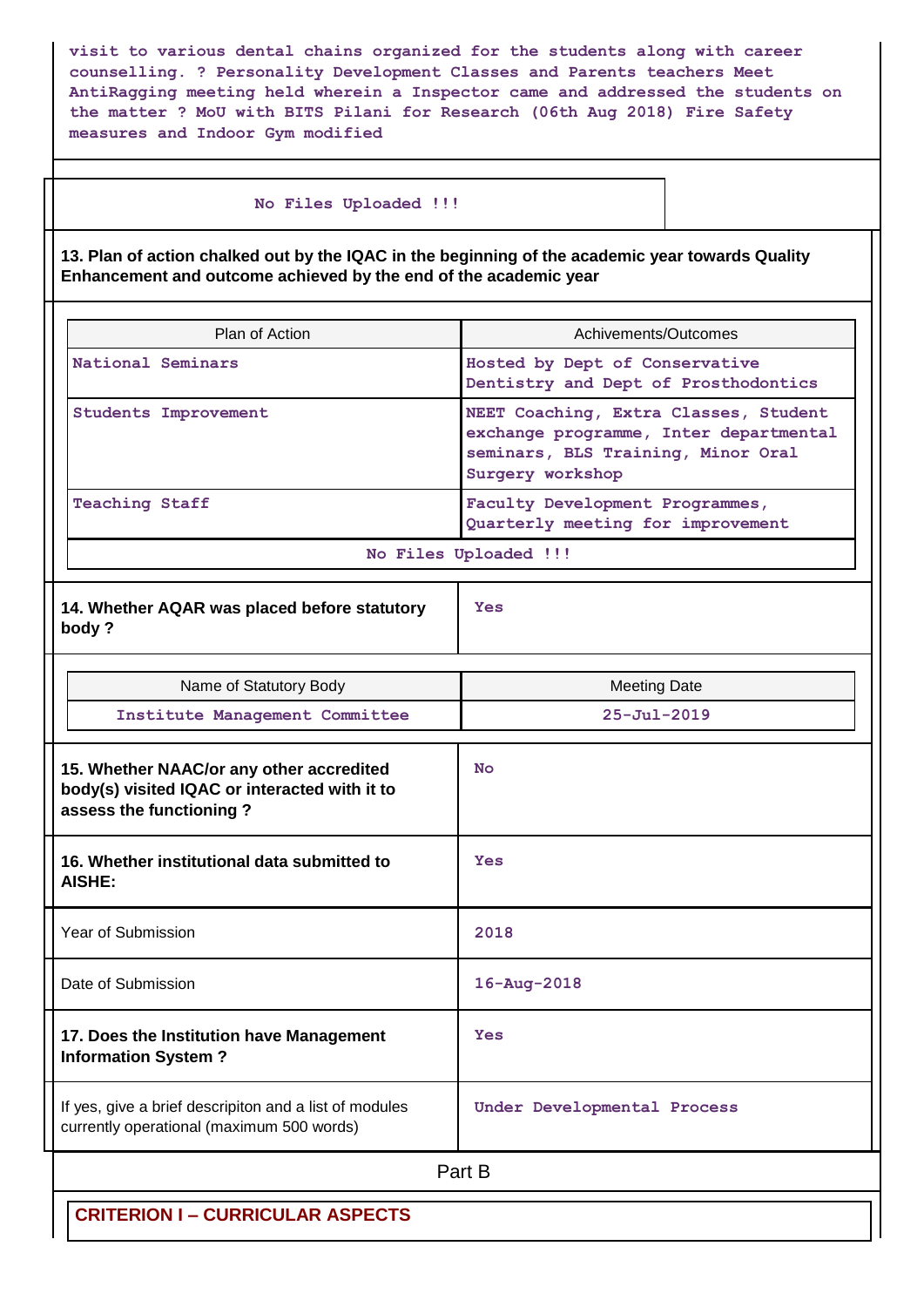| 1.1 - Curriculum Planning and Implementation                                                                                                                                                                                                                                                                                                                                                                                                                                                   |                                                                                             |                 |                                                              |                             |  |  |
|------------------------------------------------------------------------------------------------------------------------------------------------------------------------------------------------------------------------------------------------------------------------------------------------------------------------------------------------------------------------------------------------------------------------------------------------------------------------------------------------|---------------------------------------------------------------------------------------------|-----------------|--------------------------------------------------------------|-----------------------------|--|--|
| 1.1.1 - Institution has the mechanism for well planned curriculum delivery and documentation. Explain in 500<br>words                                                                                                                                                                                                                                                                                                                                                                          |                                                                                             |                 |                                                              |                             |  |  |
| Army College of Dental Sciences is Affiliated to Kaloji Narayan Rao University<br>of Health Sciences (KNR UHS), Warangal and Recognised by Dental Council of<br>India (DCI), New Delhi and we follow the rules and regulations as per DCI & KNR<br>UHS. The Institute has Post Graduation (MDS) in six departments with yearly<br>intake of 15 students and Under Graduation (BDS) with intake of 40 seat per<br>year. We follow annual pattern of programmes of DCI & KNR UHS and there is no | flexibility of the curriculum.                                                              |                 |                                                              |                             |  |  |
| 1.1.2 - Certificate/ Diploma Courses introduced during the academic year                                                                                                                                                                                                                                                                                                                                                                                                                       |                                                                                             |                 |                                                              |                             |  |  |
| Certificate<br>Diploma Courses                                                                                                                                                                                                                                                                                                                                                                                                                                                                 | Dates of<br>Introduction                                                                    | <b>Duration</b> | Focus on employ<br>ability/entreprene<br>urship              | <b>Skill</b><br>Development |  |  |
| Nil<br><b>BLS</b>                                                                                                                                                                                                                                                                                                                                                                                                                                                                              | 17/01/2019                                                                                  | 4               | <b>Nil</b>                                                   | Nil                         |  |  |
| 1.2 - Academic Flexibility                                                                                                                                                                                                                                                                                                                                                                                                                                                                     |                                                                                             |                 |                                                              |                             |  |  |
| 1.2.1 - New programmes/courses introduced during the academic year                                                                                                                                                                                                                                                                                                                                                                                                                             |                                                                                             |                 |                                                              |                             |  |  |
| Programme/Course                                                                                                                                                                                                                                                                                                                                                                                                                                                                               | Programme Specialization                                                                    |                 | Dates of Introduction                                        |                             |  |  |
| No Data Entered/Not Applicable !!!                                                                                                                                                                                                                                                                                                                                                                                                                                                             |                                                                                             |                 |                                                              |                             |  |  |
|                                                                                                                                                                                                                                                                                                                                                                                                                                                                                                | No file uploaded.                                                                           |                 |                                                              |                             |  |  |
| 1.2.2 - Programmes in which Choice Based Credit System (CBCS)/Elective course system implemented at the<br>affiliated Colleges (if applicable) during the academic year.                                                                                                                                                                                                                                                                                                                       |                                                                                             |                 |                                                              |                             |  |  |
| Name of programmes adopting<br><b>CBCS</b>                                                                                                                                                                                                                                                                                                                                                                                                                                                     | Date of implementation of<br>Programme Specialization<br><b>CBCS/Elective Course System</b> |                 |                                                              |                             |  |  |
| No Data Entered/Not Applicable !!!                                                                                                                                                                                                                                                                                                                                                                                                                                                             |                                                                                             |                 |                                                              |                             |  |  |
| 1.2.3 - Students enrolled in Certificate/ Diploma Courses introduced during the year                                                                                                                                                                                                                                                                                                                                                                                                           |                                                                                             |                 |                                                              |                             |  |  |
|                                                                                                                                                                                                                                                                                                                                                                                                                                                                                                | Certificate                                                                                 |                 | Diploma Course                                               |                             |  |  |
| <b>Number of Students</b>                                                                                                                                                                                                                                                                                                                                                                                                                                                                      | 25                                                                                          |                 |                                                              | <b>Nil</b>                  |  |  |
| 1.3 - Curriculum Enrichment                                                                                                                                                                                                                                                                                                                                                                                                                                                                    |                                                                                             |                 |                                                              |                             |  |  |
| 1.3.1 - Value-added courses imparting transferable and life skills offered during the year                                                                                                                                                                                                                                                                                                                                                                                                     |                                                                                             |                 |                                                              |                             |  |  |
| <b>Value Added Courses</b>                                                                                                                                                                                                                                                                                                                                                                                                                                                                     | Date of Introduction                                                                        |                 | Number of Students Enrolled                                  |                             |  |  |
| Dental Practice<br>Management                                                                                                                                                                                                                                                                                                                                                                                                                                                                  | 19/06/2018                                                                                  |                 |                                                              | 26                          |  |  |
| Basic Life Support<br><b>Training Programme</b>                                                                                                                                                                                                                                                                                                                                                                                                                                                | 17/01/2019                                                                                  |                 |                                                              | 25                          |  |  |
|                                                                                                                                                                                                                                                                                                                                                                                                                                                                                                | No file uploaded.                                                                           |                 |                                                              |                             |  |  |
| 1.3.2 - Field Projects / Internships under taken during the year                                                                                                                                                                                                                                                                                                                                                                                                                               |                                                                                             |                 |                                                              |                             |  |  |
| Project/Programme Title                                                                                                                                                                                                                                                                                                                                                                                                                                                                        | Programme Specialization                                                                    |                 | No. of students enrolled for Field<br>Projects / Internships |                             |  |  |
| No Data Entered/Not Applicable !!!                                                                                                                                                                                                                                                                                                                                                                                                                                                             |                                                                                             |                 |                                                              |                             |  |  |
|                                                                                                                                                                                                                                                                                                                                                                                                                                                                                                | No file uploaded.                                                                           |                 |                                                              |                             |  |  |
| 1.4 - Feedback System                                                                                                                                                                                                                                                                                                                                                                                                                                                                          |                                                                                             |                 |                                                              |                             |  |  |
| 1.4.1 - Whether structured feedback received from all the stakeholders.                                                                                                                                                                                                                                                                                                                                                                                                                        |                                                                                             |                 |                                                              |                             |  |  |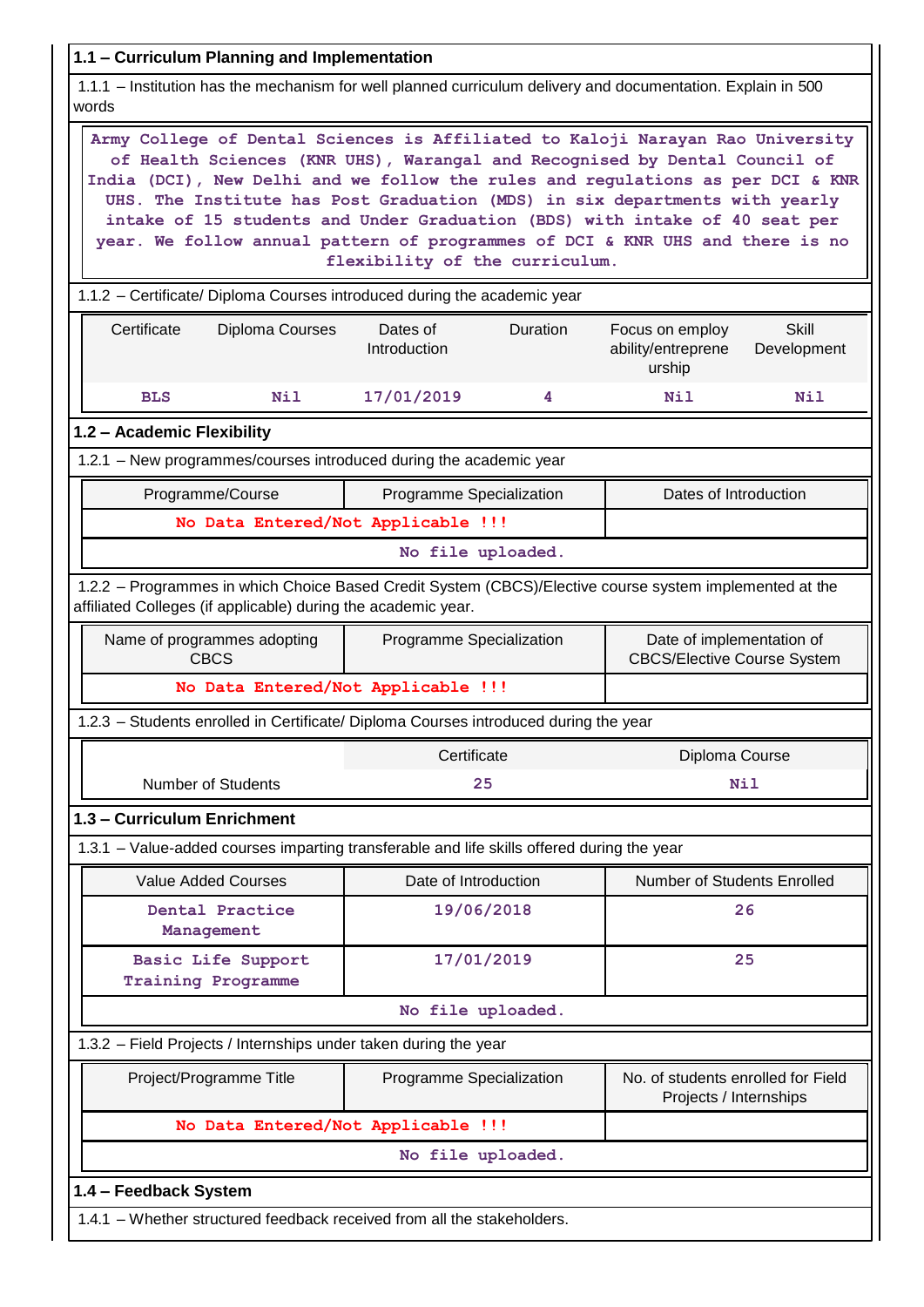| Students        | Yes |
|-----------------|-----|
| <b>Teachers</b> | Yes |
| Employers       | Yes |
| Alumni          | Yes |
| Parents         | Yes |

1.4.2 – How the feedback obtained is being analyzed and utilized for overall development of the institution? (maximum 500 words)

Feedback Obtained

**Students feedback : After every Class feedback form is given to every student and based on the report the comments are analysed by the HOD and staff and necessary action is taken to improve the quality of teaching. Teacher feedback : Based on the teacher feedback underperforming students are given extra classes and parents are informed. To improve the standard of teaching all HOD's including Principal conduct meeting to analyze and take necessary actions. Employers : The Chairman of the Institute analyses Annual Confidential Report (ACR) of every staff member annually. Alumni : Alumni meeting are conducted for improvement in teaching, placements updating with current trends. Parents : Half yearly parent teacher meeting will be conducted to discuss about the student improvement and appraisal of his or her performance.**

# **CRITERION II – TEACHING- LEARNING AND EVALUATION**

#### **2.1 – Student Enrolment and Profile**

| 2.1.1 - Demand Ratio during the year |                             |                              |                                   |                          |  |  |
|--------------------------------------|-----------------------------|------------------------------|-----------------------------------|--------------------------|--|--|
| Name of the<br>Programme             | Programme<br>Specialization | Number of seats<br>available | Number of<br>Application received | <b>Students Enrolled</b> |  |  |
| <b>MDS</b>                           | <b>Nill</b>                 | 15                           | 96                                | 15                       |  |  |
| <b>BDS</b>                           | <b>Nill</b>                 | 40                           | 416                               | 40                       |  |  |
|                                      |                             |                              |                                   |                          |  |  |

**No file uploaded.**

#### **2.2 – Catering to Student Diversity**

2.2.1 – Student - Full time teacher ratio (current year data)

| Year | Number of          | Number of          | Number of         | Number of         | Number of        |
|------|--------------------|--------------------|-------------------|-------------------|------------------|
|      | students enrolled  | students enrolled  | fulltime teachers | fulltime teachers | teachers         |
|      | in the institution | in the institution | available in the  | available in the  | teaching both UG |
|      | (UG)               | (PG)               | institution       | institution       | and PG courses   |
|      |                    |                    | teaching only UG  | teaching only PG  |                  |
|      |                    |                    | courses           | courses           |                  |
| 2018 | 40                 | 15                 | 49                | 34                | 49               |

#### **2.3 – Teaching - Learning Process**

2.3.1 – Percentage of teachers using ICT for effective teaching with Learning Management Systems (LMS), Elearning resources etc. (current year data)

| Number of<br>Teachers on Roll | Number of<br>teachers using<br>ICT (LMS, e-<br>Resources) | <b>ICT Tools and</b><br>resources<br>available | Number of ICT<br>enabled<br>Classrooms | Numberof smart<br>classrooms | E-resources and<br>techniques used |  |  |
|-------------------------------|-----------------------------------------------------------|------------------------------------------------|----------------------------------------|------------------------------|------------------------------------|--|--|
| 49                            | 49                                                        | 12                                             | 4                                      | 5                            |                                    |  |  |
|                               | No file uploaded.                                         |                                                |                                        |                              |                                    |  |  |
|                               | No file uploaded.                                         |                                                |                                        |                              |                                    |  |  |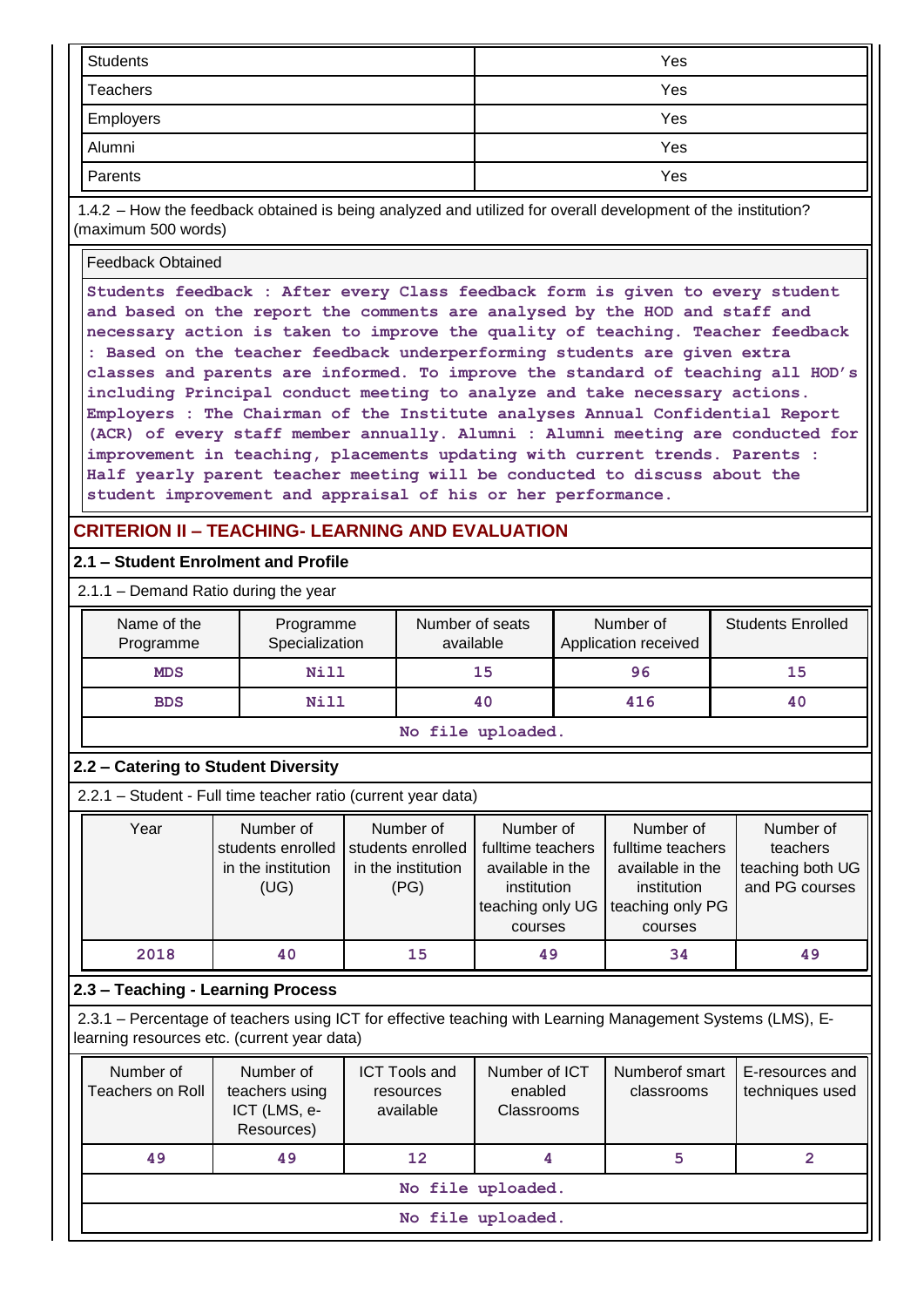2.3.2 – Students mentoring system available in the institution? Give details. (maximum 500 words)

Student mentoring system aims to provide personal and professional support to a student. The mentor uses experience in a facilitative way to support the development of the student. Mentor's role is supportive and developmental for student community in general and first year students in particular. At ACDS each staff mentors four undergraduate students and one post graduate student. Mentoring involves follow up, long term support, instructional coaching. Mentor acts as a liason between the student and the management, student and parents, student and peers. Mentor helps to create a launching pad to promote the students interests and abilities.

| Number of students enrolled in the<br>institution | Number of fulltime teachers | Mentor : Mentee Ratio |
|---------------------------------------------------|-----------------------------|-----------------------|
| 245                                               | 49                          | $1\!:\!5$             |

#### **2.4 – Teacher Profile and Quality**

2.4.1 – Number of full time teachers appointed during the year

| No. of sanctioned<br>positions | No. of filled positions | Vacant positions | Positions filled during<br>the current year | No. of faculty with<br>Ph.D |
|--------------------------------|-------------------------|------------------|---------------------------------------------|-----------------------------|
| 76.                            |                         | 27               | 25                                          |                             |

2.4.2 – Honours and recognition received by teachers (received awards, recognition, fellowships at State, National, International level from Government, recognised bodies during the year )

| Year of Award | Name of full time teachers<br>receiving awards from<br>state level, national level,<br>international level | Designation       | Name of the award,<br>fellowship, received from<br>Government or recognized<br>bodies |
|---------------|------------------------------------------------------------------------------------------------------------|-------------------|---------------------------------------------------------------------------------------|
| 2018          | Dr K V Ramana<br>Reddy                                                                                     | Principal         | Chief of Army<br><b>Staff Commendation</b>                                            |
| 2019          | Dr Mamta Kaushik                                                                                           | Professor         | <b>IACDE Academic</b><br>Excellence                                                   |
|               |                                                                                                            | No file uploaded. |                                                                                       |

#### **2.5 – Evaluation Process and Reforms**

2.5.1 – Number of days from the date of semester-end/ year- end examination till the declaration of results during the year

| Programme Name | Programme Code | Semester/year        | Last date of the last<br>semester-end/year-<br>end examination | Date of declaration of<br>results of semester-<br>end/ year- end<br>examination |
|----------------|----------------|----------------------|----------------------------------------------------------------|---------------------------------------------------------------------------------|
| <b>BDS</b>     | 101            | 1 year               | 21/08/2018                                                     | 25/09/2018                                                                      |
| <b>BDS</b>     | 101            | 2 year               | 21/08/2018                                                     | 25/09/2018                                                                      |
| <b>BDS</b>     | 101            | 3 year               | 20/07/2018                                                     | 06/09/2018                                                                      |
| <b>BDS</b>     | 082            | 4 year               | 09/08/2018                                                     | 26/09/2018                                                                      |
| <b>MDS</b>     | 101            | 1 year               | 01/05/2018                                                     | 24/06/2019                                                                      |
|                |                | $No$ file $m$ loaded |                                                                |                                                                                 |

#### **No file uploaded.**

2.5.2 – Reforms initiated on Continuous Internal Evaluation(CIE) system at the institutional level (250 words)

**Clinical and Academic Audit every six months**

2.5.3 – Academic calendar prepared and adhered for conduct of Examination and other related matters (250 words)

**Clinical postings schedule and schedule for internal assessment examination is prepared and is followed accordingly. How ever the final examinations are being**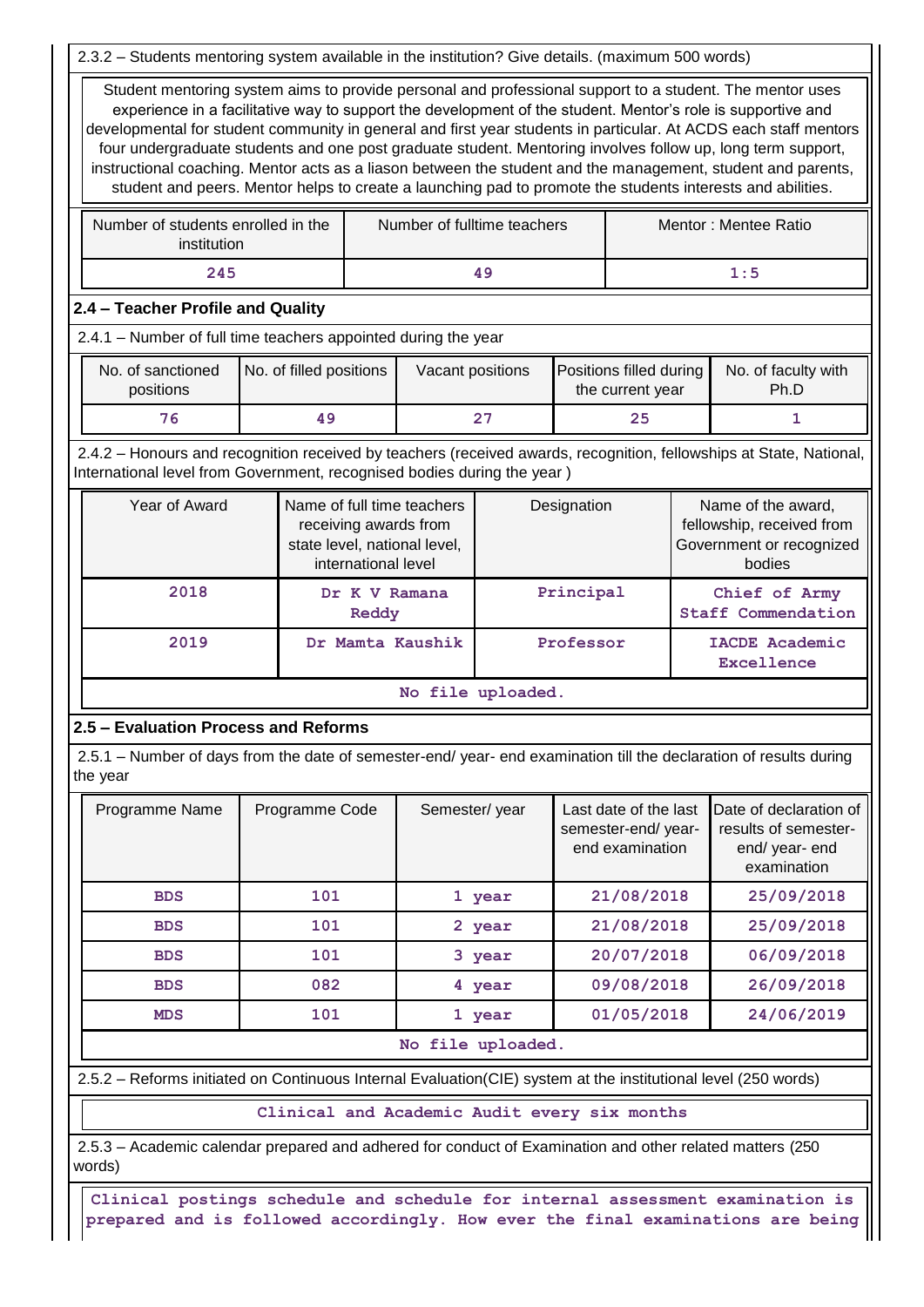# **2.6 – Student Performance and Learning Outcomes**

2.6.1 – Program outcomes, program specific outcomes and course outcomes for all programs offered by the institution are stated and displayed in website of the institution (to provide the weblink)

# [http://www.acds.co.in/wp-](http://www.acds.co.in/wp-content/uploads/2019/08/STUDENT_PERFORMANCE_AND_LEARNING_OUTCOMES.docx)

[content/uploads/2019/08/STUDENT\\_PERFORMANCE\\_AND\\_LEARNING\\_OUTCOMES.docx](http://www.acds.co.in/wp-content/uploads/2019/08/STUDENT_PERFORMANCE_AND_LEARNING_OUTCOMES.docx)

# 2.6.2 – Pass percentage of students

| Programme<br>Code | Programme<br>Name | Programme<br>Specialization | Number of<br>students<br>appeared in the<br>final year<br>examination | Number of<br>students passed<br>in final year<br>examination | Pass Percentage |
|-------------------|-------------------|-----------------------------|-----------------------------------------------------------------------|--------------------------------------------------------------|-----------------|
| 082               | <b>BDS</b>        | Nill                        | 36                                                                    | 36                                                           | 100             |
| 101               | <b>MDS</b>        | <b>Nill</b>                 | 15                                                                    | 15                                                           | 100             |

#### **No file uploaded.**

# **2.7 – Student Satisfaction Survey**

2.7.1 – Student Satisfaction Survey (SSS) on overall institutional performance (Institution may design the questionnaire) (results and details be provided as weblink)

> [http://www.acds.co.in/wp-content/uploads/2019/08/SSS-survey](http://www.acds.co.in/wp-content/uploads/2019/08/SSS-survey-questionnaire.docx)[questionnaire.docx](http://www.acds.co.in/wp-content/uploads/2019/08/SSS-survey-questionnaire.docx)

# **CRITERION III – RESEARCH, INNOVATIONS AND EXTENSION**

# **3.1 – Resource Mobilization for Research**

3.1.1 – Research funds sanctioned and received from various agencies, industry and other organisations

| Nature of the Project | Duration          | Name of the funding<br>agency        | Total grant<br>sanctioned | Amount received<br>during the year |  |  |  |  |
|-----------------------|-------------------|--------------------------------------|---------------------------|------------------------------------|--|--|--|--|
| Major<br>Projects     | 36                | Ministry of<br>Science<br>Technology | 1.3                       | U                                  |  |  |  |  |
| Minor<br>Projects     | 24                | GOC, BD Area                         | 5                         | 5                                  |  |  |  |  |
|                       | No file uploaded. |                                      |                           |                                    |  |  |  |  |

# **3.2 – Innovation Ecosystem**

3.2.1 – Workshops/Seminars Conducted on Intellectual Property Rights (IPR) and Industry-Academia Innovative practices during the year

| Title of workshop/seminar                                                                                      | Name of the Dept.                                                                    | Date       |
|----------------------------------------------------------------------------------------------------------------|--------------------------------------------------------------------------------------|------------|
| Pediatrician's<br>Perspective of<br>Pedodontics                                                                | Pedodontics And<br><b>Preventive Dentistry</b>                                       | 26/11/2018 |
| Conscious Sedation by Dr.<br>Srinivas Nameni, Lasers<br>in Pediatric Dentistry by<br>Dr. Chandrasekhar Yavagal | Pedodontics And<br><b>Preventive Dentistry</b>                                       | 31/01/2019 |
| Dentsply Composite<br>Restorations                                                                             | Pedodontics And<br>Preventive Dentistry<br>Conservative Dentistry<br>And Endodontics | 06/05/2019 |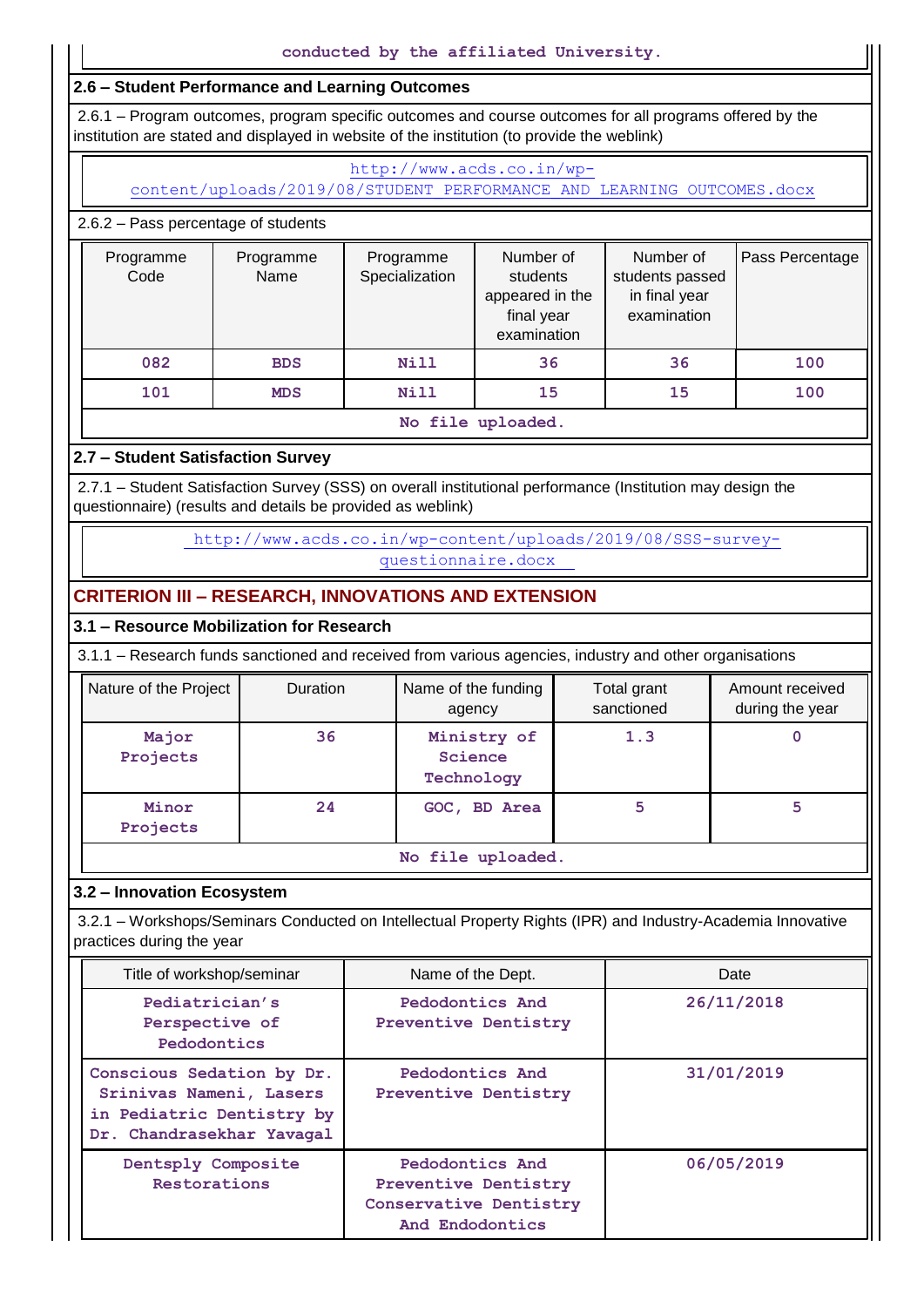| CDE contact contours for<br><b>Conservative Dentistry</b><br>posterior composites                    |  |                          |              | Endodontics              |                          |                |                       |                                                                                                                                                                                            | 17/01/2019 |  |
|------------------------------------------------------------------------------------------------------|--|--------------------------|--------------|--------------------------|--------------------------|----------------|-----------------------|--------------------------------------------------------------------------------------------------------------------------------------------------------------------------------------------|------------|--|
| 3rd ACDI International<br>conference                                                                 |  |                          |              | Endodontics              | Conservative Dentistry   |                |                       |                                                                                                                                                                                            | 20/01/2019 |  |
| 3.2.2 - Awards for Innovation won by Institution/Teachers/Research scholars/Students during the year |  |                          |              |                          |                          |                |                       |                                                                                                                                                                                            |            |  |
| Title of the innovation                                                                              |  | Name of Awardee          |              | Awarding Agency          |                          |                | Date of award         |                                                                                                                                                                                            | Category   |  |
| Nil                                                                                                  |  | Nil                      |              |                          | Nil                      |                | 01/08/2019            | <b>Nil</b><br>Nature of Start-<br>Date of<br>Commencement<br><b>up</b><br>01/08/2019<br><b>Not</b><br>Applicable<br>International<br>$\mathbf 0$<br>Number of PhD's Awarded<br><b>Nill</b> |            |  |
| No file uploaded.                                                                                    |  |                          |              |                          |                          |                |                       |                                                                                                                                                                                            |            |  |
| 3.2.3 - No. of Incubation centre created, start-ups incubated on campus during the year              |  |                          |              |                          |                          |                |                       |                                                                                                                                                                                            |            |  |
| Incubation<br>Center                                                                                 |  | Name                     |              | Sponsered By             | Name of the<br>Start-up  |                |                       |                                                                                                                                                                                            |            |  |
| Not<br>Applicable                                                                                    |  | <b>Not</b><br>Applicable |              | <b>Not</b><br>Applicable | <b>Not</b><br>Applicable |                |                       |                                                                                                                                                                                            |            |  |
|                                                                                                      |  |                          |              |                          | No file uploaded.        |                |                       |                                                                                                                                                                                            |            |  |
| 3.3 - Research Publications and Awards                                                               |  |                          |              |                          |                          |                |                       |                                                                                                                                                                                            |            |  |
| 3.3.1 – Incentive to the teachers who receive recognition/awards                                     |  |                          |              |                          |                          |                |                       |                                                                                                                                                                                            |            |  |
| <b>State</b>                                                                                         |  |                          |              | National                 |                          |                |                       |                                                                                                                                                                                            |            |  |
| 0                                                                                                    |  |                          |              | 01                       |                          |                |                       |                                                                                                                                                                                            |            |  |
| 3.3.2 - Ph. Ds awarded during the year (applicable for PG College, Research Center)                  |  |                          |              |                          |                          |                |                       |                                                                                                                                                                                            |            |  |
|                                                                                                      |  | Name of the Department   |              |                          |                          |                |                       |                                                                                                                                                                                            |            |  |
|                                                                                                      |  | 0                        |              |                          |                          |                |                       |                                                                                                                                                                                            |            |  |
| 3.3.3 - Research Publications in the Journals notified on UGC website during the year                |  |                          |              |                          |                          |                |                       |                                                                                                                                                                                            |            |  |
| <b>Type</b>                                                                                          |  |                          | Department   |                          | Number of Publication    |                |                       |                                                                                                                                                                                            | any)       |  |
| International                                                                                        |  |                          | Periodontics |                          |                          | $\mathbf{1}$   |                       |                                                                                                                                                                                            | 6          |  |
| National                                                                                             |  |                          | Radiology    | Oral Medicine            |                          | 1              |                       | Average Impact Factor (if<br>0<br>0<br>$\mathbf 0$<br>0<br>0<br>3.3.4 - Books and Chapters in edited Volumes / Books published, and papers in National/International Conference            |            |  |
| National                                                                                             |  |                          | Pedodontics  |                          |                          | 9              |                       |                                                                                                                                                                                            |            |  |
| National                                                                                             |  |                          | Periodontics |                          |                          | $\overline{2}$ |                       |                                                                                                                                                                                            |            |  |
| National                                                                                             |  |                          |              | Prosthodontics           |                          | 2              |                       |                                                                                                                                                                                            |            |  |
| National                                                                                             |  |                          |              | Oral Pathology           |                          | 3              |                       |                                                                                                                                                                                            |            |  |
|                                                                                                      |  |                          |              |                          | No file uploaded.        |                |                       |                                                                                                                                                                                            |            |  |
| Proceedings per Teacher during the year                                                              |  |                          |              |                          |                          |                |                       |                                                                                                                                                                                            |            |  |
|                                                                                                      |  | Department               |              |                          |                          |                | Number of Publication |                                                                                                                                                                                            |            |  |
| Conservative Dentistry Endodontics                                                                   |  |                          |              |                          |                          |                | 6                     |                                                                                                                                                                                            |            |  |
|                                                                                                      |  | Orthodontics             |              |                          |                          |                | $\overline{2}$        |                                                                                                                                                                                            |            |  |
|                                                                                                      |  | Periodontics             |              |                          |                          |                | 1                     |                                                                                                                                                                                            |            |  |
|                                                                                                      |  | Prosthodontics           |              |                          |                          |                | 1                     |                                                                                                                                                                                            |            |  |
|                                                                                                      |  |                          |              |                          | No file uploaded.        |                |                       |                                                                                                                                                                                            |            |  |
|                                                                                                      |  |                          |              |                          |                          |                |                       |                                                                                                                                                                                            |            |  |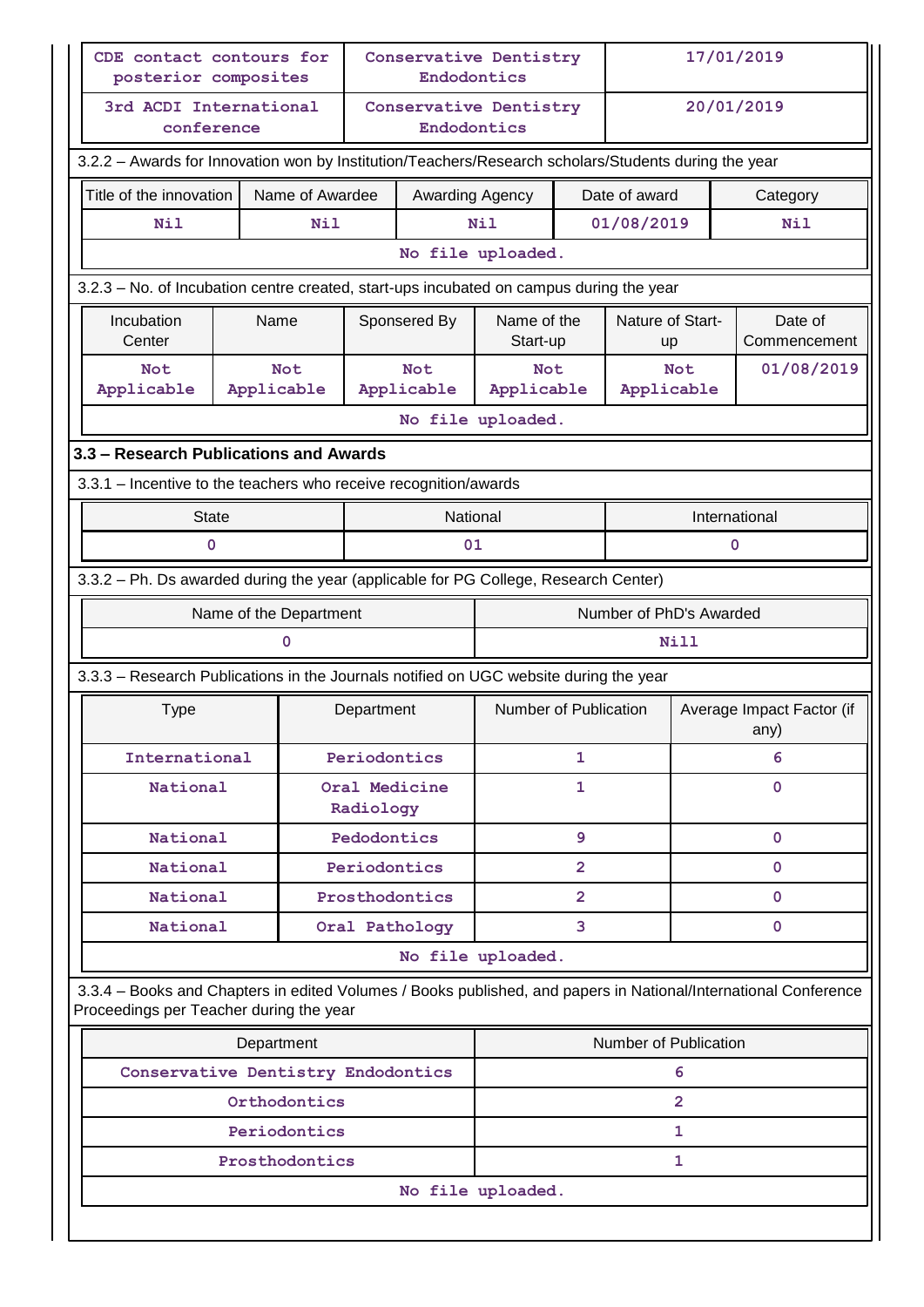|                                                                                                                                                                    | 3.3.5 - Bibliometrics of the publications during the last Academic year based on average citation index in Scopus/<br>Web of Science or PubMed/ Indian Citation Index |                                                                    |                        |                       |                                                                          |                                                      |
|--------------------------------------------------------------------------------------------------------------------------------------------------------------------|-----------------------------------------------------------------------------------------------------------------------------------------------------------------------|--------------------------------------------------------------------|------------------------|-----------------------|--------------------------------------------------------------------------|------------------------------------------------------|
| Title of the<br>Paper                                                                                                                                              | Name of<br>Author                                                                                                                                                     | Title of journal                                                   | Year of<br>publication | <b>Citation Index</b> | Institutional<br>affiliation<br>as<br>mentioned<br>in<br>the publication | Number of<br>citations<br>excluding self<br>citation |
| Aesthetic<br>managmetn<br>оf<br>discolored<br>anterior<br>teeth with<br>zironia<br>case<br>report                                                                  | Preeti<br>budhwar<br>Reeta<br>yadav<br>P.Laxman<br>Rao                                                                                                                | Journal<br>of applied<br>dental<br>Medical<br>sciences             | 2019                   | $\mathbf 0$           | Army<br>College of<br>Dental<br>Sciences                                 | <b>Nill</b>                                          |
| Fabricat<br>ion of<br>interim<br>prosthesis<br>for a<br>patient<br>with<br>palatal pe<br>rforation.<br>Case<br>report                                              | Ashita<br>Dahiya<br>Monalia<br>Das<br>P.Laxman<br>Rao                                                                                                                 | Journal<br>of applied<br>dental<br>Medical<br>sciences             | 2018                   | $\overline{0}$        | Army<br>College of<br>Dental<br><b>Sciences</b>                          | <b>Nill</b>                                          |
| secretions<br>of human<br>salivary<br>gland                                                                                                                        | Dr<br>Anahita<br>punj                                                                                                                                                 | Internat<br>ional<br>journal of<br>current<br>advanced<br>research | 2018                   | $\mathbf 0$           | Army<br>College of<br>Dental<br>Sciences                                 | <b>Nill</b>                                          |
| Human<br>oral<br>microflora                                                                                                                                        | Dr.<br>Anahita<br>punj                                                                                                                                                | Internat<br>ional<br>journal of<br>current<br>advanced<br>research | 2018                   | $\mathbf{0}$          | Army<br>College of<br>Dental<br><b>Sciences</b>                          | <b>Nill</b>                                          |
| Comparat<br>ive<br>evaluation<br>of effects<br>of natural<br>antioxidan<br>ts on the<br>shear bond<br>strength<br>оf<br>composte<br>resin to<br>bleached<br>enamel | Dr.<br>Mamta<br>kaushik<br>Dr. Roshni<br>Dr. Neha<br>mehra                                                                                                            | Indian J<br>Dent Res<br>2019 30:<br>1126.                          | 2019                   | $\mathbf{0}$          | Army<br>College of<br>Dental<br><b>Sciences</b>                          | <b>Nill</b>                                          |
| <b>Effect</b><br>of                                                                                                                                                | Dr.<br>Mamta                                                                                                                                                          | <b>J</b> Dent<br>Res Clin                                          | 2018                   | $\mathbf 0$           | Army<br>College of                                                       | Nill                                                 |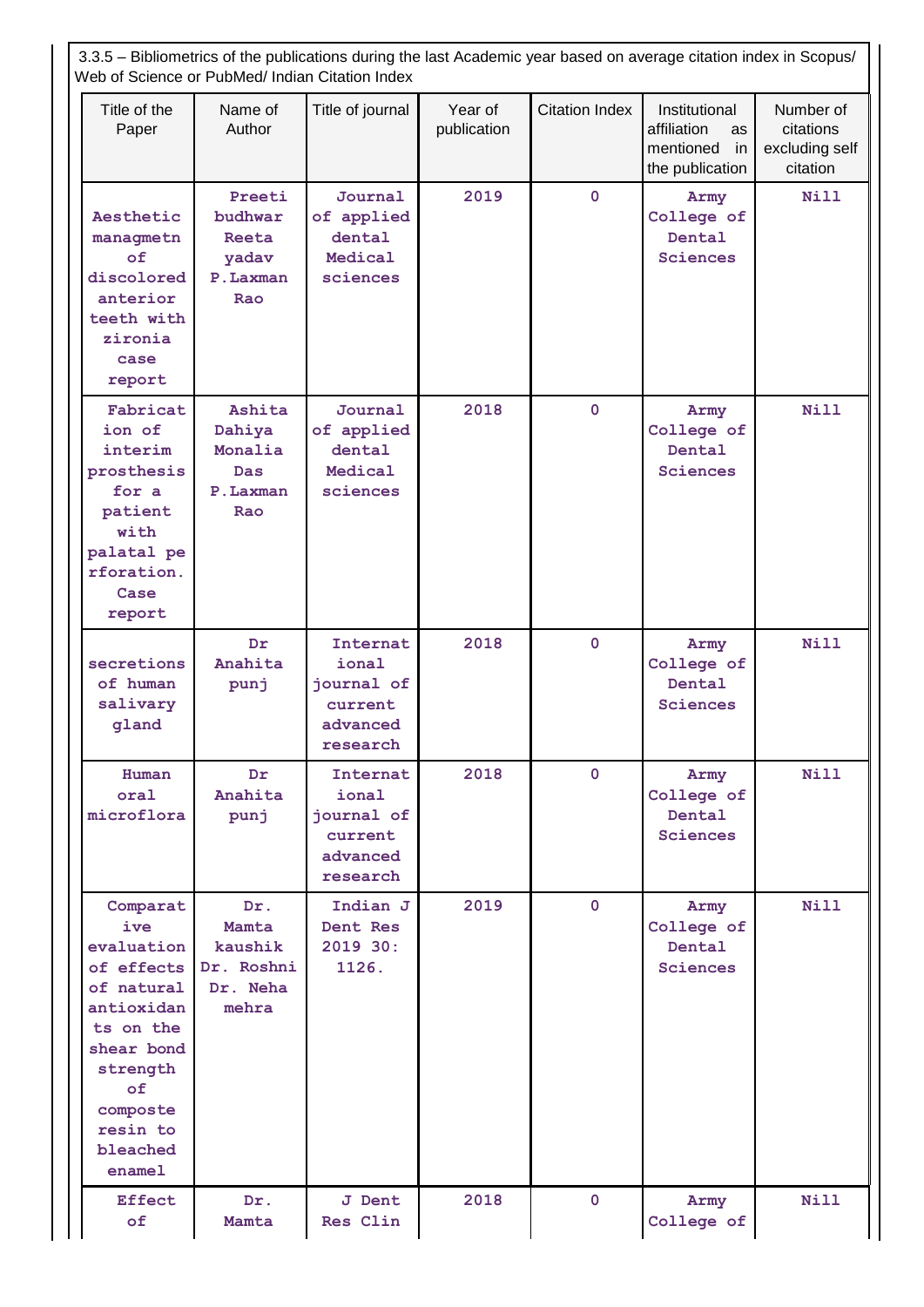| different<br>periodonta<br>1 ligament<br>simulating<br>materials<br>on the<br>incidence<br>of<br>dentinal<br>cracks<br>during<br>root canal<br>preparatio<br>n                                                                | kaushik<br>Dr. Roshni<br>Dr. Neha<br>mehra                 | Dent<br>Prospect<br>2018 12(3)<br>:1965200        |      |              | Dental<br><b>Sciences</b>                       |             |
|-------------------------------------------------------------------------------------------------------------------------------------------------------------------------------------------------------------------------------|------------------------------------------------------------|---------------------------------------------------|------|--------------|-------------------------------------------------|-------------|
| Stress d<br>istributio<br>n in endod<br>onticallyt<br>eatedabfra<br>cted<br>mandibular<br>premolars<br>restored<br>with<br>different<br>cements<br>and<br>crowns: A<br>three dime<br>nsional<br>finite<br>element<br>analysis | Dr.<br>Mamta<br>kaushik<br>Dr. Roshni<br>Dr. Neha<br>mehra | J.<br>Conserv<br>Dent 20182<br>1:55761.           | 2018 | $\mathbf 0$  | Army<br>College of<br>Dental<br>Sciences        | <b>Nill</b> |
| Clinical<br>Management<br>of root re<br>sorption:<br>A report<br>of three<br>cases                                                                                                                                            | Dr.<br>Mamta<br>kaushik<br>Dr. Roshni<br>Dr. Neha<br>mehra | Cureus <sub>2</sub><br>018:10(8):<br>e3215        | 2018 | $\mathbf 0$  | Army<br>College of<br>Dental<br><b>Sciences</b> | <b>Nill</b> |
| Management<br>of<br>permanent<br>Maxillary<br>first<br>molar with<br>unusual<br>crown and<br>root<br>anatomy: A<br>case<br>report                                                                                             | Dr.<br>Mamta<br>kaushik                                    | Restor<br>Dent<br>Endod.<br>2018 Aug43<br>(3):e35 | 2018 | $\mathbf{0}$ | Army<br>College of<br>Dental<br><b>Sciences</b> | <b>Nill</b> |
| Amelogen<br>esis<br>imperfect                                                                                                                                                                                                 | Dr.<br>Soujanya                                            | Cureus <sub>2</sub><br>01911(7):e<br>5060         | 2019 | $\mathbf{0}$ | Army<br>College of<br>Dental                    | <b>Nill</b> |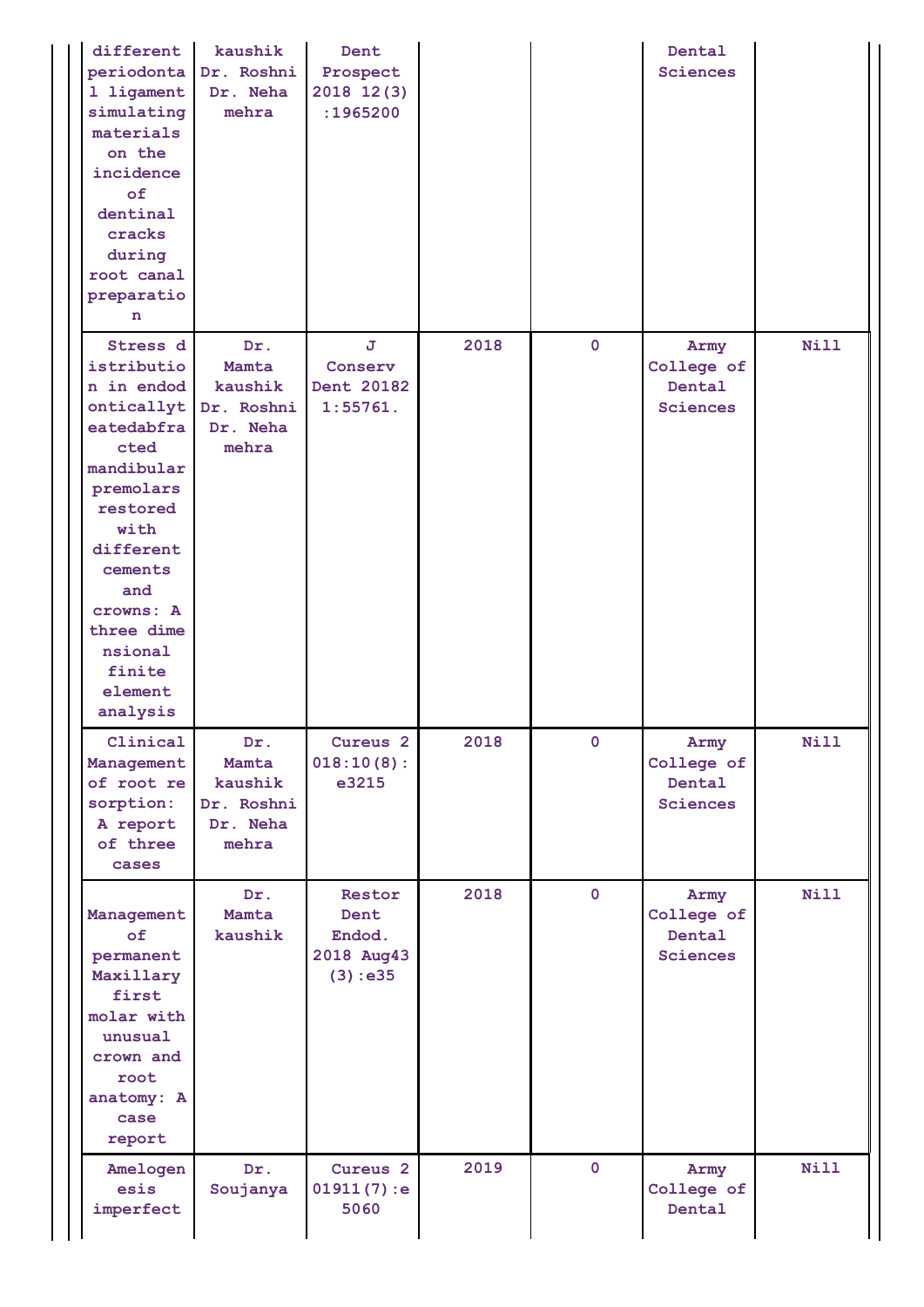| with Nephr<br>ocalcinosi<br>s: A Rare<br>associatio<br>n in<br>siblings                                                                                                                                                                    |                              |                                                                       |      |                | <b>Sciences</b>                                 |             |
|--------------------------------------------------------------------------------------------------------------------------------------------------------------------------------------------------------------------------------------------|------------------------------|-----------------------------------------------------------------------|------|----------------|-------------------------------------------------|-------------|
| Comparat<br>ive<br>Evaluation<br>of the Ant<br>ibacterial<br><b>Efficacy</b><br>of Aloe<br>Vera,<br>3Sodium Hy<br>pochlorite<br>, and 2 Ch<br>lorhexidin<br>eGluconate<br>against En<br>terococcus<br>faecalis:<br>An in<br>vitro<br>study | Dr.<br>Soujanya              | Cureus<br>2018, 10(1)<br>0):e3480                                     | 2018 | $\overline{0}$ | Army<br>College of<br>Dental<br><b>Sciences</b> | <b>Nill</b> |
| Squamous<br>papilloma<br>on hard<br>palate:<br>case<br>report and<br>literature<br>review                                                                                                                                                  | Dr. Madh<br>usudhan<br>Reddy | Internat<br>ional<br>journal of<br>clinical<br>pediatric<br>dentistry | 2018 | $\mathbf 0$    | Army<br>College of<br>Dental<br><b>Sciences</b> | <b>Nill</b> |
| Large<br>follicular<br>odontogeni<br>c<br>keratocyst<br>affecting<br>maxillary<br>sinus<br>mimicking<br>dentigerou<br>s cyst in<br>an 8 year<br>old boy:<br>acase<br>report and<br>review                                                  | Dr. Madh<br>usudhan<br>Reddy | Internat<br>ional<br>journal of<br>clinical<br>pediatric<br>dentistry | 2018 | $\mathbf{0}$   | Army<br>College of<br>Dental<br><b>Sciences</b> | Nill        |
| Amelobla<br>stic fibro<br>odontoma<br>in a 14<br>year old<br>girl: a<br>case                                                                                                                                                               | Dr. Madh<br>usudhan<br>Reddy | Internat<br>ional<br>journal of<br>clinical<br>pediatric<br>dentistry | 2019 | $\mathbf{0}$   | Army<br>College of<br>Dental<br><b>Sciences</b> | <b>Nill</b> |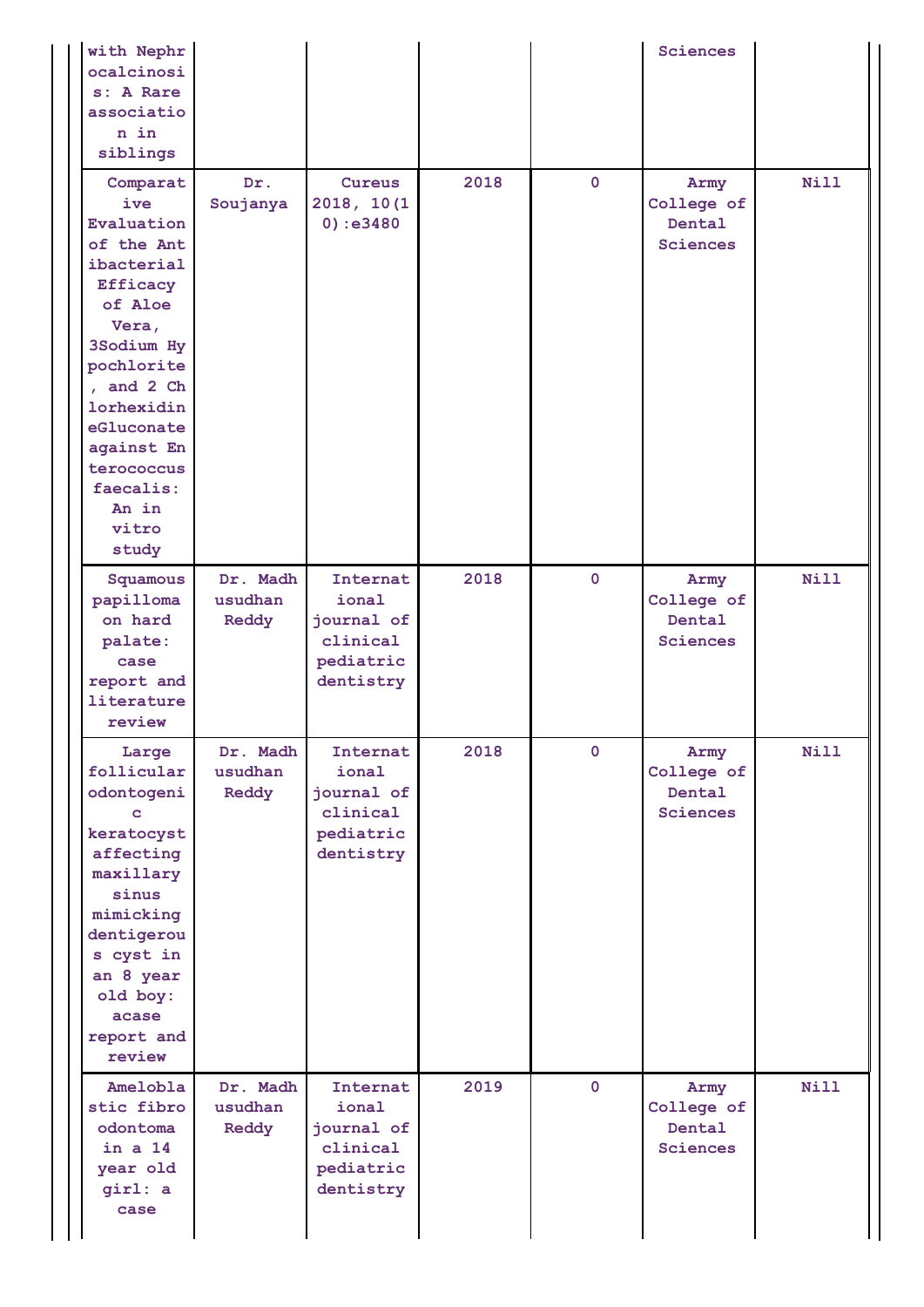| report                                                                                                                                                                                |                            |                                                                         |                        |              |                                                      |                                                                          |
|---------------------------------------------------------------------------------------------------------------------------------------------------------------------------------------|----------------------------|-------------------------------------------------------------------------|------------------------|--------------|------------------------------------------------------|--------------------------------------------------------------------------|
| Pulp<br>stones as<br>risks<br>predictors<br>for<br>coronary<br>artery<br>disease                                                                                                      | Dr<br>Malathi              | Annals<br>of Medical<br>Health<br><b>Sciences</b>                       | 2019                   | $\mathbf{0}$ | Army<br>College of<br>Dental<br><b>Sciences</b>      | Nill                                                                     |
| 3.3.6 - h-Index of the Institutional Publications during the year. (based on Scopus/ Web of science)                                                                                  |                            |                                                                         | No file uploaded.      |              |                                                      |                                                                          |
| Title of the<br>Paper                                                                                                                                                                 | Name of<br>Author          | Title of journal                                                        | Year of<br>publication | h-index      | Number of<br>citations<br>excluding self<br>citation | Institutional<br>affiliation<br>as<br>mentioned<br>in<br>the publication |
| Comparat<br>ive<br>evaluation<br>of effects<br>of natural<br>antioxidan<br>ts on the<br>shear bond<br>strength<br>оf<br>composte<br>resin to<br>bleached<br>enamel                    | Dr Mamta<br>Kaushik        | Indian J<br>Dent Res<br>2019 30:<br>1126.                               | 2019                   | 5            | 86                                                   | Army<br>College of<br>Dental<br><b>Sciences</b>                          |
| <b>Effect</b><br>of<br>different<br>periodonta<br>1 ligament<br>simulating<br>materials<br>on the<br>incidence<br>of<br>dentinal<br>cracks<br>during<br>root canal<br>preparatio<br>n | Dr Mamta<br><b>Kaushik</b> | <b>J</b> Dent<br>Res Clin<br>Dent<br>Prospect<br>2018 12(3)<br>:1965200 | 2018                   | <b>Nill</b>  | Nill                                                 | Army<br>College of<br>Dental<br><b>Sceinces</b>                          |
| Stress d<br>istributio<br>n in endod<br>onticallyt<br>eatedabfra<br>cted<br>mandibular<br>premolars<br>restored<br>with                                                               | Dr Mamta<br>Kaushik        | J<br>Conserv<br>Dent 20182<br>1:55761.                                  | 2018                   | <b>Nill</b>  | <b>Nill</b>                                          | Army<br>College of<br>Dental<br><b>Sciences</b>                          |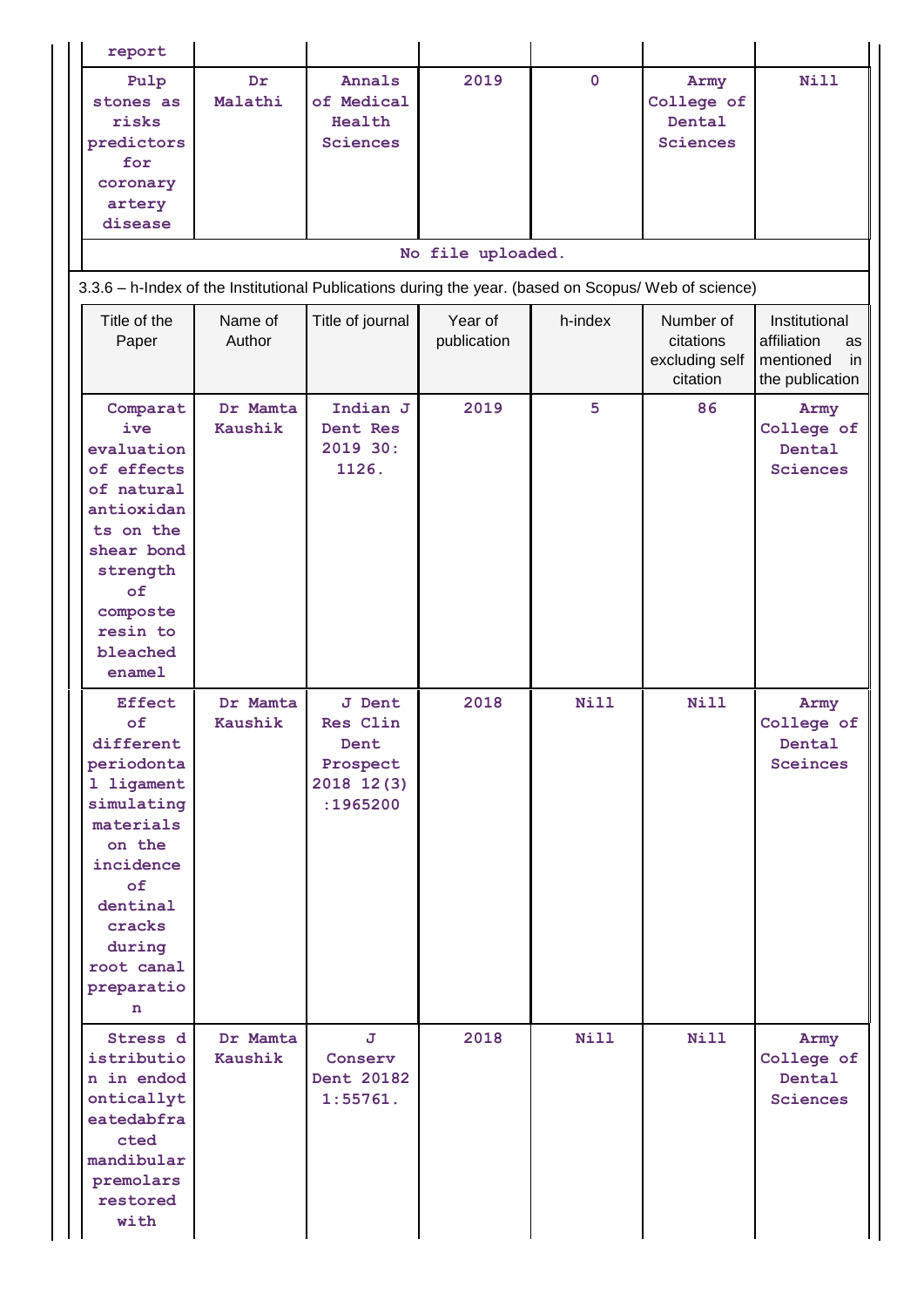| different<br>cements<br>and<br>crowns: A<br>three dime<br>nsional<br>finite<br>element<br>analysis                                                                 |                     |                                                                  |      |             |             |                                                 |
|--------------------------------------------------------------------------------------------------------------------------------------------------------------------|---------------------|------------------------------------------------------------------|------|-------------|-------------|-------------------------------------------------|
| Clinical<br>Management<br>of root re<br>sorption:<br>A report<br>of three<br>cases                                                                                 | Dr Mamta<br>Kaushik | Cureus <sub>2</sub><br>018:10(8):<br>e3215                       | 2018 | <b>Nill</b> | <b>Nill</b> | Army<br>College of<br>Dental<br><b>Sciences</b> |
| Management<br>of<br>permanent<br>Maxillary<br>first<br>molar with<br>unusual<br>crown and<br>root<br>anatomy: A<br>case<br>report                                  | Dr Mamta<br>Kaushik | Restor<br>Dent<br>Endod.<br>2018 Aug43<br>(3):e35                | 2018 | <b>Nill</b> | <b>Nill</b> | Army<br>College of<br>Dental<br><b>Sciences</b> |
| Comparat<br>ive<br>evaluation<br>of effects<br>of natural<br>antioxidan<br>ts on the<br>shear bond<br>strength<br>of<br>composte<br>resin to<br>bleached<br>enamel | Dr<br>Roshni        | Indian J<br>Dent Res<br>2019 30:<br>1126.                        | 2019 | 6           | 102         | Army<br>College of<br>Dental<br>Sciences        |
| <b>Effect</b><br>of<br>different<br>periodonta<br>1 ligament<br>simulating<br>materials<br>on the<br>incidence<br>of<br>dentinal<br>cracks<br>during               | Dr.<br>Roshni       | J Dent<br>Res Clin<br>Dent<br>Prospect<br>2018 12(3)<br>:1965200 | 2018 | <b>Nill</b> | <b>Nill</b> | Army<br>College of<br>Dental<br><b>Sciences</b> |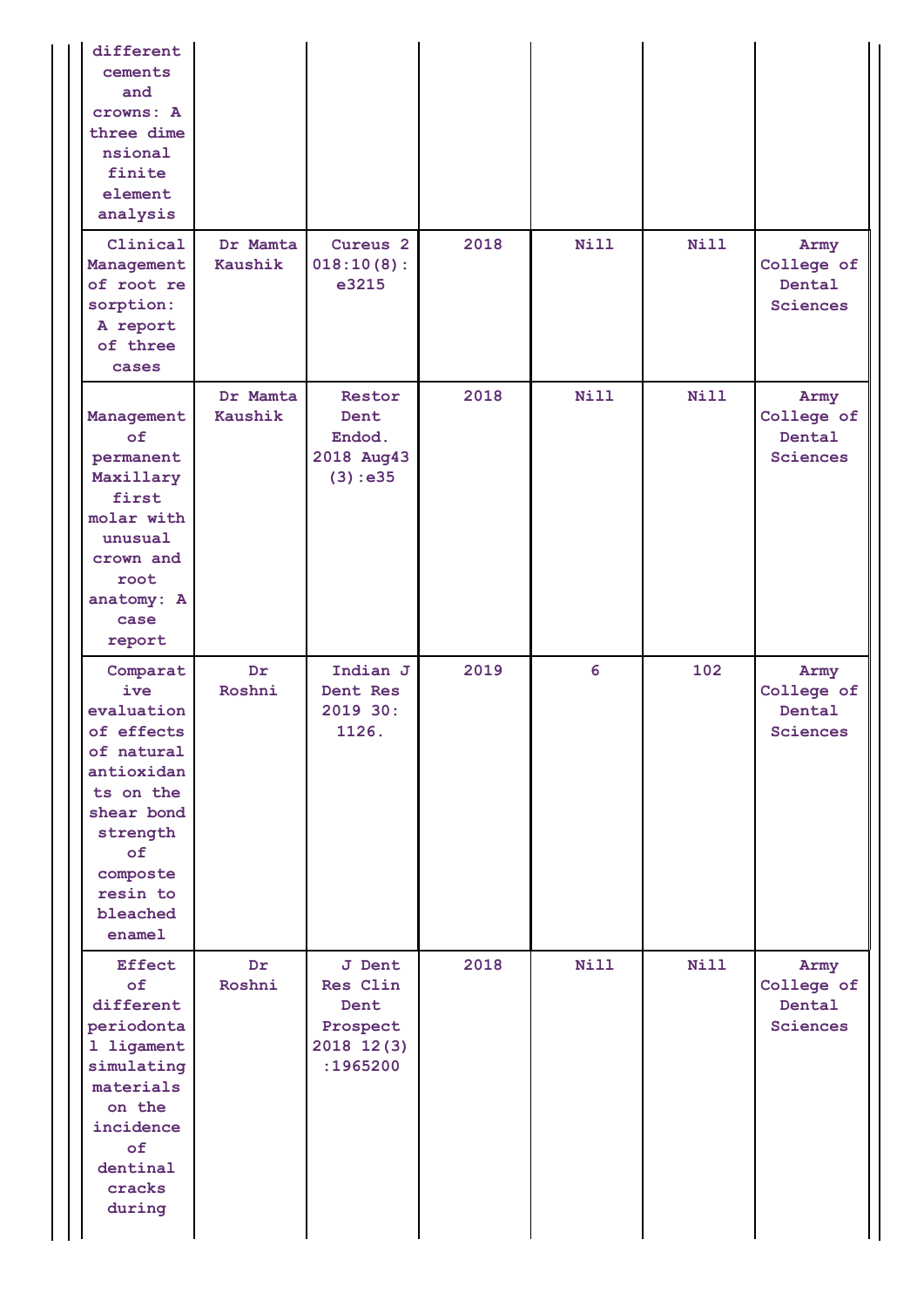| root canal<br>preparatio<br>n                                                                                                                                                                                                              |                  |                                            |      |                |             |                                          |
|--------------------------------------------------------------------------------------------------------------------------------------------------------------------------------------------------------------------------------------------|------------------|--------------------------------------------|------|----------------|-------------|------------------------------------------|
| Stress d<br>istributio<br>n in endod<br>onticallyt<br>eatedabfra<br>cted<br>mandibular<br>premolars<br>restored<br>with<br>different<br>cements<br>and<br>crowns: A<br>three dime<br>nsional<br>finite<br>element<br>analysis              | Dr<br>Roshni     | J.<br>Conserv<br>Dent 20182<br>1:55761.    | 2018 | <b>Nill</b>    | <b>Nill</b> | Army<br>College of<br>Dental<br>Sciences |
| Clinical<br>Management                                                                                                                                                                                                                     | Dr<br>Roshni     | Cureus <sub>2</sub><br>018:10(8):<br>e3215 | 2018 | <b>Nill</b>    | <b>Nill</b> | Army<br>College of<br>Dental<br>Sciences |
| Amelogen<br>esis<br>imperfect<br>with Nephr<br>ocalcinosi<br>s: A Rare<br>associatio<br>n in<br>siblings                                                                                                                                   | Dr<br>Soujanya   | Cureus <sub>2</sub><br>01911(7):e<br>5060  | 2019 | 6              | 109         | Army<br>College of<br>Dental<br>Sciences |
| Comparat<br>ive<br>Evaluation<br>of the Ant<br>ibacterial<br><b>Efficacy</b><br>of Aloe<br>Vera,<br>3Sodium Hy<br>pochlorite<br>, and 2 Ch<br>lorhexidin<br>eGluconate<br>against En<br>terococcus<br>faecalis:<br>An in<br>vitro<br>study | Dr<br>Soujanya   | Cureus<br>2018, 10(1<br>0):e3480           | 2018 | <b>Nill</b>    | <b>Nill</b> | Army<br>College of<br>Dental<br>Sciences |
| Comparat<br>ive                                                                                                                                                                                                                            | Dr Neha<br>Mehra | Indian J<br>Dent Res                       | 2019 | $\overline{2}$ | 30          | Army<br>College of                       |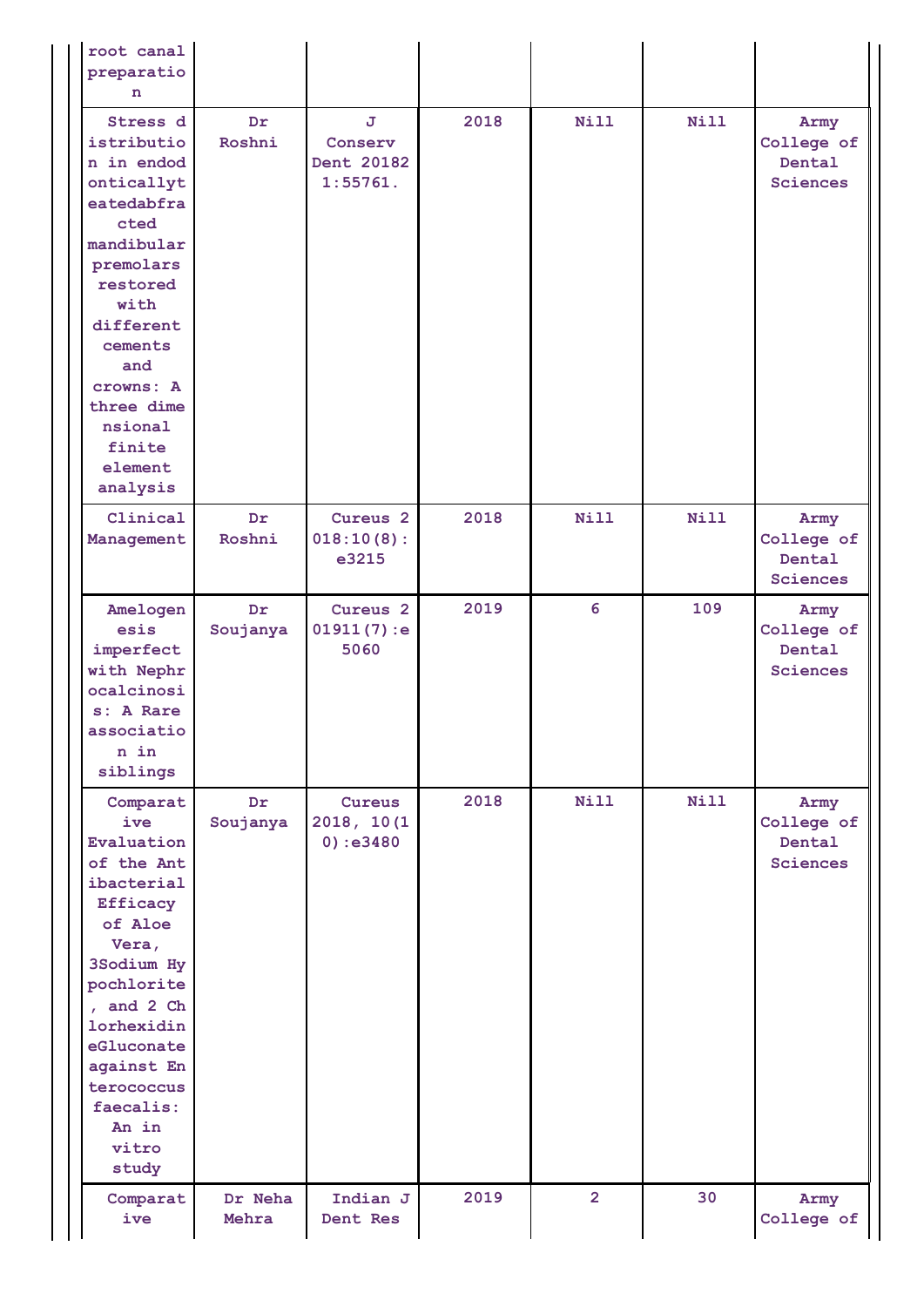| evaluation<br>of effects<br>of natural<br>antioxidan<br>ts on the<br>shear bond<br>strength<br>of<br>composte<br>resin to<br>bleached<br>ename1                                                                               |                       | 2019 30:<br>1126.                                                       |      |                |             | Dental<br>Sciences                              |
|-------------------------------------------------------------------------------------------------------------------------------------------------------------------------------------------------------------------------------|-----------------------|-------------------------------------------------------------------------|------|----------------|-------------|-------------------------------------------------|
| <b>Effect</b><br>of<br>different<br>periodonta<br>1 ligament<br>simulating<br>materials<br>on the<br>incidence<br>of<br>dentinal<br>cracks<br>during<br>root canal<br>preparatio<br>n                                         | Dr Neha<br>Mehra      | <b>J</b> Dent<br>Res Clin<br>Dent<br>Prospect<br>2018 12(3)<br>:1965200 | 2018 | <b>Nill</b>    | <b>Nill</b> | Army<br>College of<br>Dental<br><b>Sciences</b> |
| Stress d<br>istributio<br>n in endod<br>onticallyt<br>eatedabfra<br>cted<br>mandibular<br>premolars<br>restored<br>with<br>different<br>cements<br>and<br>crowns: A<br>three dime<br>nsional<br>finite<br>element<br>analysis | Dr Neha<br>Mehra      | J.<br>Conserv<br>Dent 20182<br>1:55761.                                 | 2018 | <b>Nill</b>    | <b>Nill</b> | Army<br>College of<br>Dental<br>Sciences        |
| Clinical<br>Management                                                                                                                                                                                                        | Dr Neha<br>Mehra      | Cureus <sub>2</sub><br>018:10(8):<br>e3215                              | 2018 | <b>Nill</b>    | <b>Nill</b> | Army<br>College of<br>Dental<br><b>Sciences</b> |
| Secretions<br>of human<br>salivary<br>gland                                                                                                                                                                                   | Dr.<br>Anhita<br>Punj | Internat<br>ional<br>journal of<br>current<br>advanced                  | 2018 | $\overline{2}$ | 11          | Army<br>College of<br>Dental<br>Sciences        |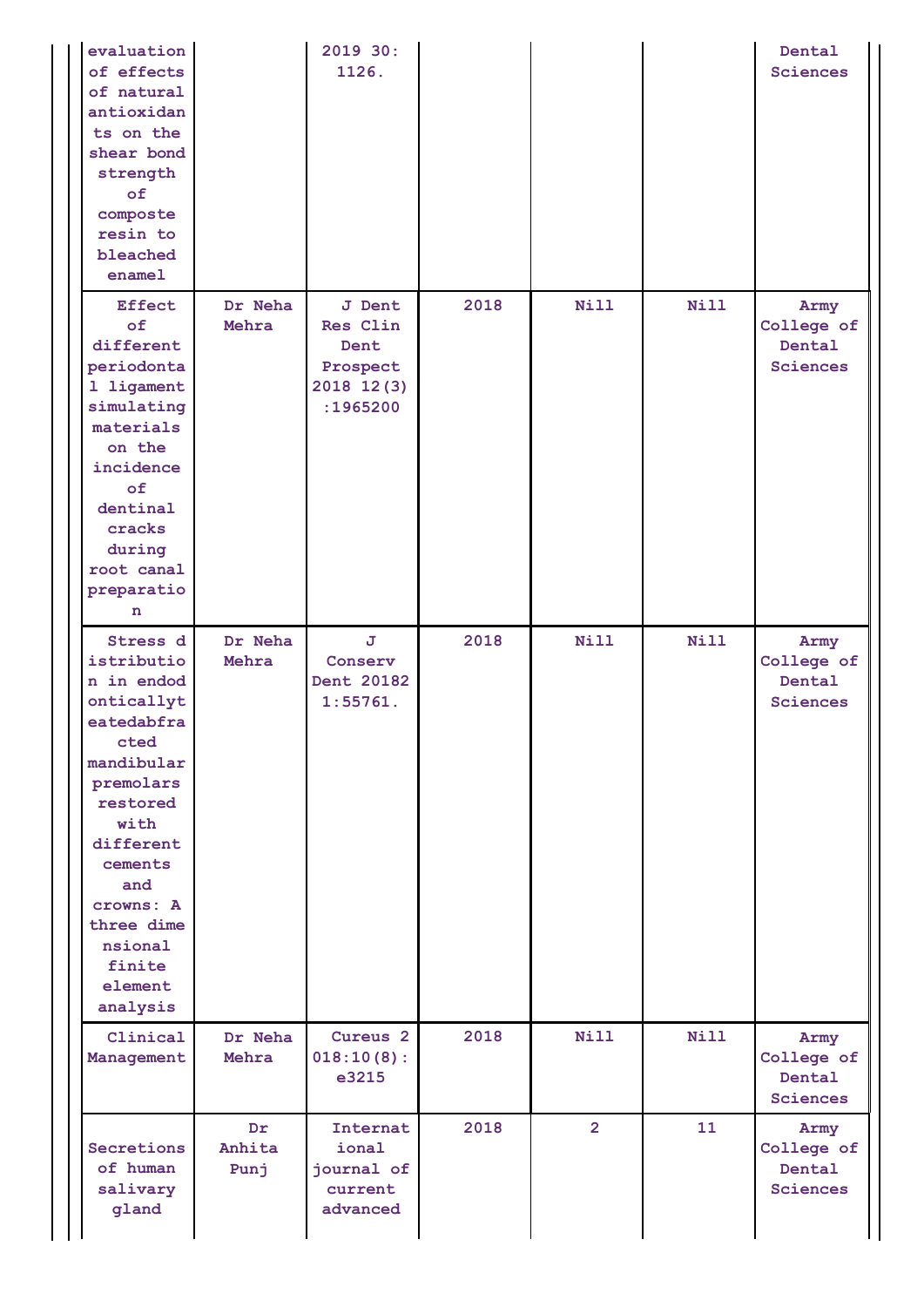|                                                                                                                                                                                           | research                   |                                                                       |                                                                                     |              |             |  |                                                        |  |
|-------------------------------------------------------------------------------------------------------------------------------------------------------------------------------------------|----------------------------|-----------------------------------------------------------------------|-------------------------------------------------------------------------------------|--------------|-------------|--|--------------------------------------------------------|--|
| Human<br>oral<br>microflora                                                                                                                                                               | Dr.<br>Anhita<br>Punj      | Internat<br>ional<br>journal of<br>current<br>advanced<br>research    | 2018                                                                                | Nill         | Nill        |  | Army<br>College of<br>Dental<br><b>Sciences</b>        |  |
| Pulp<br>stones as<br>risks<br>predictors<br>for<br>coronary<br>artery<br>disease                                                                                                          | Dr.<br>Malthi              |                                                                       | 2019<br>of Medical                                                                  | $\mathbf{1}$ | 6           |  | Army<br>College of<br>Dental<br><b>Sciences</b>        |  |
| Squamous<br>papilloma<br>on hard<br>palate:<br>case<br>report and<br>literature<br>review                                                                                                 | Dr.<br>Madhusudan<br>Reddy | Internat<br>ional<br>journal of<br>clinical<br>pediatric<br>dentistry | 2018                                                                                | $\mathbf{1}$ | 6           |  | Army<br>College of<br><b>Dental</b><br><b>Sciences</b> |  |
| Large<br>follicular<br>odontogeni<br>c<br>keratocyst<br>affecting<br>maxillary<br>sinus<br>mimicking<br>dentigerou<br>s cyst in<br>an 8 year<br>old boy:<br>acase<br>report and<br>review | Dr.<br>Madhusudan<br>Reddy | Internat<br>ional<br>journal of<br>clinical<br>pediatric<br>dentistry | 2018                                                                                | <b>Nill</b>  | Nill        |  | Army<br>College of<br>Dental<br><b>Sciences</b>        |  |
| Amelobla<br>stic fibro<br>odontoma<br>in a 14<br>year old<br>girl: a<br>case<br>report                                                                                                    | Dr.<br>Madhusudan<br>Reddy | Internat<br>ional                                                     | 2019                                                                                | <b>Nill</b>  | <b>Nill</b> |  | Army<br>College of<br>Dental<br><b>Sciences</b>        |  |
|                                                                                                                                                                                           |                            |                                                                       | No file uploaded.                                                                   |              |             |  |                                                        |  |
|                                                                                                                                                                                           |                            |                                                                       | 3.3.7 - Faculty participation in Seminars/Conferences and Symposia during the year: |              |             |  |                                                        |  |
| Number of Faculty                                                                                                                                                                         |                            | International                                                         | National                                                                            | State        |             |  | Local                                                  |  |
| Attended/Semi<br>nars/Workshops                                                                                                                                                           |                            | 18                                                                    | 17                                                                                  | 28           |             |  | 56                                                     |  |
|                                                                                                                                                                                           | Presented<br>$\mathbf{1}$  |                                                                       | 8                                                                                   | <b>Nill</b>  |             |  | <b>Nill</b>                                            |  |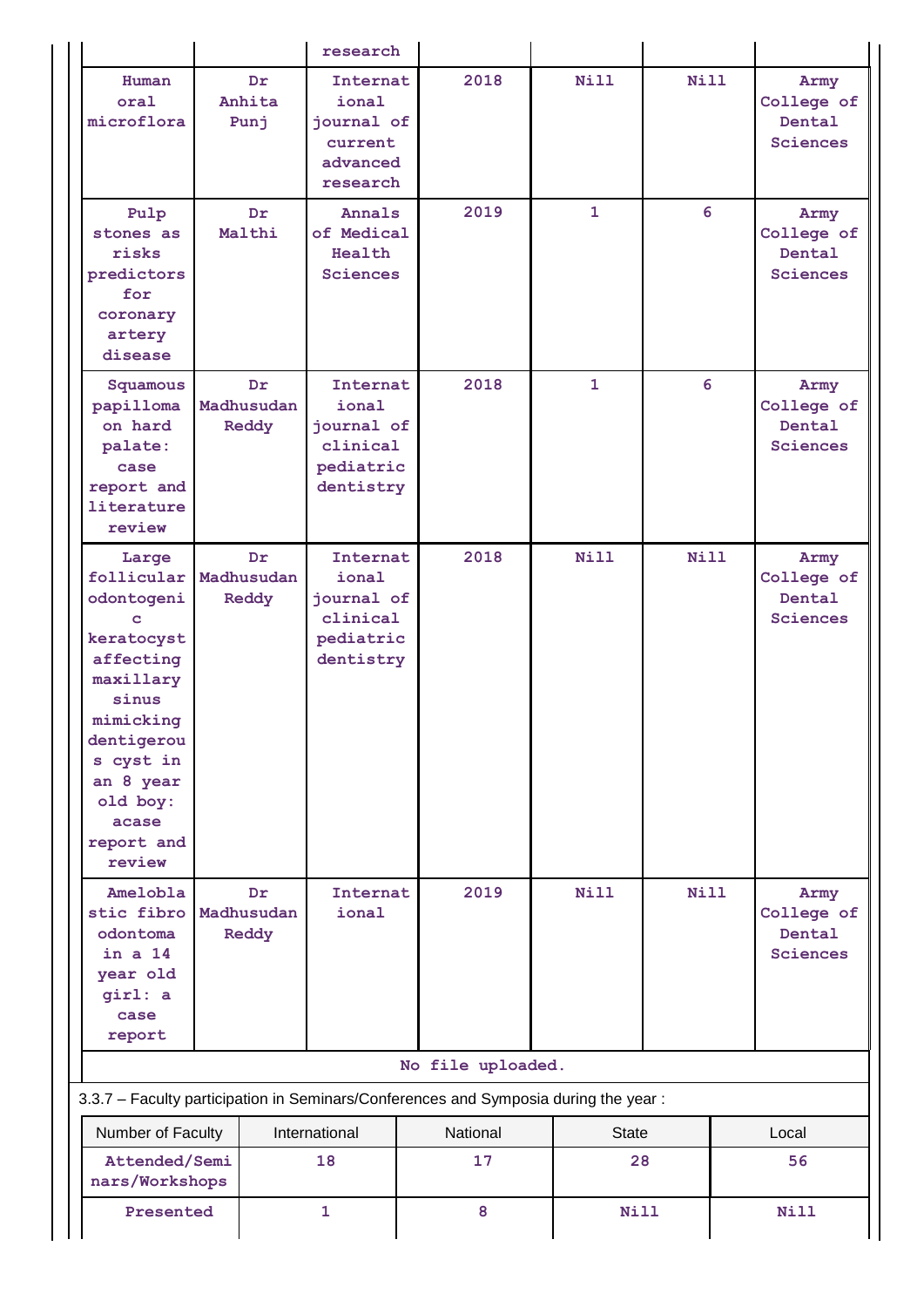| papers                                                                                                                                                                                                             |                                                                                            |                   |                                                          |   |                                                          |
|--------------------------------------------------------------------------------------------------------------------------------------------------------------------------------------------------------------------|--------------------------------------------------------------------------------------------|-------------------|----------------------------------------------------------|---|----------------------------------------------------------|
| Resource<br>persons                                                                                                                                                                                                | <b>Nill</b>                                                                                | 3<br><b>Nill</b>  |                                                          |   | 1                                                        |
|                                                                                                                                                                                                                    |                                                                                            | No file uploaded. |                                                          |   |                                                          |
| 3.4 - Extension Activities                                                                                                                                                                                         |                                                                                            |                   |                                                          |   |                                                          |
| 3.4.1 – Number of extension and outreach programmes conducted in collaboration with industry, community and<br>Non- Government Organisations through NSS/NCC/Red cross/Youth Red Cross (YRC) etc., during the year |                                                                                            |                   |                                                          |   |                                                          |
| Title of the activities                                                                                                                                                                                            | Organising unit/agency/<br>collaborating agency                                            |                   | Number of teachers<br>participated in such<br>activities |   | Number of students<br>participated in such<br>activities |
| Dental camp                                                                                                                                                                                                        | Hopehome<br>Orphanage<br>Dammaiguda                                                        |                   | $\overline{2}$                                           |   | 5                                                        |
| Out reach<br>programme                                                                                                                                                                                             | Sri satya sai<br>seva organization                                                         |                   | $\overline{2}$                                           |   | 30                                                       |
| <b>Extension</b><br>progamme                                                                                                                                                                                       | NGO'S Lions club<br>Sri Ramanjneya<br>trust                                                |                   | 7                                                        |   | 50                                                       |
| Dental camp                                                                                                                                                                                                        | National<br>institute for the<br>mentally<br>handicapped                                   | $\overline{2}$    |                                                          |   | 7                                                        |
| Dental camp                                                                                                                                                                                                        | Sofkin NGO                                                                                 |                   | 3                                                        |   | 5                                                        |
| Dental camp                                                                                                                                                                                                        | SV Model High<br>School                                                                    |                   | 3                                                        |   | 5                                                        |
| Dental camp                                                                                                                                                                                                        | Abhilasha School<br>for special health<br>care needs                                       |                   | 3                                                        |   | 9                                                        |
| Dental camp                                                                                                                                                                                                        | Sathya Sai Vidya<br>Vihaar DD Colony                                                       | 1                 |                                                          |   | 5                                                        |
| Dental camp                                                                                                                                                                                                        | Army public<br>school, RK Puram                                                            | 5                 |                                                          |   | $\overline{9}$                                           |
| Dental camp                                                                                                                                                                                                        | Andhra<br>MahilaSabha Special<br>School                                                    |                   | 4                                                        |   | 10                                                       |
| Dental camp                                                                                                                                                                                                        | Govt. Primary<br>School,<br>Secunderabad                                                   |                   | $\overline{2}$                                           | 6 |                                                          |
| Dental camp                                                                                                                                                                                                        | <b>Sweekar Academy</b><br>of Rehabilitation<br>Sciences, Upkar<br>complex,<br>Secunderabad |                   | 4                                                        |   | 12                                                       |
| Dental camp                                                                                                                                                                                                        | <b>Bison Asha</b><br>School, Bowenpally                                                    |                   | 1                                                        |   | 5                                                        |
| Dental camp                                                                                                                                                                                                        | Swadoshan trust,<br>Kodichara village,<br>Kachiguda Thanda                                 |                   | 3                                                        |   | 8                                                        |
| Dental camp                                                                                                                                                                                                        | Satya sai temple,                                                                          |                   | $\overline{2}$                                           |   | $\overline{2}$                                           |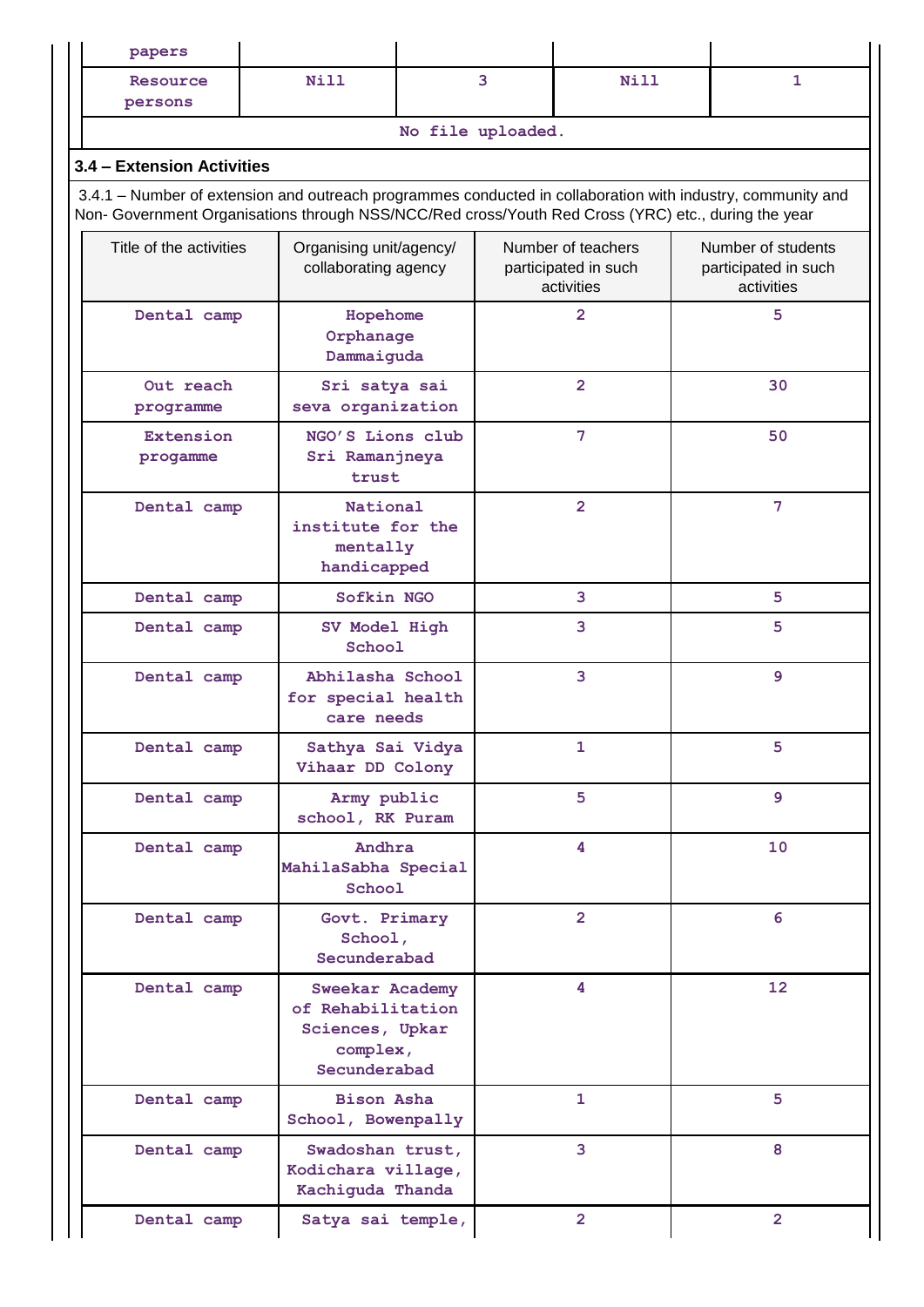|                                                                           | Alwal                                 |                |    |  |  |  |  |
|---------------------------------------------------------------------------|---------------------------------------|----------------|----|--|--|--|--|
| Dental camp                                                               | CRPF Campus                           | 1              | 6  |  |  |  |  |
| Dental camp                                                               | Army Public<br>School, RK Puram       | 5              | 18 |  |  |  |  |
| Dental camp at<br>Cherlapally Central<br>jail                             | Lions club, AS<br>Rao nagar           | $\overline{2}$ | 3  |  |  |  |  |
| Dental camp                                                               | <b>Bhavans</b><br>Vivekananda college | 4              | 10 |  |  |  |  |
| Geethanjali<br>Dental camp<br>college of<br>engineering and<br>technology |                                       | 3              | 10 |  |  |  |  |
| No file uploaded.                                                         |                                       |                |    |  |  |  |  |

3.4.2 – Awards and recognition received for extension activities from Government and other recognized bodies during the year

| Name of the activity   | Award/Recognition              | <b>Awarding Bodies</b>                                     | Number of students<br><b>Benefited</b> |
|------------------------|--------------------------------|------------------------------------------------------------|----------------------------------------|
| Dental Camp            | Certificate of<br>Appreciation | Swadoshan trust,<br>Kodichara village,<br>Kachiguda Thanda | 8                                      |
| Dental Camp            | Certificate of<br>Appreciation | Lions Club, As<br>Rao nagar                                | 3                                      |
| Out reach<br>programme | Certificate of<br>Appreciation | Sri satya sai<br>seva organization                         | 30                                     |
| Extension<br>progamme  | Certificate of<br>Appreciation | NGO'S Lions club<br>Sri Ramanjneya<br>trust                | 50                                     |

**No file uploaded.**

3.4.3 – Students participating in extension activities with Government Organisations, Non-Government Organisations and programmes such as Swachh Bharat, Aids Awareness, Gender Issue, etc. during the year

| Name of the scheme                         | Organising unit/Agen<br>cy/collaborating<br>agency                                                          | Name of the activity                             | Number of teachers<br>participated in such<br>activites | Number of students<br>participated in such<br>activites |  |  |  |  |  |  |
|--------------------------------------------|-------------------------------------------------------------------------------------------------------------|--------------------------------------------------|---------------------------------------------------------|---------------------------------------------------------|--|--|--|--|--|--|
| Gender issue                               | <b>ACDS</b>                                                                                                 | Gender<br>desensitization<br>programme<br>Debate | 4                                                       | 23                                                      |  |  |  |  |  |  |
| Vigilance<br><b>Awareness</b><br>Programme | <b>ACDS</b>                                                                                                 | Vigilance<br><b>Awareness</b><br>Programme       | 3                                                       | 36                                                      |  |  |  |  |  |  |
| Legal Rights<br>Of Women                   | <b>ACDS</b>                                                                                                 | Legal Rights<br>Of Women                         | $\overline{2}$                                          | 6                                                       |  |  |  |  |  |  |
|                                            | No file uploaded.                                                                                           |                                                  |                                                         |                                                         |  |  |  |  |  |  |
| 3.5 – Collaborations                       |                                                                                                             |                                                  |                                                         |                                                         |  |  |  |  |  |  |
|                                            | 3.5.1 – Number of Collaborative activities for research, faculty exchange, student exchange during the year |                                                  |                                                         |                                                         |  |  |  |  |  |  |
| Nature of activity                         | Source of financial support                                                                                 | Duration                                         |                                                         |                                                         |  |  |  |  |  |  |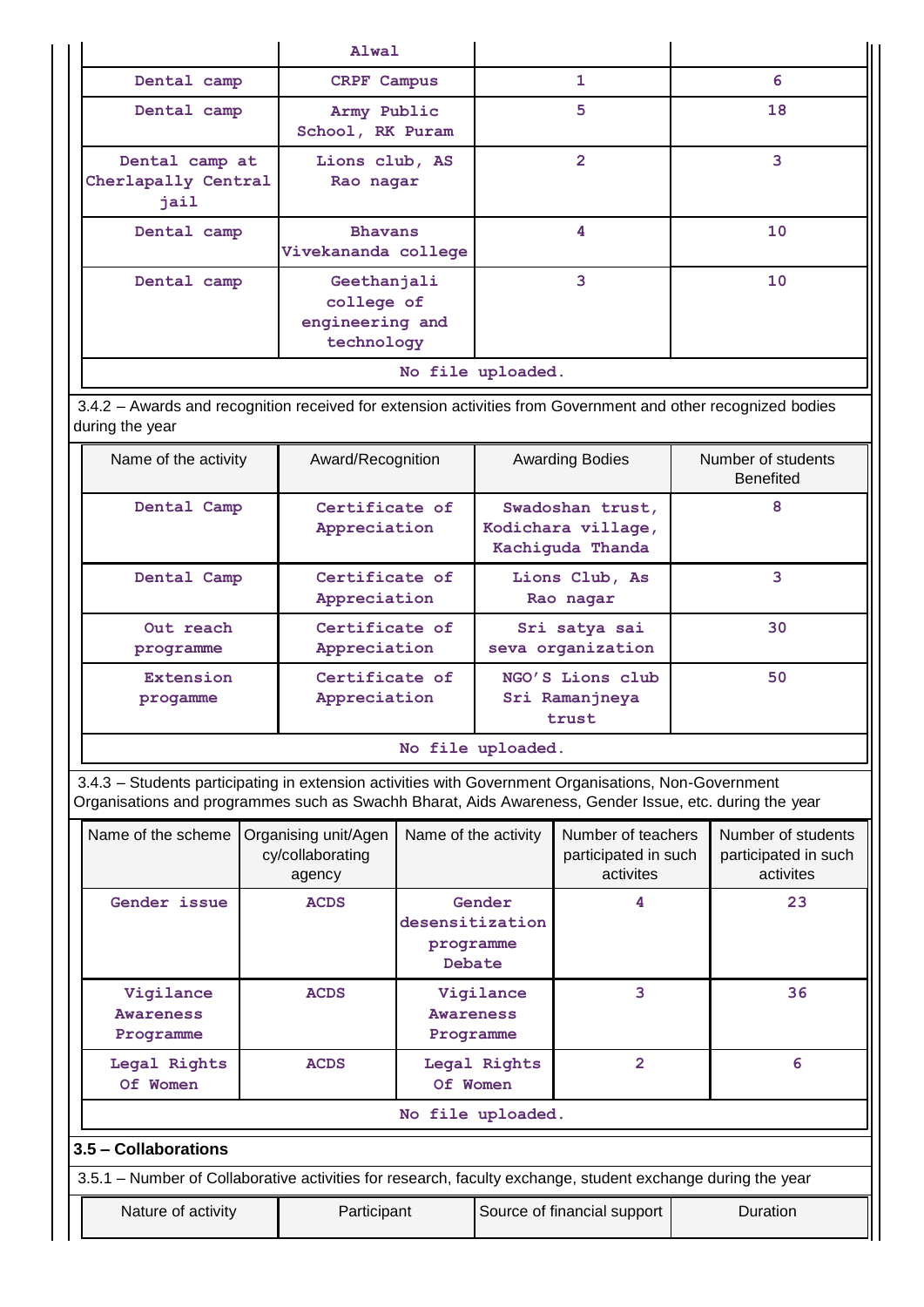|                                                                                                                                                       | <b>Student Exchange</b><br>Programme by<br>Conservative<br>Dentistry Dept |             | 05                                                                                                | <b>ACDS</b>                                                                                  |                    | 4                                                         |                   |
|-------------------------------------------------------------------------------------------------------------------------------------------------------|---------------------------------------------------------------------------|-------------|---------------------------------------------------------------------------------------------------|----------------------------------------------------------------------------------------------|--------------------|-----------------------------------------------------------|-------------------|
|                                                                                                                                                       |                                                                           |             |                                                                                                   | No file uploaded.                                                                            |                    |                                                           |                   |
| 3.5.2 - Linkages with institutions/industries for internship, on-the- job training, project work, sharing of research                                 |                                                                           |             |                                                                                                   |                                                                                              |                    |                                                           |                   |
| facilities etc. during the year                                                                                                                       |                                                                           |             |                                                                                                   |                                                                                              |                    |                                                           |                   |
| Nature of linkage                                                                                                                                     | Title of the<br>linkage                                                   |             | Name of the<br>partnering<br>institution/<br>industry<br>/research lab<br>with contact<br>details | <b>Duration From</b>                                                                         | <b>Duration To</b> |                                                           | Participant       |
| Research                                                                                                                                              |                                                                           | <b>MOU</b>  | Department<br>of Biology<br>BITS Pilani,<br>Hyderabad                                             | 06/08/2018                                                                                   | 31/12/2019         |                                                           | Joint<br>Research |
|                                                                                                                                                       |                                                                           |             |                                                                                                   | No file uploaded.                                                                            |                    |                                                           |                   |
| 3.5.3 - MoUs signed with institutions of national, international importance, other universities, industries, corporate<br>houses etc. during the year |                                                                           |             |                                                                                                   |                                                                                              |                    |                                                           |                   |
| Organisation                                                                                                                                          |                                                                           |             | Date of MoU signed                                                                                | Purpose/Activities                                                                           |                    | Number of<br>students/teachers<br>participated under MoUs |                   |
| <b>ESIC Medical</b><br>college                                                                                                                        |                                                                           |             | 01/05/2018                                                                                        | Utilization of OT<br>facilities for post<br>graduate students                                |                    | 46                                                        |                   |
| <b>BITS Pilani</b>                                                                                                                                    |                                                                           |             | 06/08/2018                                                                                        | For testing of<br>salivary samples in<br>patients with<br>premalignant<br>lesions/conditions |                    |                                                           | 11                |
| Prevest Den Pro<br>Limited Jammu                                                                                                                      |                                                                           |             | 23/07/2019                                                                                        | To promote<br>Interdisciplinary<br>Research and impart<br>Skill Oriented<br>Training         |                    |                                                           | 29                |
|                                                                                                                                                       |                                                                           |             |                                                                                                   | No file uploaded.                                                                            |                    |                                                           |                   |
| <b>CRITERION IV - INFRASTRUCTURE AND LEARNING RESOURCES</b><br>4.1 - Physical Facilities                                                              |                                                                           |             |                                                                                                   |                                                                                              |                    |                                                           |                   |
| 4.1.1 - Budget allocation, excluding salary for infrastructure augmentation during the year                                                           |                                                                           |             |                                                                                                   |                                                                                              |                    |                                                           |                   |
| Budget allocated for infrastructure augmentation                                                                                                      |                                                                           |             |                                                                                                   | Budget utilized for infrastructure development                                               |                    |                                                           |                   |
|                                                                                                                                                       |                                                                           | 238         |                                                                                                   |                                                                                              |                    | 216                                                       |                   |
| 4.1.2 - Details of augmentation in infrastructure facilities during the year                                                                          |                                                                           |             |                                                                                                   |                                                                                              |                    |                                                           |                   |
|                                                                                                                                                       | <b>Facilities</b>                                                         |             |                                                                                                   |                                                                                              |                    | <b>Existing or Newly Added</b>                            |                   |
|                                                                                                                                                       |                                                                           | Campus Area |                                                                                                   |                                                                                              |                    | Existing                                                  |                   |
|                                                                                                                                                       |                                                                           | Class rooms |                                                                                                   | Existing                                                                                     |                    |                                                           |                   |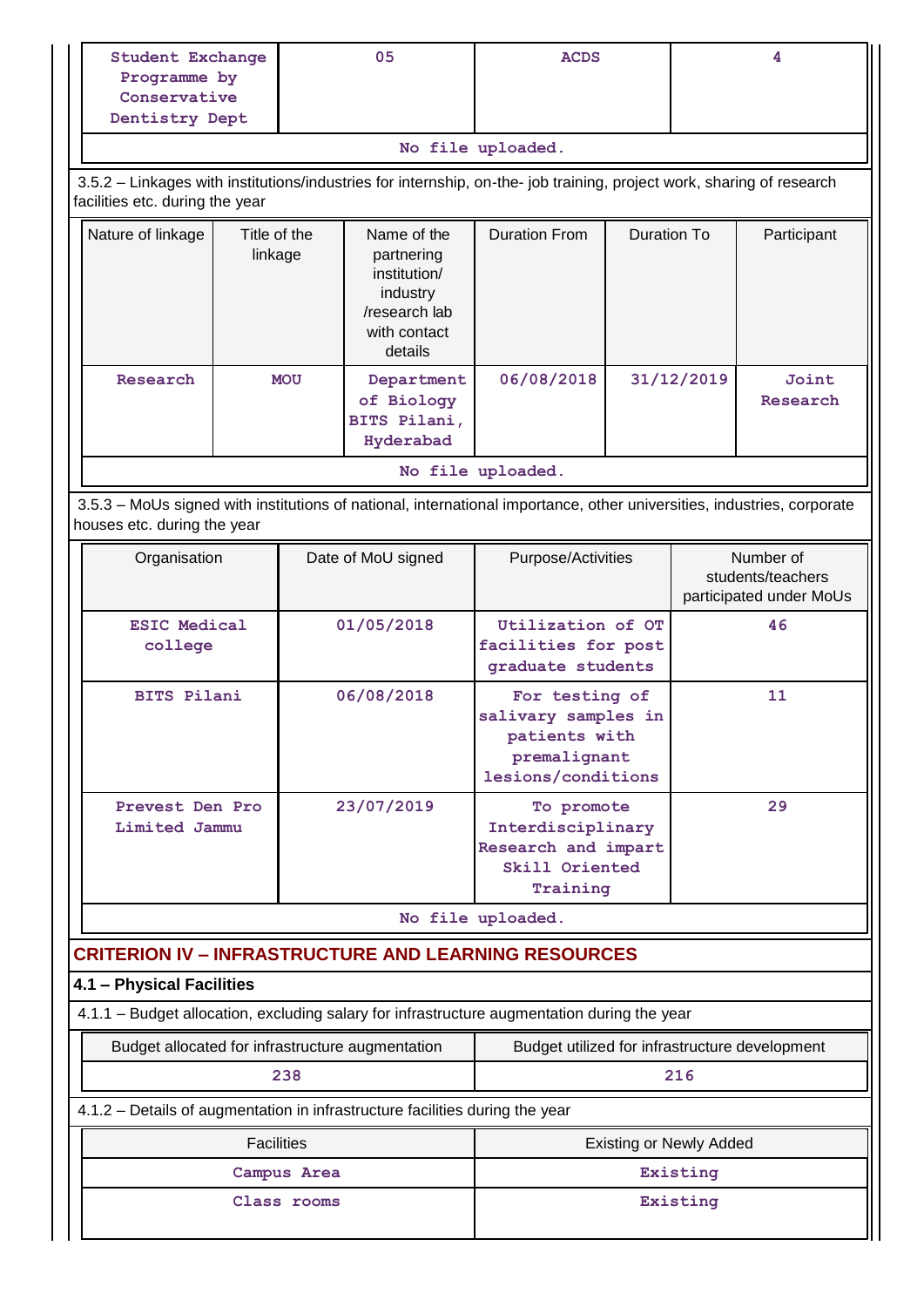|                                                                                                                                                                                                                                                         |                                                                             | Laboratories                      |                                |                                   |                            | Existing            |              |                          |                 |      |                                                   |               |
|---------------------------------------------------------------------------------------------------------------------------------------------------------------------------------------------------------------------------------------------------------|-----------------------------------------------------------------------------|-----------------------------------|--------------------------------|-----------------------------------|----------------------------|---------------------|--------------|--------------------------|-----------------|------|---------------------------------------------------|---------------|
|                                                                                                                                                                                                                                                         |                                                                             | Seminar Halls                     |                                |                                   |                            | Existing            |              |                          |                 |      |                                                   |               |
|                                                                                                                                                                                                                                                         |                                                                             |                                   |                                | Classrooms with LCD facilities    |                            | Existing            |              |                          |                 |      |                                                   |               |
|                                                                                                                                                                                                                                                         |                                                                             |                                   |                                | Seminar halls with ICT facilities |                            | Existing            |              |                          |                 |      |                                                   |               |
|                                                                                                                                                                                                                                                         |                                                                             | <b>Video Centre</b>               |                                |                                   |                            | Existing            |              |                          |                 |      |                                                   |               |
|                                                                                                                                                                                                                                                         | Value of the equipment purchased<br>during the year (rs. in lakhs)          |                                   |                                |                                   |                            |                     |              |                          | Newly Added     |      |                                                   |               |
|                                                                                                                                                                                                                                                         |                                                                             |                                   | Number of important equipments |                                   |                            |                     |              | Newly Added              |                 |      |                                                   |               |
|                                                                                                                                                                                                                                                         |                                                                             | purchased (Greater than 1-0 lakh) |                                |                                   |                            |                     |              |                          |                 |      |                                                   |               |
|                                                                                                                                                                                                                                                         | during the current year                                                     |                                   |                                |                                   |                            |                     |              |                          |                 |      |                                                   |               |
|                                                                                                                                                                                                                                                         |                                                                             |                                   |                                | Classrooms with Wi-Fi OR LAN      |                            |                     |              |                          | Existing        |      |                                                   |               |
|                                                                                                                                                                                                                                                         | No file uploaded.                                                           |                                   |                                |                                   |                            |                     |              |                          |                 |      |                                                   |               |
| 4.2 - Library as a Learning Resource                                                                                                                                                                                                                    |                                                                             |                                   |                                |                                   |                            |                     |              |                          |                 |      |                                                   |               |
| 4.2.1 - Library is automated {Integrated Library Management System (ILMS)}                                                                                                                                                                              |                                                                             |                                   |                                |                                   |                            |                     |              |                          |                 |      |                                                   |               |
|                                                                                                                                                                                                                                                         | Name of the ILMS<br>Nature of automation (fully<br>software<br>or patially) |                                   |                                |                                   |                            |                     | Version      |                          |                 |      | Year of automation                                |               |
|                                                                                                                                                                                                                                                         | Libsys                                                                      |                                   |                                | Fully                             |                            |                     |              | 4                        |                 |      | 2017                                              |               |
| 4.2.2 - Library Services                                                                                                                                                                                                                                |                                                                             |                                   |                                |                                   |                            |                     |              |                          |                 |      |                                                   |               |
| Library<br>Service Type                                                                                                                                                                                                                                 |                                                                             |                                   | Existing                       |                                   |                            | Newly Added         |              |                          |                 |      | Total                                             |               |
| Text                                                                                                                                                                                                                                                    |                                                                             | 3208                              |                                | 3658659                           |                            | 68                  |              | 148883                   |                 | 3276 |                                                   | 3807542       |
| <b>Books</b>                                                                                                                                                                                                                                            |                                                                             | 139                               |                                |                                   |                            | 17                  |              | 92944                    |                 | 156  |                                                   | 742740        |
| Reference<br><b>Books</b>                                                                                                                                                                                                                               |                                                                             |                                   |                                | 649796                            |                            |                     |              |                          |                 |      |                                                   |               |
| Journals                                                                                                                                                                                                                                                |                                                                             | 586                               |                                | 28277692                          |                            | 34<br>1545436       |              |                          | 29823128<br>620 |      |                                                   |               |
|                                                                                                                                                                                                                                                         |                                                                             |                                   |                                |                                   | No file uploaded.          |                     |              |                          |                 |      |                                                   |               |
| 4.2.3 - E-content developed by teachers such as: e-PG- Pathshala, CEC (under e-PG- Pathshala CEC (Under<br>Graduate) SWAYAM other MOOCs platform NPTEL/NMEICT/any other Government initiatives & institutional<br>(Learning Management System (LMS) etc |                                                                             |                                   |                                |                                   |                            |                     |              |                          |                 |      |                                                   |               |
|                                                                                                                                                                                                                                                         | Name of the Teacher                                                         |                                   |                                | Name of the Module                |                            |                     | is developed | Platform on which module |                 |      | Date of launching e-<br>content                   |               |
|                                                                                                                                                                                                                                                         | Not Applicable                                                              |                                   |                                | Not Applicable                    |                            |                     |              | Not Applicable           |                 |      | 01/08/2019                                        |               |
|                                                                                                                                                                                                                                                         |                                                                             |                                   |                                |                                   | No file uploaded.          |                     |              |                          |                 |      |                                                   |               |
| 4.3 - IT Infrastructure                                                                                                                                                                                                                                 |                                                                             |                                   |                                |                                   |                            |                     |              |                          |                 |      |                                                   |               |
| 4.3.1 - Technology Upgradation (overall)                                                                                                                                                                                                                |                                                                             |                                   |                                |                                   |                            |                     |              |                          |                 |      |                                                   |               |
| <b>Type</b>                                                                                                                                                                                                                                             | <b>Total Co</b><br>Computer<br>Lab<br>mputers                               |                                   |                                | Internet                          | <b>Browsing</b><br>centers | Computer<br>Centers |              | Office                   | Departme<br>nts |      | Available<br><b>Bandwidt</b><br>h (MBPS/<br>GBPS) | <b>Others</b> |
| Existin<br>g                                                                                                                                                                                                                                            | 55                                                                          |                                   |                                |                                   |                            |                     |              | 34                       | 21              |      | $\overline{2}$                                    |               |
| Added                                                                                                                                                                                                                                                   | 12                                                                          |                                   |                                |                                   | 6                          |                     |              | $\overline{2}$           | 4               |      | $\overline{2}$                                    |               |
|                                                                                                                                                                                                                                                         | 67<br>$\pmb{0}$<br>$\mathbf 0$<br>6<br>Total                                |                                   |                                |                                   |                            |                     |              | 36                       | 25              |      | 4                                                 | $\mathbf 0$   |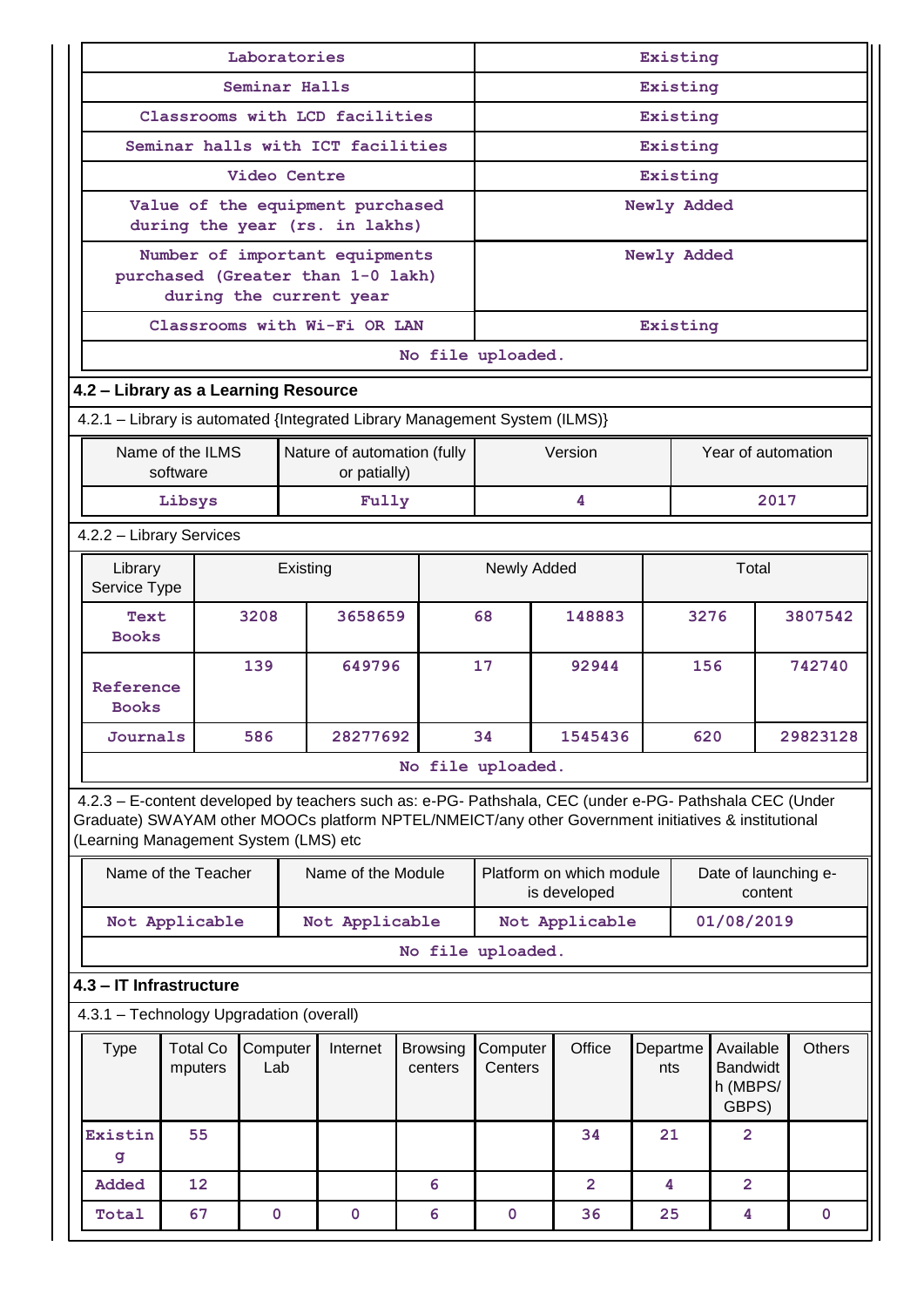4.3.2 – Bandwidth available of internet connection in the Institution (Leased line)

**2 MBPS/ GBPS**

#### 4.3.3 – Facility for e-content

Name of the e-content development facility Provide the link of the videos and media centre and recording facility

Not Applicable **Not Applicable Not Applicable** 

#### **4.4 – Maintenance of Campus Infrastructure**

4.4.1 – Expenditure incurred on maintenance of physical facilities and academic support facilities, excluding salary component, during the year

| Assigned Budget on<br>academic facilities | Expenditure incurred on<br>maintenance of academic<br>facilities | Assigned budget on<br>physical facilities | Expenditure incurredon<br>maintenance of physical<br>facilites |
|-------------------------------------------|------------------------------------------------------------------|-------------------------------------------|----------------------------------------------------------------|
| 86                                        |                                                                  | 152                                       | 139                                                            |

4.4.2 – Procedures and policies for maintaining and utilizing physical, academic and support facilities - laboratory, library, sports complex, computers, classrooms etc. (maximum 500 words) (information to be available in institutional Website, provide link)

**The College constantly encourages faculties on ICT, library resources to update learning use of other technological aids which helps in enhancement of knowledge skills. For all our courses, alternative teaching methods are adopted. Teachers are given several input sessions on innovative teaching methodologies and are instructed to adopt them. • Institution has an estate office named Central Maintenance Department. • Water supply and power supply are made available 24 hours and constant monitoring will be done for the same. • Constant monitoring of the infrastructure related problems by maintenance Department. • 24 hours security guards are available in and around the campus. • Separate conservancy is provided take care of plants and greenery in and around the campus. The college has housekeeping /technical staff for day to day upkeep/ maintenance of the premises. Annual contract with service providers for maintenance of buildings, equipment's, vehicles, computers etc. Where ever applicable annual maintenance contract is maintained into with the** 

**companies/vendors for maintenance for infrastructure facilities and equipment's in the Institution.**

[http://www.acds.co.in/wp-content/uploads/2019/08/MAINTENANCE\\_OF\\_CAMPUS\\_INFRASTRUCTURE.docx](http://www.acds.co.in/wp-content/uploads/2019/08/MAINTENANCE_OF_CAMPUS_INFRASTRUCTURE.docx)

# **CRITERION V – STUDENT SUPPORT AND PROGRESSION**

#### **5.1 – Student Support**

5.1.1 – Scholarships and Financial Support

|                                         | Name/Title of the scheme | Number of students | Amount in Rupees |  |  |  |  |
|-----------------------------------------|--------------------------|--------------------|------------------|--|--|--|--|
| Financial Support<br>from institution   | Nil                      |                    |                  |  |  |  |  |
| Financial Support<br>from Other Sources |                          |                    |                  |  |  |  |  |
| a) National                             | Nil                      | <b>Nill</b>        |                  |  |  |  |  |
| b) International                        | <b>Nil</b>               | <b>Nill</b>        |                  |  |  |  |  |
| No file uploaded.                       |                          |                    |                  |  |  |  |  |

5.1.2 – Number of capability enhancement and development schemes such as Soft skill development, Remedial coaching, Language lab, Bridge courses, Yoga, Meditation, Personal Counselling and Mentoring etc.,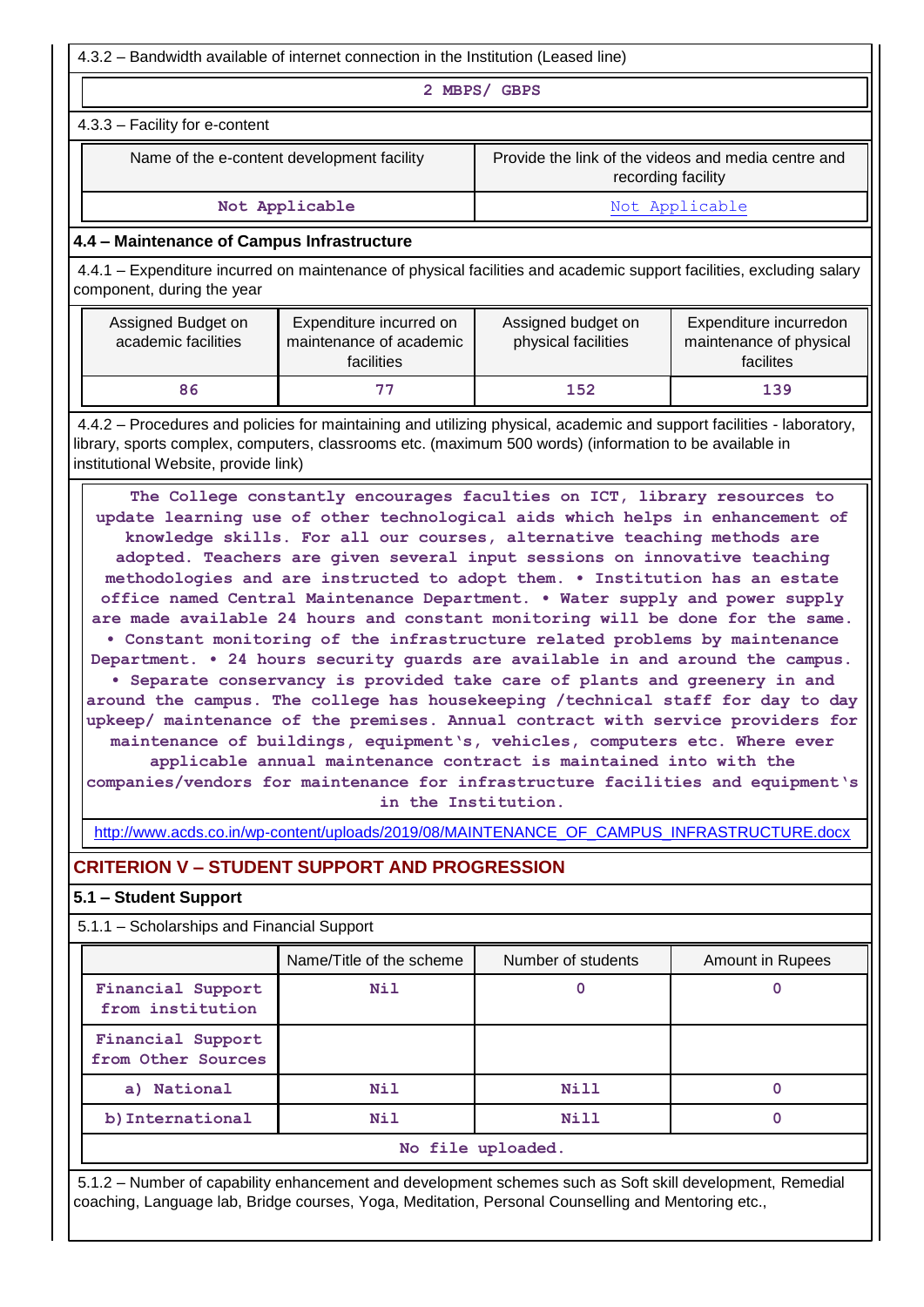| Name of the capability<br>enhancement scheme                                                                                                                   |                                       |            | Date of implemetation                                                | Number of students<br>enrolled                                                                           |                                                              | Agencies involved                   |  |
|----------------------------------------------------------------------------------------------------------------------------------------------------------------|---------------------------------------|------------|----------------------------------------------------------------------|----------------------------------------------------------------------------------------------------------|--------------------------------------------------------------|-------------------------------------|--|
| Yoga Camp                                                                                                                                                      |                                       |            | 21/06/2018                                                           | 30                                                                                                       |                                                              | Isha Foundation                     |  |
| Remedial classes<br>for slow learners                                                                                                                          |                                       |            | 01/09/2018                                                           | 32                                                                                                       |                                                              | <b>ACDS Staff</b>                   |  |
| <b>Telugu language</b><br>classes                                                                                                                              |                                       |            | 01/10/2018                                                           | 40                                                                                                       |                                                              | ACDS Staff PGs                      |  |
| <b>NEET Coaching</b><br>Classes                                                                                                                                |                                       |            | 01/09/2018                                                           | 36                                                                                                       |                                                              | <b>ACDS Staff</b>                   |  |
|                                                                                                                                                                |                                       |            |                                                                      | No file uploaded.                                                                                        |                                                              |                                     |  |
| 5.1.3 - Students benefited by guidance for competitive examinations and career counselling offered by the<br>institution during the year                       |                                       |            |                                                                      |                                                                                                          |                                                              |                                     |  |
| Year<br>Name of the<br>scheme                                                                                                                                  |                                       |            | Number of<br>benefited<br>students for<br>competitive<br>examination | Number of<br>benefited<br>students by<br>career<br>counseling<br>activities                              | Number of<br>students who<br>have passedin<br>the comp. exam | Number of<br>studentsp placed       |  |
| 2018                                                                                                                                                           | Coaching                              | NEET       | 36                                                                   | 5                                                                                                        | 35                                                           | 24                                  |  |
|                                                                                                                                                                |                                       |            |                                                                      | No file uploaded.                                                                                        |                                                              |                                     |  |
| 5.1.4 - Institutional mechanism for transparency, timely redressal of student grievances, Prevention of sexual<br>harassment and ragging cases during the year |                                       |            |                                                                      |                                                                                                          |                                                              |                                     |  |
| Total grievances received                                                                                                                                      |                                       |            | Number of grievances redressed                                       |                                                                                                          | redressal                                                    | Avg. number of days for grievance   |  |
|                                                                                                                                                                | Nill                                  |            |                                                                      | <b>Nill</b>                                                                                              |                                                              | Nill                                |  |
| 5.2 - Student Progression                                                                                                                                      |                                       |            |                                                                      |                                                                                                          |                                                              |                                     |  |
| 5.2.1 – Details of campus placement during the year                                                                                                            |                                       |            |                                                                      |                                                                                                          |                                                              |                                     |  |
|                                                                                                                                                                | On campus                             |            |                                                                      |                                                                                                          |                                                              |                                     |  |
| Nameof<br>organizations<br>visited                                                                                                                             | Number of<br>students<br>participated |            | Number of<br>stduents placed                                         | Nameof<br>organizations<br>visited                                                                       | Number of<br>students<br>participated                        | Number of<br>stduents placed        |  |
| <b>ACDS</b>                                                                                                                                                    |                                       | 7          | $\overline{2}$                                                       | Clove<br>Dental                                                                                          | 15                                                           | 5                                   |  |
|                                                                                                                                                                |                                       |            |                                                                      | No file uploaded.                                                                                        |                                                              |                                     |  |
| 5.2.2 - Student progression to higher education in percentage during the year                                                                                  |                                       |            |                                                                      |                                                                                                          |                                                              |                                     |  |
| Year<br>Number of<br>students<br>enrolling into<br>higher education                                                                                            |                                       |            | Programme<br>graduated from                                          | Depratment<br>graduated from                                                                             | Name of<br>institution joined                                | Name of<br>programme<br>admitted to |  |
| 20<br>2019                                                                                                                                                     |                                       | <b>BDS</b> | <b>ACDS</b>                                                          | <b>PGI Rohtak</b><br>GDC, Jaipur<br>GDC,<br>Hyderabad R<br>R, Delhi KD<br>Dental<br>College<br>Saraswati | <b>MDS</b>                                                   |                                     |  |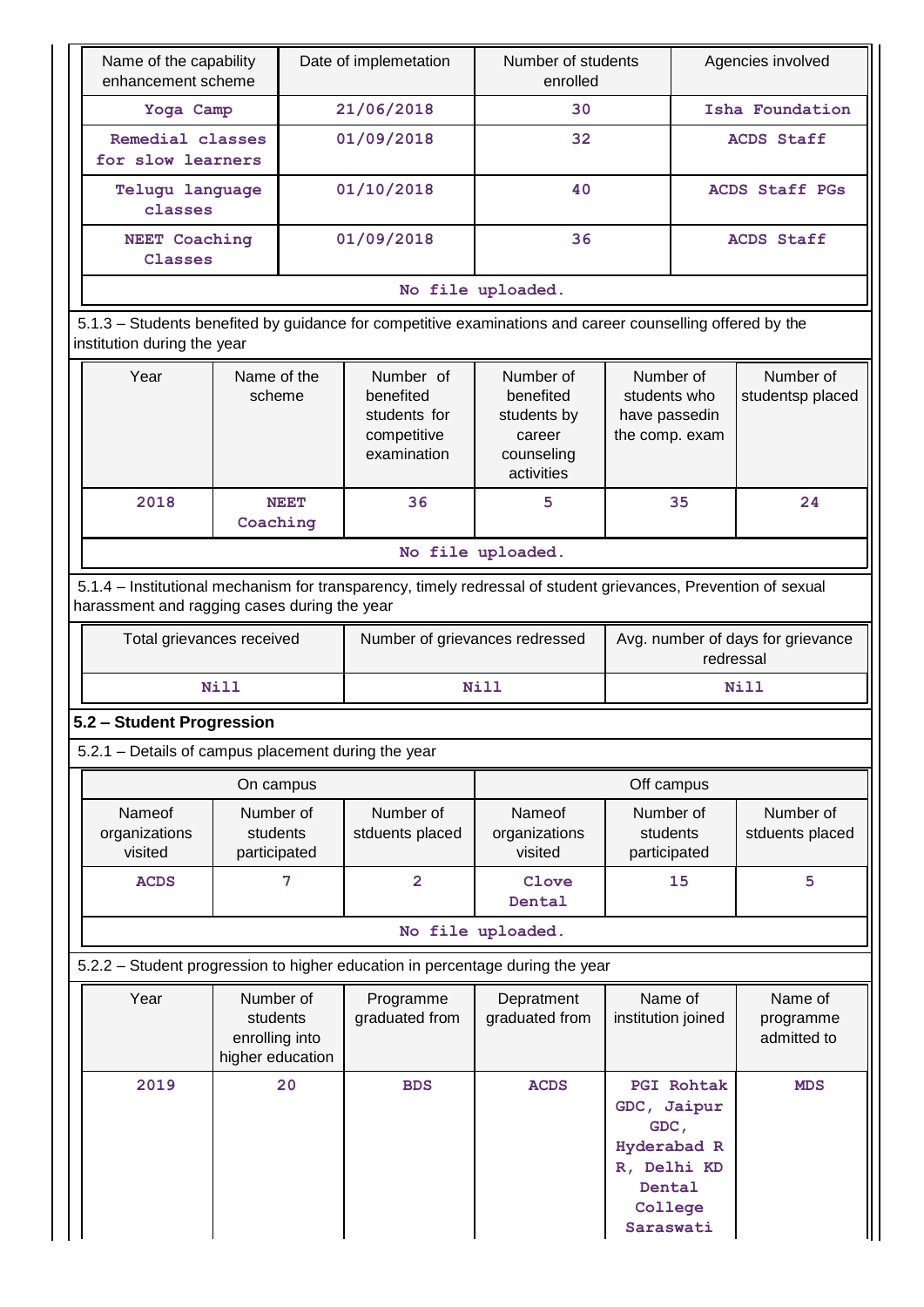|                                                                                                                                                                                        |                            |                           |                                   |                                                             |             |  | Dental<br>College<br>A.B. Shetty<br>Dental<br>college<br>Manipal<br>Dental<br>College<br>Savitha<br>Dental<br>College<br>Panineeya<br>Dental<br>College Sri<br>Sai Dental<br>College Army<br>College of<br>Dental<br><b>Sciences</b><br>Maur |            |
|----------------------------------------------------------------------------------------------------------------------------------------------------------------------------------------|----------------------------|---------------------------|-----------------------------------|-------------------------------------------------------------|-------------|--|----------------------------------------------------------------------------------------------------------------------------------------------------------------------------------------------------------------------------------------------|------------|
| 2019                                                                                                                                                                                   | 3                          | <b>BDS</b>                |                                   |                                                             | <b>ACDS</b> |  | Komberg<br>School of<br>Dentistry,<br>Temple<br>University<br><b>Boston</b><br>Dental<br>School                                                                                                                                              | <b>DDS</b> |
| 2019                                                                                                                                                                                   | $\mathbf{1}$               | <b>BDS</b>                |                                   |                                                             | <b>ACDS</b> |  | <b>UTH</b><br>College of<br>Public<br>Health,<br>Dallas                                                                                                                                                                                      | MPH        |
|                                                                                                                                                                                        |                            |                           | No file uploaded.                 |                                                             |             |  |                                                                                                                                                                                                                                              |            |
| 5.2.3 - Students qualifying in state/ national/ international level examinations during the year<br>(eg:NET/SET/SLET/GATE/GMAT/CAT/GRE/TOFEL/Civil Services/State Government Services) |                            |                           |                                   |                                                             |             |  |                                                                                                                                                                                                                                              |            |
|                                                                                                                                                                                        | <b>Items</b>               |                           |                                   |                                                             |             |  | Number of students selected/ qualifying                                                                                                                                                                                                      |            |
|                                                                                                                                                                                        | Any Other                  |                           |                                   |                                                             |             |  | 37                                                                                                                                                                                                                                           |            |
|                                                                                                                                                                                        |                            |                           | No file uploaded.                 |                                                             |             |  |                                                                                                                                                                                                                                              |            |
| 5.2.4 - Sports and cultural activities / competitions organised at the institution level during the year                                                                               |                            |                           |                                   |                                                             |             |  |                                                                                                                                                                                                                                              |            |
|                                                                                                                                                                                        | Activity                   |                           | Level                             |                                                             |             |  | Number of Participants                                                                                                                                                                                                                       |            |
|                                                                                                                                                                                        | Encore 2019                |                           | Intra College                     |                                                             |             |  |                                                                                                                                                                                                                                              | 43         |
|                                                                                                                                                                                        | Denta Fest                 |                           |                                   | <b>State</b>                                                |             |  |                                                                                                                                                                                                                                              | 76         |
|                                                                                                                                                                                        |                            |                           | No file uploaded.                 |                                                             |             |  |                                                                                                                                                                                                                                              |            |
| 5.3 - Student Participation and Activities                                                                                                                                             |                            |                           |                                   |                                                             |             |  |                                                                                                                                                                                                                                              |            |
| 5.3.1 - Number of awards/medals for outstanding performance in sports/cultural activities at national/international<br>level (award for a team event should be counted as one)         |                            |                           |                                   |                                                             |             |  |                                                                                                                                                                                                                                              |            |
| Year                                                                                                                                                                                   | Name of the<br>award/medal | National/<br>Internaional | Number of<br>awards for<br>Sports | Student ID<br>Number of<br>awards for<br>number<br>Cultural |             |  | Name of the<br>student                                                                                                                                                                                                                       |            |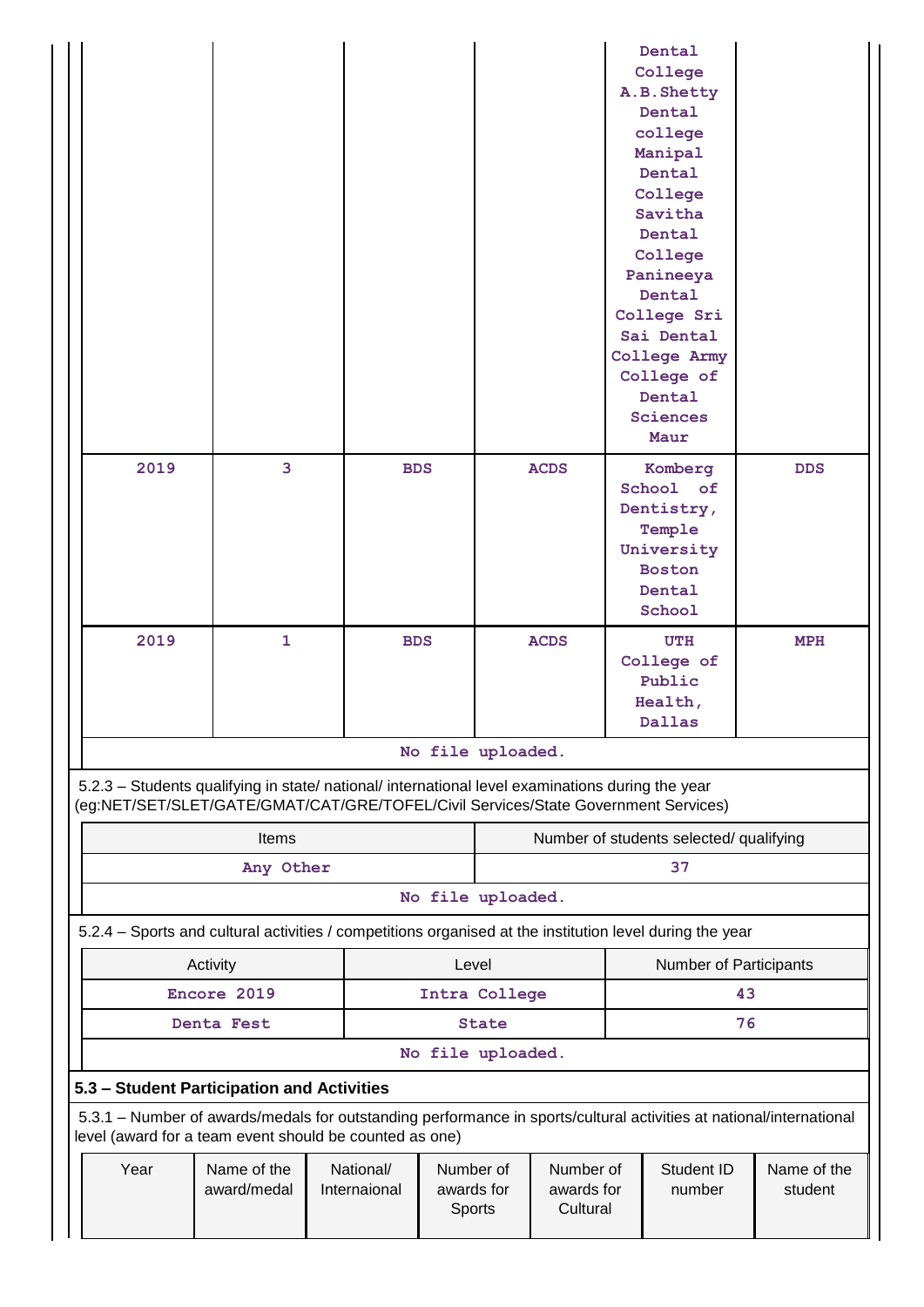#### **No Data Entered/Not Applicable !!!**

**No file uploaded.**

5.3.2 – Activity of Student Council & representation of students on academic & administrative bodies/committees of the institution (maximum 500 words)

**1. Academic committee The committee overlooks all the academic activities pertaining to the UG and PG courses. It strives to maintain high standards of teaching both theoretical and clinical. It plays a crucial role in implementation of the NTRUHS/DCI guidelines and/or regulations from time to time. 2. AntiRagging Committee Two students from each batch are included in the committee. The committee ensures that all the senior students are sensitized to the issue of ragging. It conducts orientation programmes to educate the fresher and senior students about the evil menace of ragging. Any issue or complaint will be first reported to the student member who in turn will convey to principal or registrar. Prompt action is taken to prevent further incidents. Severe cases will be reported to the nearest Police station by the victim with the support of college authorities. 3. Event management committee The committee organizes all the major events like the college day, cultural day, and fresher's day. The student members involve actively in the planning and execution. 4. Alumni Association The mission of this association is to foster beneficial connection among alumni, students, faculty, administration and staff. To implement this, the association works with the office of alumni. 5. Library committee The committee works to maintain and upgrade the library. It takes the feedback from the staff, students and recommends necessary actions for the benefit of everyone. 6. Disciplinary committee The regulations of the college expect all the students and staff to be disciplined and principled. Any act of indiscipline is first noted by the student members and later on to the committee for further action.**

#### **5.4 – Alumni Engagement**

5.4.1 – Whether the institution has registered Alumni Association?

**Yes**

**The alumni association of ACDS was registered on 16th January 2014 under the Andhra Pradesh Society's registration act 2011. The institution works in close coordination with alumni in fulfilling the following objectives 1. To provide opportunities for alumni to volunteer their time and talent on behalf of the college and its students. 2. To provide a platform among past and present students for exchange of information and ideas communicate their accomplishments, interests and concerns to the present students of the college. 3. To support fund raising activities for education, research, and outreach activities. 4. To organize conferences, seminars, workshops, study circle and health care programmes. The annual general body meets of alumni association is planned every year.**

5.4.2 – No. of enrolled Alumni:

**845**

5.4.3 – Alumni contribution during the year (in Rupees) :

**67500**

5.4.4 – Meetings/activities organized by Alumni Association :

**Annual Alumni meet was organized on 27th September 18**

#### **CRITERION VI – GOVERNANCE, LEADERSHIP AND MANAGEMENT**

**6.1 – Institutional Vision and Leadership**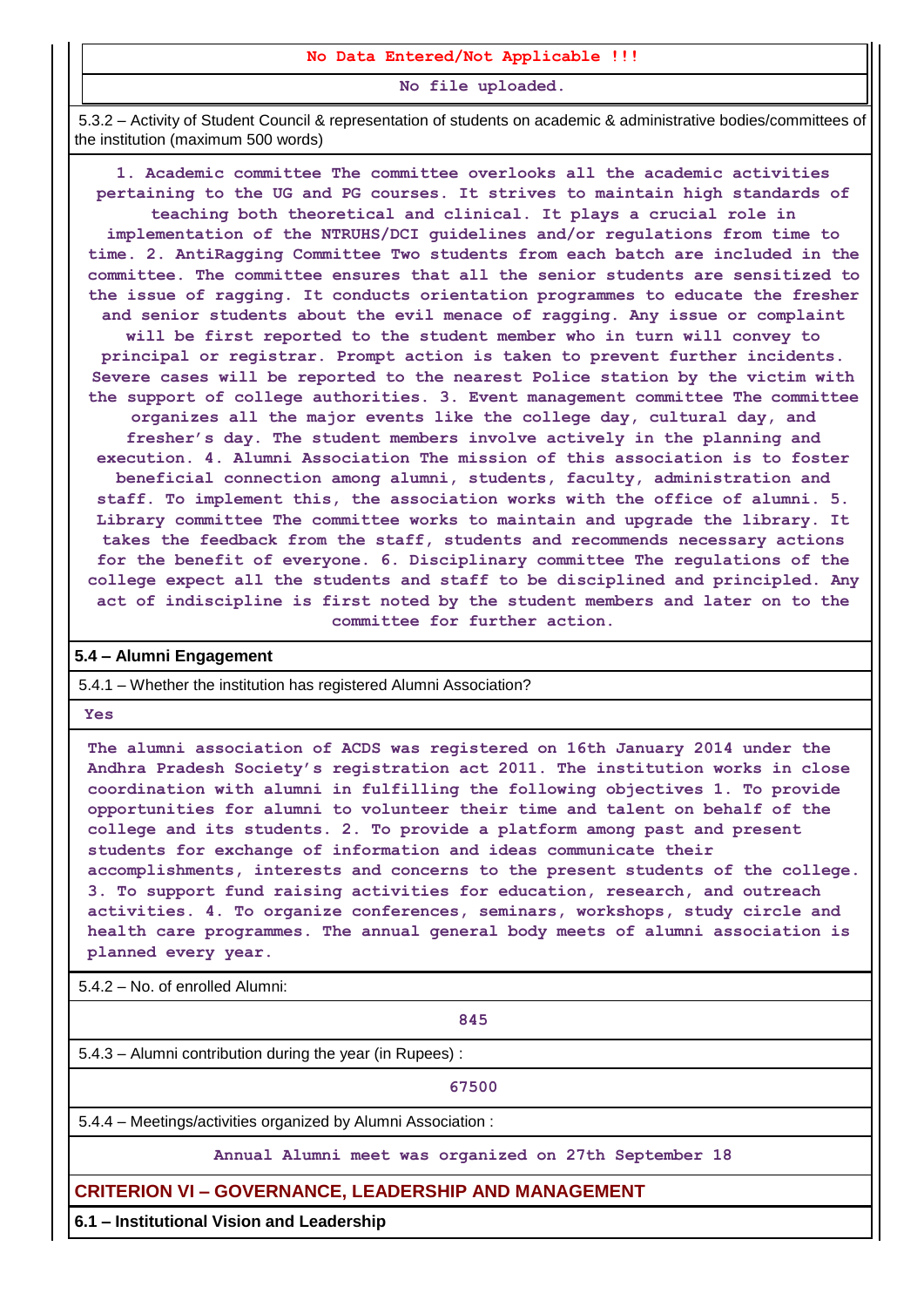6.1.1 – Mention two practices of decentralization and participative management during the last year (maximum 500 words)

**1.The institute practices decentralization at various levels of policy making strategy. It has a highly structured management system. All the policies are structured at Headquarters and are disseminated through principal or registrar, Patron – in – Chief, ACDS . 2.The institute has well structured committees with presiding officers and members who regularly meet to review the institution policy initiative progress. Regular student feedback is taken on teaching and learning programs. Feedback is also regularly taken from all stake holders.**

6.1.2 – Does the institution have a Management Information System (MIS)?

**Partial**

#### **6.2 – Strategy Development and Deployment**

6.2.1 – Quality improvement strategies adopted by the institution for each of the following (with in 100 words each):

| <b>Strategy Type</b>       | <b>Details</b>                                                                                                                                                                                                                                                                                                                                                                                                                                                                                                                                                                                                                                                                                                                                                                                                          |
|----------------------------|-------------------------------------------------------------------------------------------------------------------------------------------------------------------------------------------------------------------------------------------------------------------------------------------------------------------------------------------------------------------------------------------------------------------------------------------------------------------------------------------------------------------------------------------------------------------------------------------------------------------------------------------------------------------------------------------------------------------------------------------------------------------------------------------------------------------------|
| Curriculum Development     | No flexibility under the KNR UHS,<br>however hands on workshops, CDE<br>programmes, Seminars, are done<br>regularly for enhanced learning.                                                                                                                                                                                                                                                                                                                                                                                                                                                                                                                                                                                                                                                                              |
| Teaching and Learning      | Postings of students at ESIC, Medical<br>College, GPSB (ACDS Satellite centre),<br>Military Dental Centres (Secunderabad<br>and Bolarum), Joint clinical meets and<br>Journal clubs at Military Dental<br>Centre's Posting of students at<br>Military Hospital, Secunderabad<br>Interdepartmental meetings UG Clinical<br>Meets Debates, Quiz, seminars,<br>workshops, CDE / CME programmes                                                                                                                                                                                                                                                                                                                                                                                                                             |
| Examination and Evaluation | Digital evaluation centre has been<br>established in the institution. The<br>central examination hall is CCTV and<br>cell phone jammer equipped. The<br>examinations are conducted under KNR<br>university supervision Three internal<br>assessment examinations each for UG and<br>PG students in theory as well as<br>Practicals is being undertaken. Problem<br>based learning (PBL), objective<br>structured clinical examination (OSCE),<br>case based learning (CBL) as well as<br>chair side learning is being conducted<br>for both UG and PG students. Mock<br>examinations are conducted for PG<br>students by subject experts from<br>outside the institution. Remedial<br>classes are conducted for UG and PG<br>students. Regular quiz is conducted in<br>various speciality subjects for the<br>students. |
| Research and Development   | The college has worked upwards<br>towards research and innovation in the<br>last year. The college has signed two<br>MOU's with BITS Pillani (Hyd Campus),                                                                                                                                                                                                                                                                                                                                                                                                                                                                                                                                                                                                                                                              |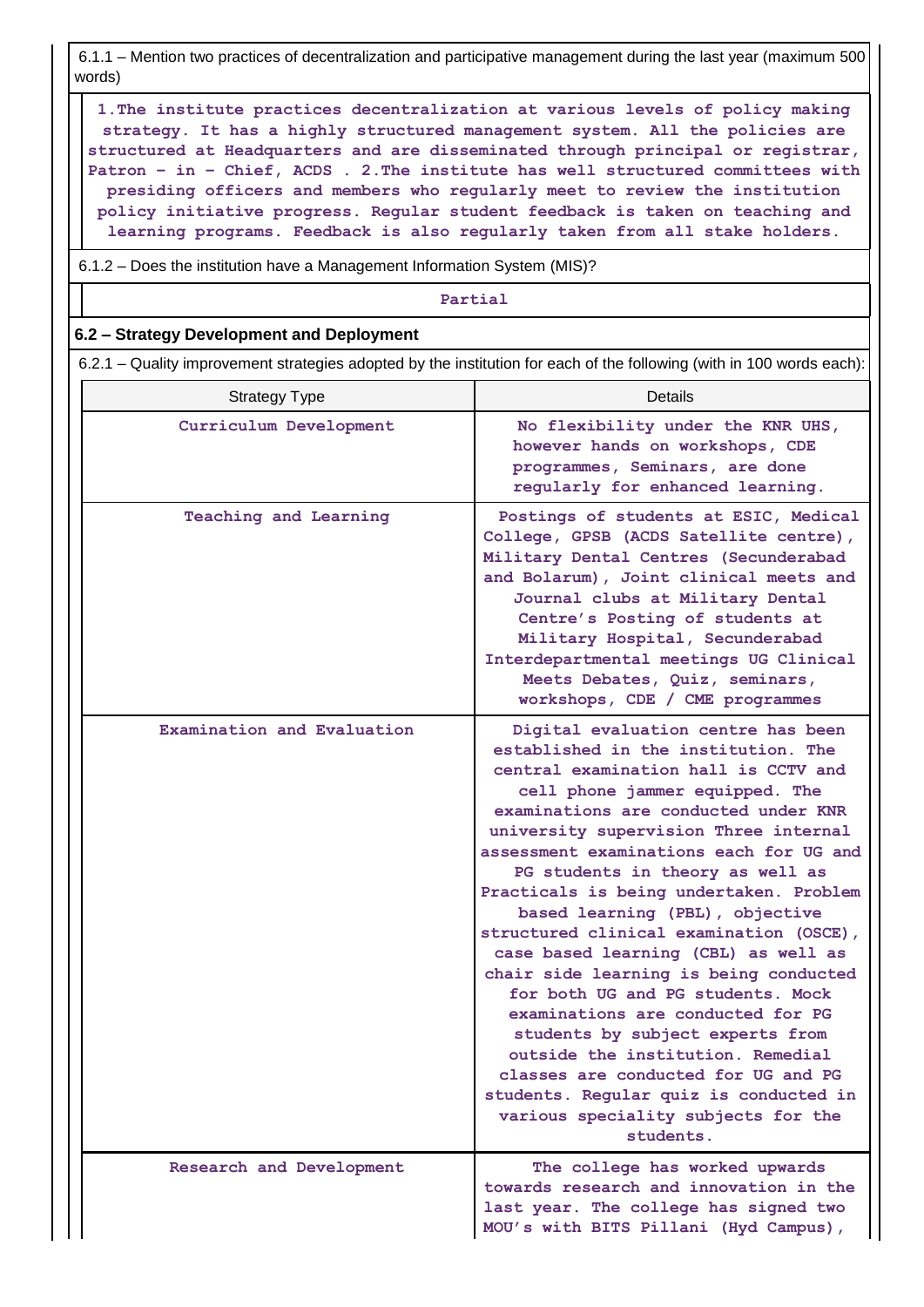|                                                               | ESIC Medical College, Hyderabad and<br>Prevest Dens Pro Limited, Jammu. Four<br>CDE and one International Conference<br>were organized by the college in this<br>year. Three students won awards for<br>their research presentations at<br>National forums and One Faculty<br>received a National award for Academic<br>Excellence from the National specialty<br>association. The number of publications<br>from the Institute in the last year was<br>25. Over a 100 staff members have<br>participated in conferences and<br>programmes at the National, state and<br>Local levels. Among these there were 04<br>representations as Resource persons and<br>09 faculty papers at National and State<br>forums. The College was center for<br>Student exchange programme and Received<br>05 students from different colleges for<br>one week exchange programme. Various<br>Dental Check up camps are being<br>organized as Extension Activities. The<br>college also organized Gender<br>Sensitivity in house and participated<br>in programme as per instructions by<br>National Commission For Women, Delhi,<br>Telangana. |
|---------------------------------------------------------------|---------------------------------------------------------------------------------------------------------------------------------------------------------------------------------------------------------------------------------------------------------------------------------------------------------------------------------------------------------------------------------------------------------------------------------------------------------------------------------------------------------------------------------------------------------------------------------------------------------------------------------------------------------------------------------------------------------------------------------------------------------------------------------------------------------------------------------------------------------------------------------------------------------------------------------------------------------------------------------------------------------------------------------------------------------------------------------------------------------------------------------|
| Admission of Students                                         | Admission is strictly based on merit<br>ranking according to marks obtained in<br>the NEET UG/PG examination. The<br>counselling is full proof conducted by<br>the KNR health university. Members of<br>the college Admission cell scrutinize<br>the documents. The admission cell<br>provides all the necessary guidance to<br>the candidates                                                                                                                                                                                                                                                                                                                                                                                                                                                                                                                                                                                                                                                                                                                                                                                  |
| Library, ICT and Physical<br>Infrastructure / Instrumentation | The central library at ACDS actively<br>supports the teaching and research<br>programs of the institute. It remains<br>open from 8:30AM till 11:00PM on all<br>days except national holidays. The<br>central library homes a collection of<br>3276 books including text books,<br>reference books, and general books. It<br>subscribes to a total of 7 newspapers,<br>12 magazines, 7 national scientific<br>journals and 27 international journals.<br>ACDS library is also an active member<br>of KNR university Med Net consortium<br>ejournals and books. Internet facility<br>, photocopying facilities and separate<br>reading areas for undergraduates and<br>post graduates have also been provided.                                                                                                                                                                                                                                                                                                                                                                                                                    |
| Human Resource Management                                     | Human Resource Management is as per<br>the directives given by Army Welfare<br>Education Society (AWES)                                                                                                                                                                                                                                                                                                                                                                                                                                                                                                                                                                                                                                                                                                                                                                                                                                                                                                                                                                                                                         |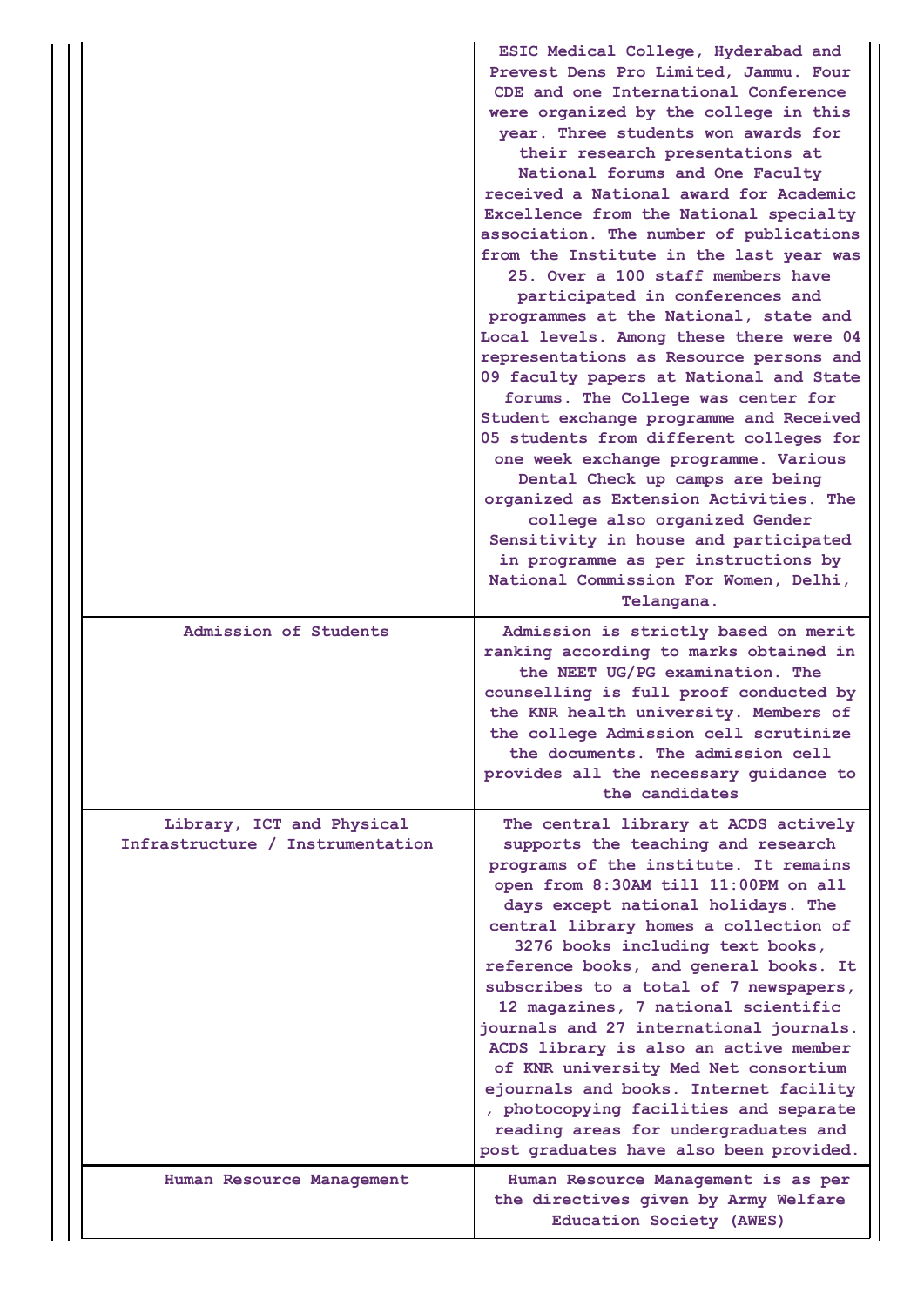**Industry Interaction / Collaboration Joint research and Academic** 

**activities with BITS Pillani (Hyd Campus), ESIC Medical College, Hyderabad and Prevest Dens Pro Limited,** 

**the digital evaluation centre employed by examination committee of ACDS.**

|                                                                | Jammu                                                                                                                                                                                                                                                                                                                                                                                                                                                                                                             |
|----------------------------------------------------------------|-------------------------------------------------------------------------------------------------------------------------------------------------------------------------------------------------------------------------------------------------------------------------------------------------------------------------------------------------------------------------------------------------------------------------------------------------------------------------------------------------------------------|
| 6.2.2 - Implementation of e-governance in areas of operations: |                                                                                                                                                                                                                                                                                                                                                                                                                                                                                                                   |
| E-governace area                                               | <b>Details</b>                                                                                                                                                                                                                                                                                                                                                                                                                                                                                                    |
| Finance and Accounts                                           | ACDS, by implementing the facility of<br>digitization is improving the<br>efficiency of the system where the<br>finances, funds, bill payments by<br>patients, payment of student fee is<br>managed through online transfers which<br>makes it easy for patients, students,<br>and management to access to the<br>services directly and improves the<br>coordination of the institute.                                                                                                                            |
| Student Admission and Support                                  | Students admitted in ACDS every year<br>undergo the university counselling, the<br>process of which includes dates of<br>counselling, document verification and<br>allotment of seats is available online<br>on university's website. The admission<br>cell of ACDS uploads every information<br>concerning to the admission of UG and<br>PG courses on college's website as<br>well. Also, students can register their<br>queries, result verifications etc and<br>can also submit a feedback to the<br>college. |
| Examination                                                    | The university final exam question<br>papers, uploading of hall tickets,<br>uploading of marks, paper evaluation<br>and declaration of results at the end<br>of each academic year is done through                                                                                                                                                                                                                                                                                                                |

# **6.3 – Faculty Empowerment Strategies**

6.3.1 – Teachers provided with financial support to attend conferences / workshops and towards membership fee of professional bodies during the year

| Year | Name of Teacher            | Name of conference/<br>Name of the<br>professional body for<br>workshop attended<br>for which financial<br>which membership<br>fee is provided<br>support provided |            | Amount of support |  |
|------|----------------------------|--------------------------------------------------------------------------------------------------------------------------------------------------------------------|------------|-------------------|--|
| 2019 | Dr V V R<br>Krishna Murthy | Myocourse2019,<br>Kochi                                                                                                                                            |            | 24000             |  |
| 2018 | Dr Sakshi                  | International<br>College of<br>Dentist<br>Conference                                                                                                               | <b>ICD</b> | 1000              |  |
| 2018 | Dr Anusha                  | International                                                                                                                                                      | ICD        | 1000              |  |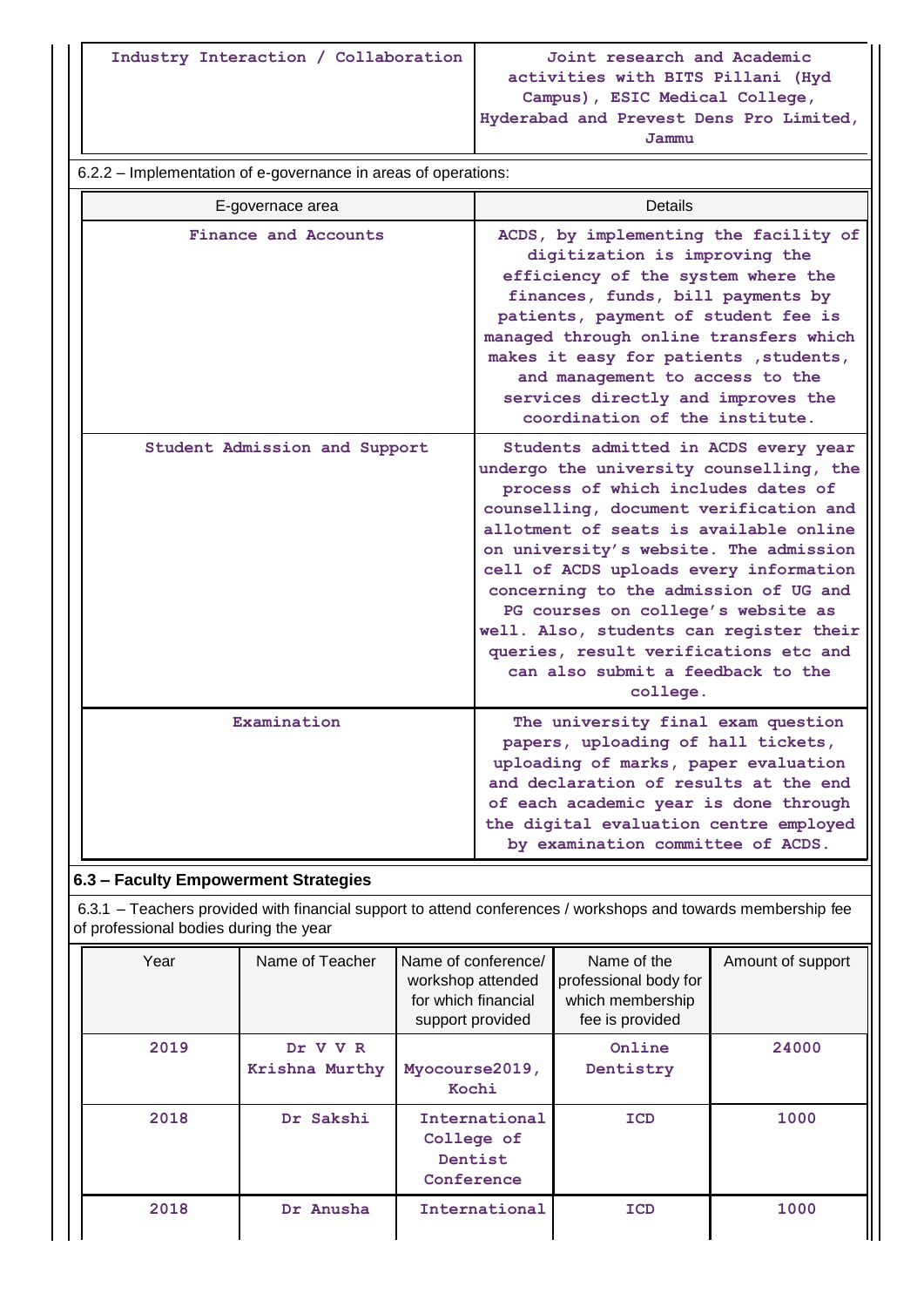|                                                                                                     |  |                                                                                                   |               | College of<br>Dentist<br>Conference                                                                          |                                           |                                                  |    |                                                      |       |
|-----------------------------------------------------------------------------------------------------|--|---------------------------------------------------------------------------------------------------|---------------|--------------------------------------------------------------------------------------------------------------|-------------------------------------------|--------------------------------------------------|----|------------------------------------------------------|-------|
| 2018                                                                                                |  |                                                                                                   | Dr Priyanaka  | International<br>College of<br>Dentist<br>Conference                                                         |                                           | <b>ICD</b>                                       |    | 1000                                                 |       |
| 2018                                                                                                |  | Dr Seema<br><b>Basoya</b>                                                                         |               | College of<br>Dentist                                                                                        | <b>ICD</b><br>International<br>Conference |                                                  |    |                                                      | 4250  |
| 2018                                                                                                |  |                                                                                                   | Dr Mamta      | 33rd IACDE<br>National<br>Conference                                                                         |                                           | <b>IACDE</b>                                     |    |                                                      | 11126 |
| 2018                                                                                                |  |                                                                                                   | Dr Roshini    | 33rd IACDE<br>National<br>Conference                                                                         |                                           | <b>IACDE</b>                                     |    |                                                      | 11126 |
| 2018                                                                                                |  |                                                                                                   | Dr E Soujanya | 33rd IACDE<br>National<br>Conference                                                                         |                                           | <b>IACDE</b>                                     |    |                                                      | 11126 |
| 2018                                                                                                |  | Dr Neha Mehra                                                                                     |               | 33rd IACDE<br>National<br>Conference                                                                         |                                           | <b>IACDE</b>                                     |    |                                                      | 11126 |
| 2018                                                                                                |  |                                                                                                   | Dr Anahita    | National<br>Conference Of<br>Periodontology,<br>Chandigarh                                                   | <b>ISP</b>                                |                                                  |    |                                                      | 5000  |
| 2018                                                                                                |  | Dr Anirudh<br>Kumar Mathur                                                                        |               | Indian<br>orthodontic<br>conference,<br>Kochi                                                                |                                           | <b>IOS</b>                                       |    |                                                      | 14350 |
| 2018                                                                                                |  | Dr Prasad<br>Chitra                                                                               |               | Indian<br>orthodontic<br>conference,<br>Kochi                                                                |                                           | <b>IOS</b>                                       |    |                                                      | 14350 |
|                                                                                                     |  |                                                                                                   |               | No file uploaded.                                                                                            |                                           |                                                  |    |                                                      |       |
| teaching and non teaching staff during the year                                                     |  |                                                                                                   |               | 6.3.2 - Number of professional development / administrative training programmes organized by the College for |                                           |                                                  |    |                                                      |       |
| Year<br>Title of the<br>professional<br>development<br>programme<br>organised for<br>teaching staff |  | Title of the<br>administrative<br>training<br>programme<br>organised for<br>non-teaching<br>staff | From date     |                                                                                                              | To Date                                   | Number of<br>participants<br>(Teaching<br>staff) |    | Number of<br>participants<br>(non-teaching<br>staff) |       |
| 2018<br><b>Basic</b><br>Life<br>Support                                                             |  | <b>Nil</b>                                                                                        | 23/08/2018    |                                                                                                              | 4<br>23/08/2018                           |                                                  |    | $\overline{2}$                                       |       |
| 2019                                                                                                |  | <b>CBCT</b><br>Dentist's<br>Third Eye                                                             | <b>Nil</b>    | 12/03/2019                                                                                                   |                                           | 12/03/2019                                       | 21 |                                                      | 3     |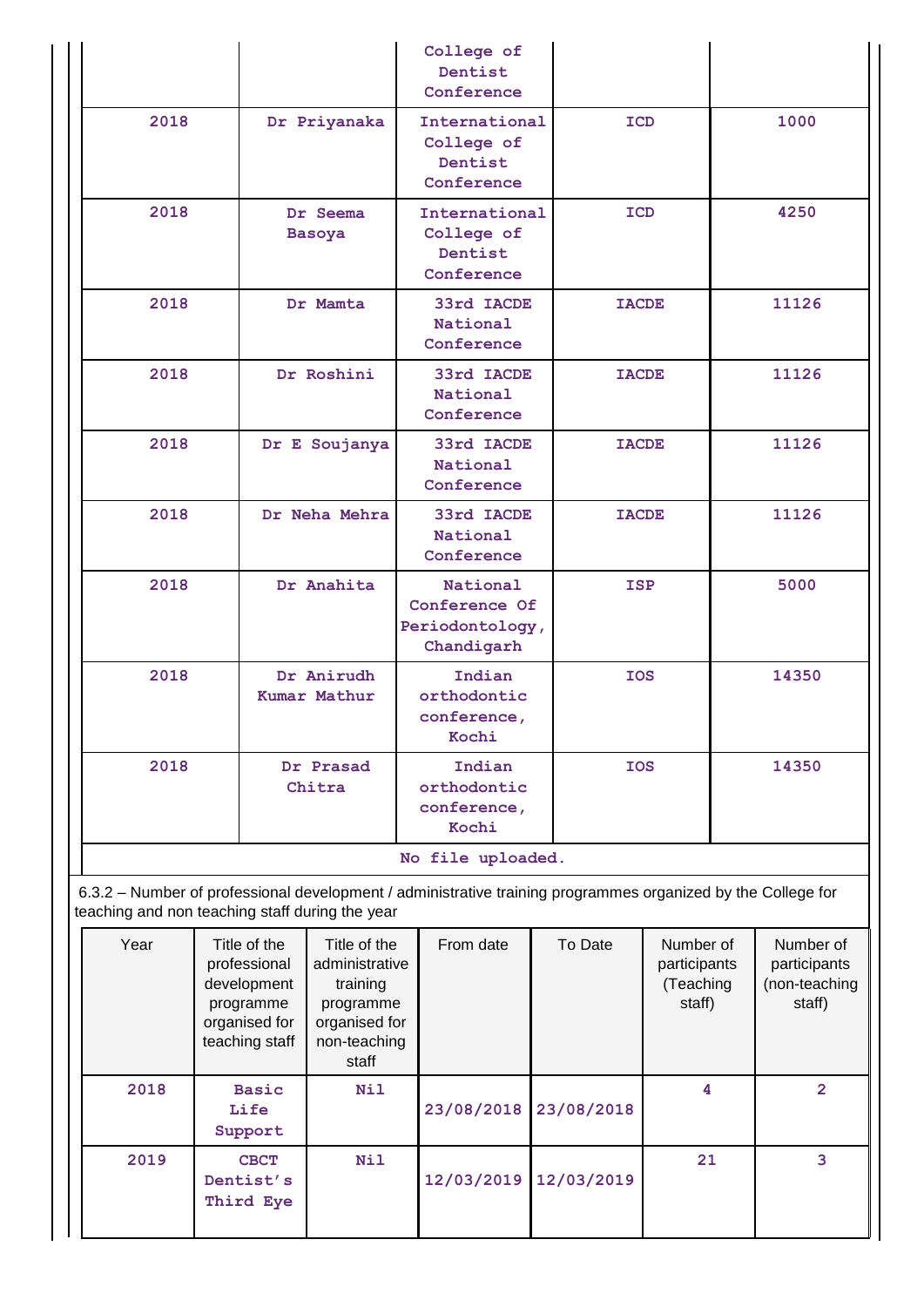| 2019 | CDEcontact<br>and<br>contours<br>for<br>posterior<br>composite  | Nil        | 17/01/2019 | 17/01/2019 | 9  | $\overline{2}$          |  |  |  |  |
|------|-----------------------------------------------------------------|------------|------------|------------|----|-------------------------|--|--|--|--|
| 2019 | 3rd ACDI<br>Internatio<br>nal<br>Conference                     | <b>Nil</b> | 18/01/2019 | 20/01/2019 | 9  | $\overline{2}$          |  |  |  |  |
| 2019 | Dentsply<br>Material<br>Program                                 | <b>Nil</b> | 06/05/2019 | 06/05/2019 | 8  | 5                       |  |  |  |  |
| 2019 | Recent<br>Concepts<br>on TMJ                                    | Nil        | 22/01/2019 | 22/01/2019 | 3  | $\mathbf{1}$            |  |  |  |  |
| 2019 | <b>OMFS Day</b>                                                 | Nil        | 13/02/2019 | 13/02/2019 | 4  | 1                       |  |  |  |  |
| 2019 | Lasers<br>in contemp<br>orary<br>pediatric<br>dentistry         | <b>Nil</b> | 30/01/2019 | 31/01/2019 | 20 | 4                       |  |  |  |  |
| 2018 | Paediatr<br>ician<br>perception<br>of<br>pediatric<br>dentistry | <b>Nil</b> | 26/11/2018 | 26/11/2018 | 15 | $\overline{2}$          |  |  |  |  |
| 2018 | CBCT for<br>implant<br>Placement                                | Nil        | 09/10/2019 | 09/10/2019 | 10 | 3.                      |  |  |  |  |
| 2018 | Implants<br>in Orthodo<br>ntics                                 | <b>Nil</b> | 06/06/2018 | 06/06/2018 | 18 | $\overline{\mathbf{4}}$ |  |  |  |  |
|      | No file uploaded.                                               |            |            |            |    |                         |  |  |  |  |

6.3.3 – No. of teachers attending professional development programmes, viz., Orientation Programme, Refresher Course, Short Term Course, Faculty Development Programmes during the year

| Title of the<br>professional<br>development<br>programme                | Number of teachers<br>who attended | From Date  | To date    | Duration |
|-------------------------------------------------------------------------|------------------------------------|------------|------------|----------|
| ICMR Online<br>Course<br>(Certified)<br>Health Research<br>Fundamentals |                                    | 01/07/2019 | 30/09/2019 | 4        |
| Lectures And<br><b>HandsOn</b><br>Conscious<br>Sedation                 | 9                                  | 31/01/2019 | 31/01/2019 | 3        |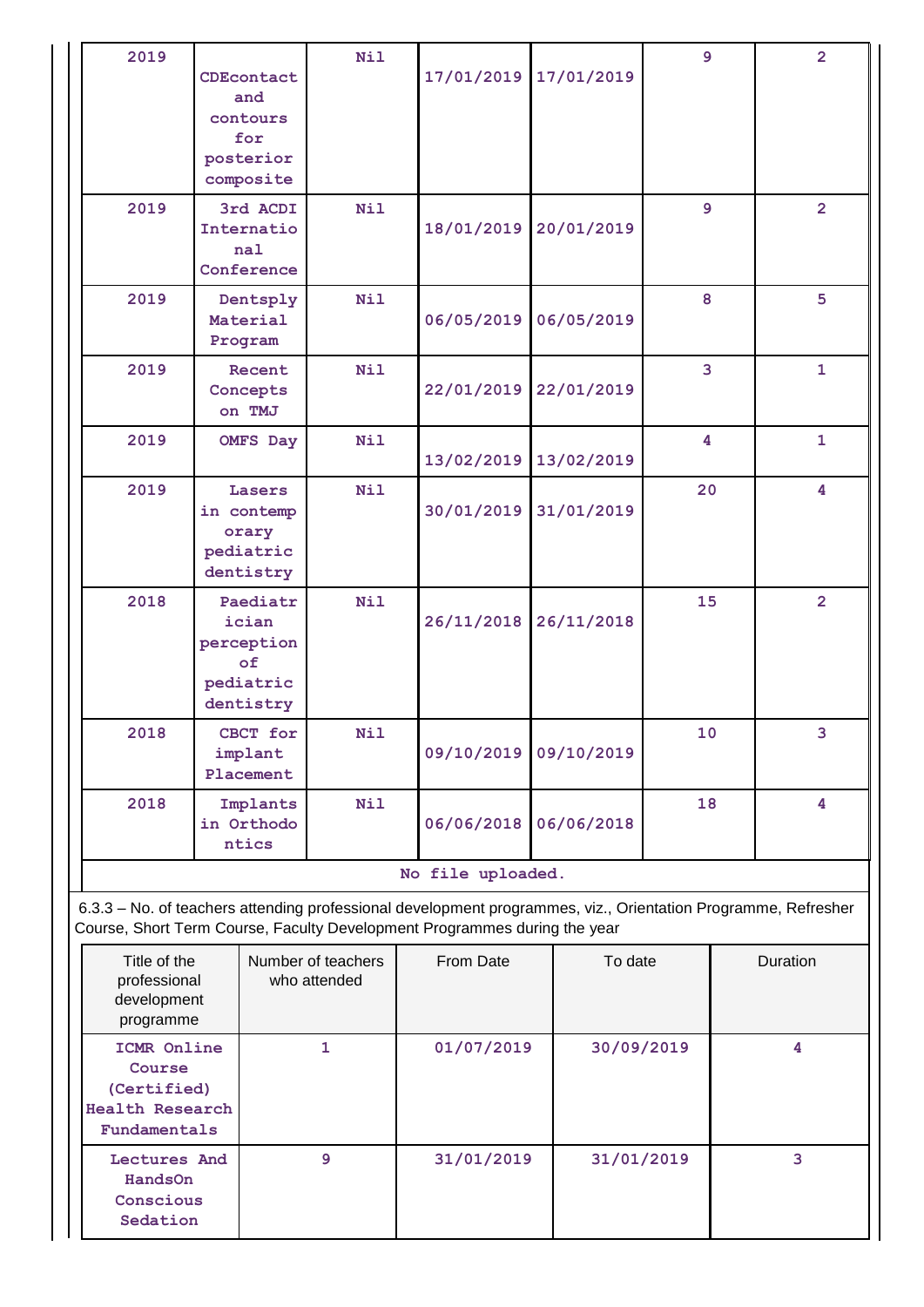| K3 Pro<br>Implant,<br>Hyderabad                                  | $\overline{2}$ | 22/01/2019 | 22/01/2019 | 8                       |
|------------------------------------------------------------------|----------------|------------|------------|-------------------------|
| Composite<br>Veneering<br>/Digital<br>Dentistry                  | $\overline{2}$ | 16/04/2019 | 16/04/2019 | 4                       |
| Forensic<br>Workshop                                             | $\mathbf{1}$   | 01/02/2019 | 02/02/2019 | 16                      |
| Lecture And<br>Live Demo On<br>Contacts And<br>Contours          | 17             | 17/01/2019 | 17/01/2019 | 6                       |
| 3rd ACDI<br>International<br>Conference                          | 9              | 18/01/2019 | 20/01/2019 | 30                      |
| CDE TMJ<br>Disorders                                             | $\overline{2}$ | 22/01/2019 | 22/01/2019 | $\overline{\mathbf{3}}$ |
| Cde<br>Periodontology                                            | $\overline{2}$ | 11/02/2019 | 11/02/2019 | 6                       |
| CDE CBCT<br>Dentist's Third<br>Eye                               | 11             | 12/03/2019 | 12/03/2019 | 4                       |
| Dentsply<br>Material<br>Program                                  | 8              | 06/05/2019 | 06/05/2019 | 5                       |
| Lecture And<br>Live Demo Soft<br>And Hard Tissue<br>Augmentation | $\overline{2}$ | 11/02/2019 | 11/02/2019 | $\overline{2}$          |
| Myocourse<br>, Kochi                                             | $\mathbf{1}$   | 20/02/2019 | 22/02/2019 | 18                      |
| <b>Teachers</b><br>Training<br>Program                           | 14             | 08/10/2018 | 09/10/2018 | 12                      |
| Implant<br>Conference<br>(TCD)                                   | $\overline{2}$ | 14/12/2018 | 14/12/2018 | 5                       |
| National<br>IAOMR PG<br>Convention                               | $\mathbf{1}$   | 07/07/2018 | 07/07/2018 | $\overline{7}$          |
| CDE Program<br>At ESIC                                           | 3              | 07/07/2018 | 07/07/2018 | 3                       |
| Oral Hygiene<br>Day                                              | 4              | 01/08/2018 | 01/08/2018 | 4                       |
| <b>BLS Training</b><br>Program                                   | 4              | 30/08/2018 | 30/08/2018 | 5                       |
| 33rd IACDE<br>National<br>Conference                             | 4              | 15/11/2018 | 18/11/2018 | 32                      |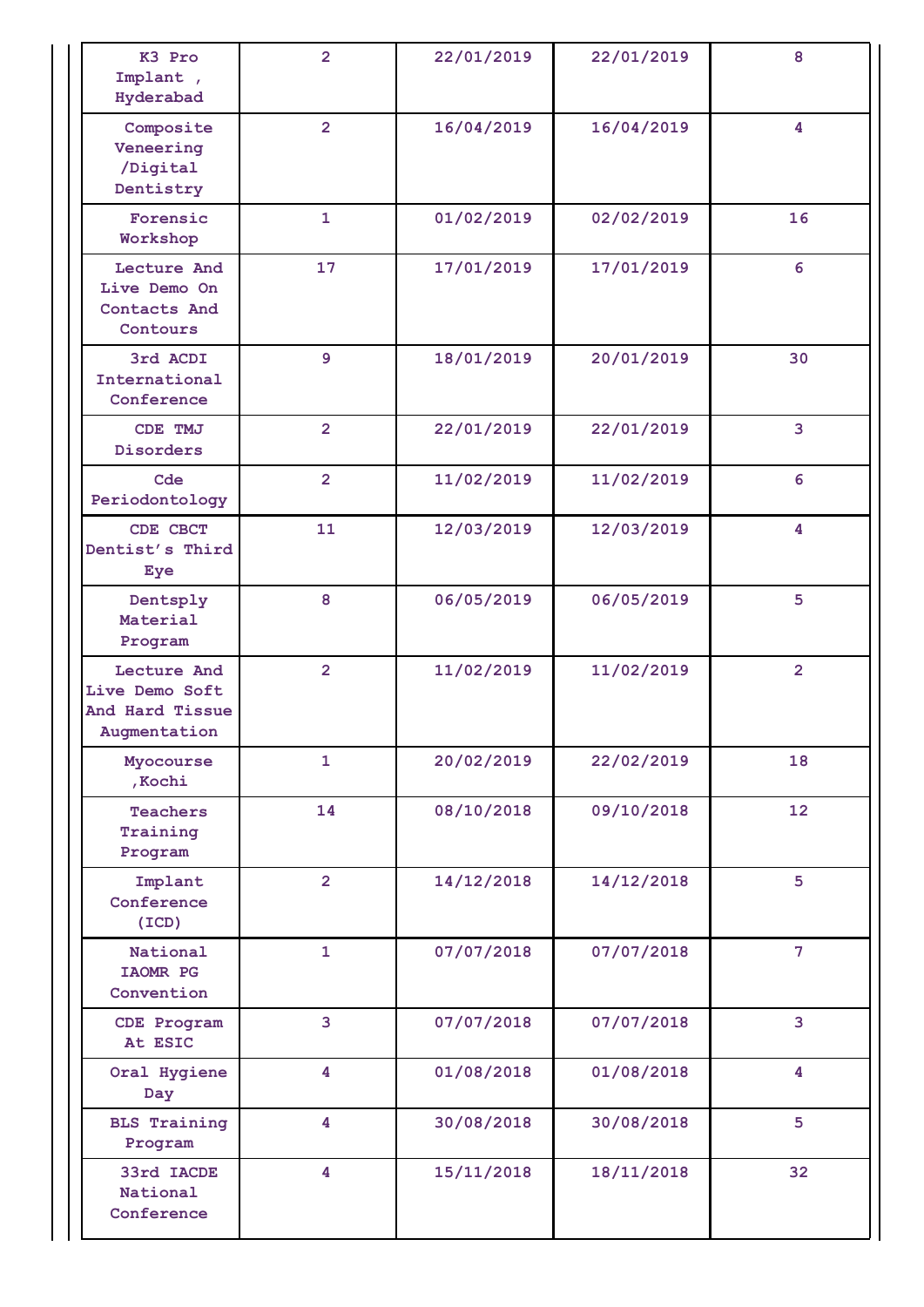| Telangana<br><b>State</b><br>Conference                                                                                                              | 1                 |                  | 14/07/2018                     |               | 15/07/2018      |              | 12                    |  |
|------------------------------------------------------------------------------------------------------------------------------------------------------|-------------------|------------------|--------------------------------|---------------|-----------------|--------------|-----------------------|--|
| Orthognathic<br>3D Surgical<br>Planning                                                                                                              | $\mathbf{1}$      |                  | 01/11/2018                     |               | 01/11/2018      |              | 4                     |  |
| Full Mouth<br>Rehabilitation<br>National<br>Seminar                                                                                                  | $12 \overline{ }$ |                  |                                | 07/04/2018    | 07/04/2018      |              | 5                     |  |
| Pediatric<br>Transitional<br>Implants                                                                                                                | $\overline{2}$    |                  |                                | 11/09/2018    |                 | 11/09/2018   | $\overline{2}$        |  |
| Zirconia<br>Crowns In<br>Pediatric<br>Dentistry                                                                                                      | $\mathbf{1}$      |                  |                                | 26/12/2018    |                 | 26/12/2018   | 6                     |  |
|                                                                                                                                                      |                   |                  | No file uploaded.              |               |                 |              |                       |  |
| 6.3.4 - Faculty and Staff recruitment (no. for permanent recruitment):                                                                               |                   |                  |                                |               |                 |              |                       |  |
|                                                                                                                                                      | Teaching          |                  |                                |               |                 | Non-teaching |                       |  |
| Permanent                                                                                                                                            |                   | <b>Full Time</b> |                                |               | Permanent       |              | <b>Full Time</b>      |  |
| 49                                                                                                                                                   |                   | Nill             |                                |               | Nill            |              | 74                    |  |
| 6.3.5 - Welfare schemes for                                                                                                                          |                   |                  |                                |               |                 |              |                       |  |
| Teaching                                                                                                                                             |                   |                  | Non-teaching                   |               | <b>Students</b> |              |                       |  |
| Provident fund                                                                                                                                       |                   |                  | ESIC, PF and AWES<br>Insurance |               |                 |              | <b>AWES Insurance</b> |  |
| 6.4 - Financial Management and Resource Mobilization                                                                                                 |                   |                  |                                |               |                 |              |                       |  |
| 6.4.1 - Institution conducts internal and external financial audits regularly (with in 100 words each)                                               |                   |                  |                                |               |                 |              |                       |  |
| yes, quarterly audit and CA audit on quarterly basis and yearly report                                                                               |                   |                  |                                |               |                 |              |                       |  |
| 6.4.2 - Funds / Grants received from management, non-government bodies, individuals, philanthropies during the<br>year(not covered in Criterion III) |                   |                  |                                |               |                 |              |                       |  |
| Name of the non government<br>funding agencies /individuals                                                                                          |                   |                  | Funds/ Grnats received in Rs.  |               |                 |              | Purpose               |  |
| <b>AWES</b>                                                                                                                                          |                   |                  |                                | 9150000       |                 |              | For Dental Equipment  |  |
|                                                                                                                                                      |                   |                  | No file uploaded.              |               |                 |              |                       |  |
| 6.4.3 - Total corpus fund generated                                                                                                                  |                   |                  |                                |               |                 |              |                       |  |
| 50000000                                                                                                                                             |                   |                  |                                |               |                 |              |                       |  |
| 6.5 - Internal Quality Assurance System                                                                                                              |                   |                  |                                |               |                 |              |                       |  |
| 6.5.1 - Whether Academic and Administrative Audit (AAA) has been done?                                                                               |                   |                  |                                |               |                 |              |                       |  |
| Audit Type                                                                                                                                           |                   | External         |                                |               |                 | Internal     |                       |  |
|                                                                                                                                                      | Yes/No            |                  | Agency                         |               |                 | Yes/No       | Authority             |  |
| Academic                                                                                                                                             | Yes               |                  | <b>AWES</b>                    | DCI, KNR UHS, |                 | Yes          | College               |  |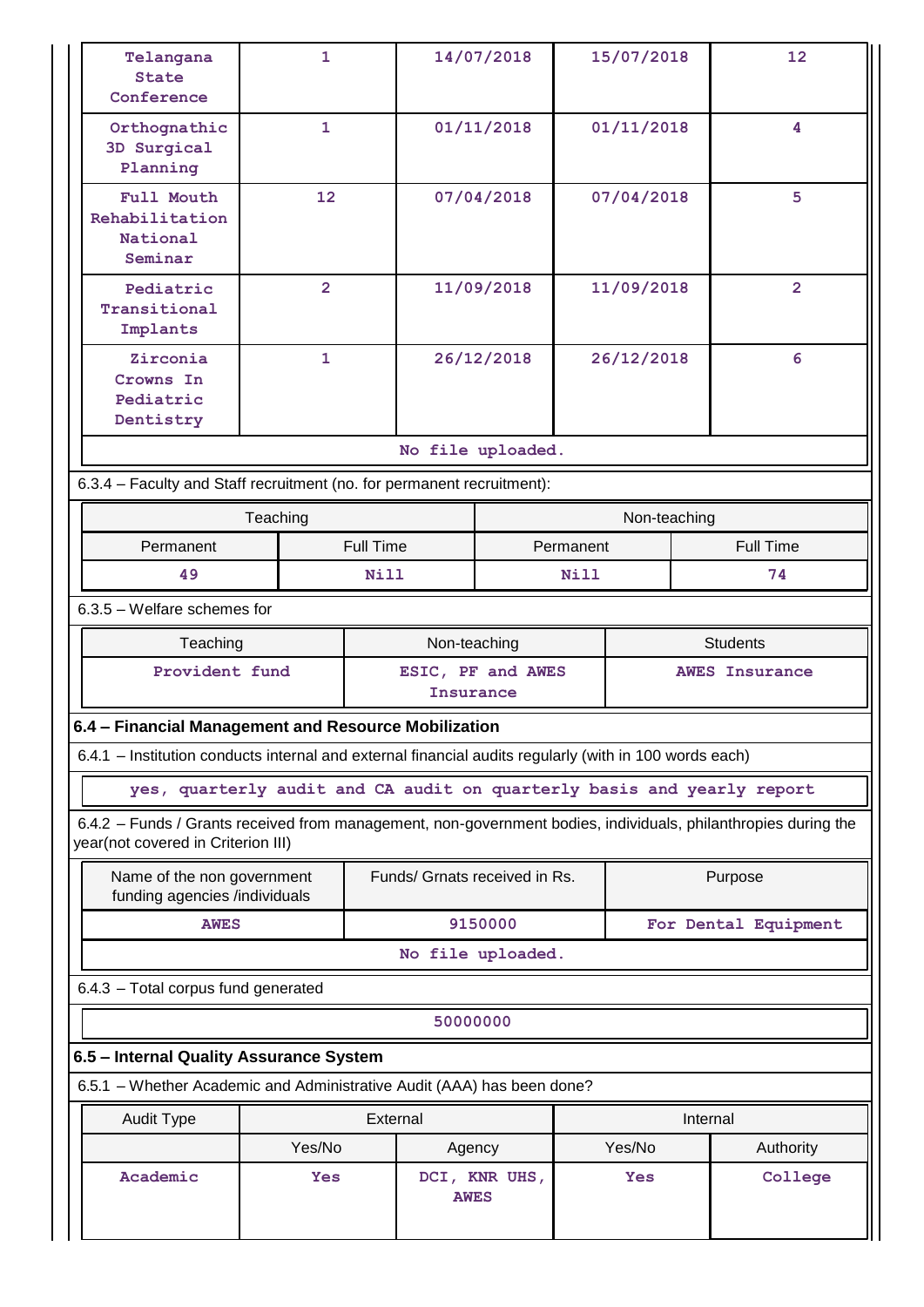| Administrative                                                                                                                                                                                                                                                                                                                                                                                                    | <b>Yes</b>                                                                            |  | <b>Adm Tech</b><br>Inspection) | <b>AWES</b> (Annual  |                          | <b>Yes</b>             |  | Management   |  |  |
|-------------------------------------------------------------------------------------------------------------------------------------------------------------------------------------------------------------------------------------------------------------------------------------------------------------------------------------------------------------------------------------------------------------------|---------------------------------------------------------------------------------------|--|--------------------------------|----------------------|--------------------------|------------------------|--|--------------|--|--|
|                                                                                                                                                                                                                                                                                                                                                                                                                   | 6.5.2 - Activities and support from the Parent - Teacher Association (at least three) |  |                                |                      |                          |                        |  |              |  |  |
| Parent teachers meet is conducted every year and parents are updated about<br>students attendance and performance, internal assessment marks and any<br>displinary issue brought to the notice are discussed with their respective<br>parents. Each speciality has been provided with cell phones in order to<br>constantly communicate with the parents on weekly basis to update them<br>regarding their wards. |                                                                                       |  |                                |                      |                          |                        |  |              |  |  |
|                                                                                                                                                                                                                                                                                                                                                                                                                   | 6.5.3 - Development programmes for support staff (at least three)                     |  |                                |                      |                          |                        |  |              |  |  |
|                                                                                                                                                                                                                                                                                                                                                                                                                   | Sterilization In Orthodontics Lab procedures in orthodontics Sterilization            |  | Asepsis in Dept of OMFS        |                      |                          |                        |  |              |  |  |
| 6.5.4 - Post Accreditation initiative(s) (mention at least three)                                                                                                                                                                                                                                                                                                                                                 |                                                                                       |  |                                |                      |                          |                        |  |              |  |  |
|                                                                                                                                                                                                                                                                                                                                                                                                                   | Adoption of Schools Solar Power Grid Rain water harvesting                            |  |                                |                      |                          |                        |  |              |  |  |
| 6.5.5 - Internal Quality Assurance System Details                                                                                                                                                                                                                                                                                                                                                                 |                                                                                       |  |                                |                      |                          |                        |  |              |  |  |
|                                                                                                                                                                                                                                                                                                                                                                                                                   | a) Submission of Data for AISHE portal                                                |  |                                |                      |                          | Yes                    |  |              |  |  |
|                                                                                                                                                                                                                                                                                                                                                                                                                   | b) Participation in NIRF<br>c)ISO certification                                       |  |                                |                      |                          | Yes<br><b>No</b>       |  |              |  |  |
|                                                                                                                                                                                                                                                                                                                                                                                                                   | d)NBA or any other quality audit                                                      |  |                                |                      |                          | <b>No</b>              |  |              |  |  |
| 6.5.6 - Number of Quality Initiatives undertaken during the year                                                                                                                                                                                                                                                                                                                                                  |                                                                                       |  |                                |                      |                          |                        |  |              |  |  |
| Year                                                                                                                                                                                                                                                                                                                                                                                                              | Name of quality                                                                       |  | Date of                        | <b>Duration From</b> |                          | <b>Duration To</b>     |  | Number of    |  |  |
|                                                                                                                                                                                                                                                                                                                                                                                                                   | initiative by IQAC                                                                    |  | conducting IQAC                |                      |                          |                        |  | participants |  |  |
| 2018                                                                                                                                                                                                                                                                                                                                                                                                              | Audit                                                                                 |  | 10/07/2018                     |                      | 20/07/2019<br>18/07/2018 |                        |  | 10           |  |  |
| 2018                                                                                                                                                                                                                                                                                                                                                                                                              | Student<br><b>Exchange</b><br>Programme                                               |  | 10/07/2018                     | 27/08/2018           |                          | 30/08/2018             |  | 8            |  |  |
| 2019                                                                                                                                                                                                                                                                                                                                                                                                              | NEET<br>Coaching                                                                      |  | 12/03/2019                     | 14/05/2019           |                          | 16/05/2019             |  | 34           |  |  |
| 2019                                                                                                                                                                                                                                                                                                                                                                                                              | MOU with<br>reputed<br>Instutions                                                     |  | 12/03/2019                     | 23/07/2019           |                          | 23/07/2019             |  | 9            |  |  |
|                                                                                                                                                                                                                                                                                                                                                                                                                   |                                                                                       |  |                                | No file uploaded.    |                          |                        |  |              |  |  |
| <b>CRITERION VII - INSTITUTIONAL VALUES AND BEST PRACTICES</b>                                                                                                                                                                                                                                                                                                                                                    |                                                                                       |  |                                |                      |                          |                        |  |              |  |  |
| 7.1 - Institutional Values and Social Responsibilities                                                                                                                                                                                                                                                                                                                                                            |                                                                                       |  |                                |                      |                          |                        |  |              |  |  |
| 7.1.1 - Gender Equity (Number of gender equity promotion programmes organized by the institution during the<br>year)                                                                                                                                                                                                                                                                                              |                                                                                       |  |                                |                      |                          |                        |  |              |  |  |
| Title of the<br>programme                                                                                                                                                                                                                                                                                                                                                                                         | Period from                                                                           |  | Period To                      |                      |                          | Number of Participants |  |              |  |  |
|                                                                                                                                                                                                                                                                                                                                                                                                                   |                                                                                       |  |                                |                      |                          | Female                 |  | Male         |  |  |
| Gender<br>Desensitization<br>Debate                                                                                                                                                                                                                                                                                                                                                                               | 08/03/2018                                                                            |  |                                | 08/03/2018           | 22                       |                        |  | 9            |  |  |
| Role of women                                                                                                                                                                                                                                                                                                                                                                                                     | 09/03/2018                                                                            |  |                                | 09/03/2018           |                          | 20                     |  | 16           |  |  |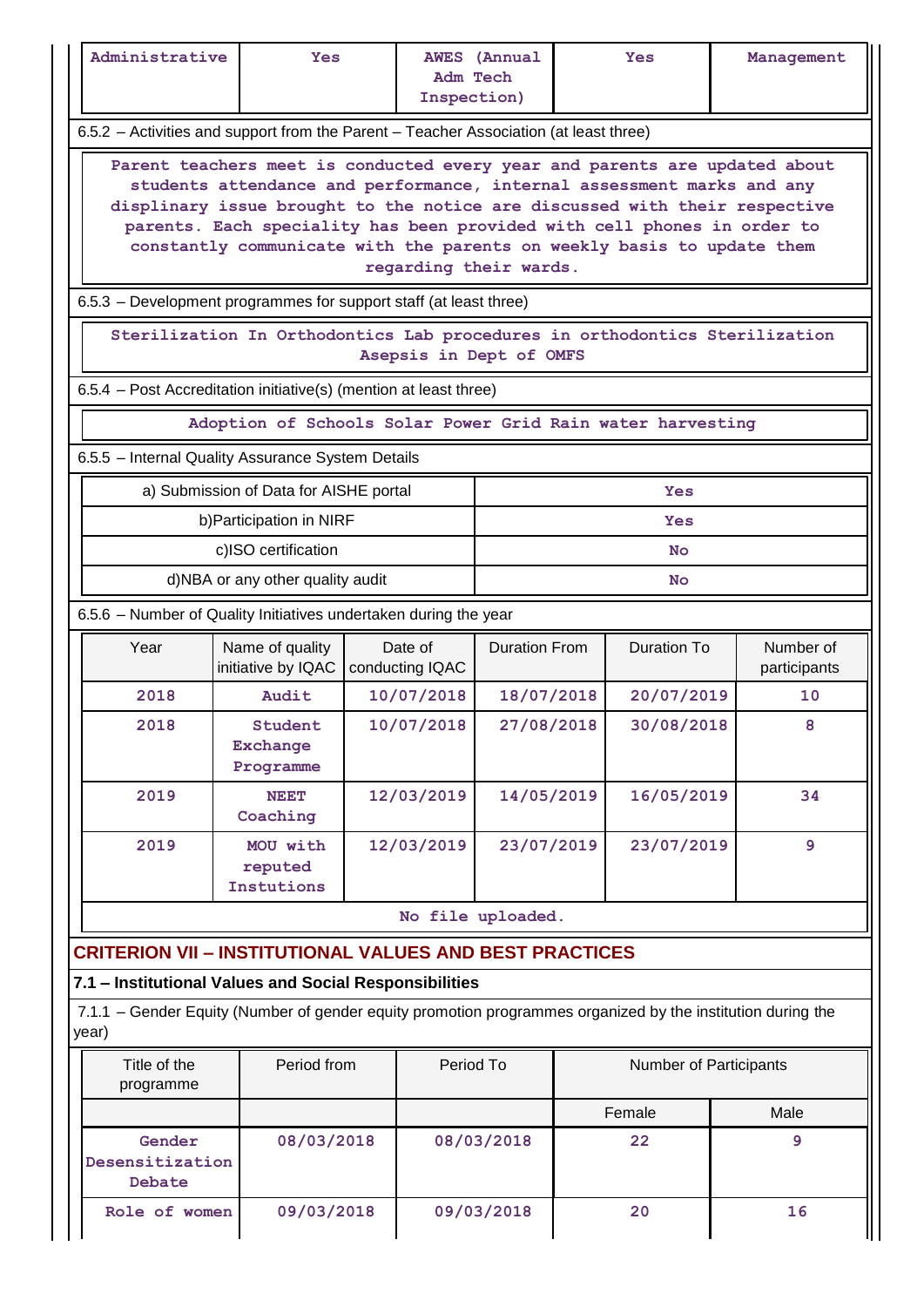| in family and<br>Society                                                                                                                                   |                                                                                             |                                                                                                   |                          |                          |                   |                    |                              |                                                                                                                                                                                                                                                                                                                       |                                                     |  |  |
|------------------------------------------------------------------------------------------------------------------------------------------------------------|---------------------------------------------------------------------------------------------|---------------------------------------------------------------------------------------------------|--------------------------|--------------------------|-------------------|--------------------|------------------------------|-----------------------------------------------------------------------------------------------------------------------------------------------------------------------------------------------------------------------------------------------------------------------------------------------------------------------|-----------------------------------------------------|--|--|
| 7.1.2 - Environmental Consciousness and Sustainability/Alternate Energy initiatives such as:                                                               |                                                                                             |                                                                                                   |                          |                          |                   |                    |                              |                                                                                                                                                                                                                                                                                                                       |                                                     |  |  |
| Percentage of power requirement of the University met by the renewable energy sources                                                                      |                                                                                             |                                                                                                   |                          |                          |                   |                    |                              |                                                                                                                                                                                                                                                                                                                       |                                                     |  |  |
| 1. Solar system established 10kv installed 2. 10 kv proposed. 3. LED bulbs in<br>boys and girls hostel and campus, sensitization and conservation of water |                                                                                             |                                                                                                   |                          |                          |                   |                    |                              |                                                                                                                                                                                                                                                                                                                       |                                                     |  |  |
| 7.1.3 - Differently abled (Divyangjan) friendliness                                                                                                        |                                                                                             |                                                                                                   |                          |                          |                   |                    |                              |                                                                                                                                                                                                                                                                                                                       |                                                     |  |  |
| Item facilities<br>Yes/No<br>Number of beneficiaries                                                                                                       |                                                                                             |                                                                                                   |                          |                          |                   |                    |                              |                                                                                                                                                                                                                                                                                                                       |                                                     |  |  |
|                                                                                                                                                            | Physical facilities                                                                         |                                                                                                   |                          |                          | <b>Yes</b>        |                    |                              | 25                                                                                                                                                                                                                                                                                                                    |                                                     |  |  |
|                                                                                                                                                            | Ramp/Rails                                                                                  |                                                                                                   |                          |                          | <b>Yes</b>        |                    |                              | 150                                                                                                                                                                                                                                                                                                                   |                                                     |  |  |
|                                                                                                                                                            | <b>Rest Rooms</b>                                                                           |                                                                                                   |                          |                          | Yes               |                    |                              | 15                                                                                                                                                                                                                                                                                                                    |                                                     |  |  |
| 7.1.4 - Inclusion and Situatedness                                                                                                                         |                                                                                             |                                                                                                   |                          |                          |                   |                    |                              |                                                                                                                                                                                                                                                                                                                       |                                                     |  |  |
| Year                                                                                                                                                       | Number of<br>initiatives to<br>address<br>locational<br>advantages<br>and disadva<br>ntages | Number of<br>initiatives<br>taken to<br>engage with<br>and<br>contribute to<br>local<br>community |                          | Date                     | Duration          |                    | Name of<br>initiative        | <b>Issues</b><br>addressed                                                                                                                                                                                                                                                                                            | Number of<br>participating<br>students<br>and staff |  |  |
| 2018                                                                                                                                                       | $\mathbf{1}$                                                                                | 1                                                                                                 |                          | 10/05/2<br>018           | 6                 |                    | Tobacco<br>Cessation<br>Cell | Counsel<br>ling,<br>Nicotine<br>replaceme<br>nt and Ph<br>armacothe<br>rapy                                                                                                                                                                                                                                           | 6                                                   |  |  |
|                                                                                                                                                            |                                                                                             |                                                                                                   |                          | No file uploaded         |                   |                    |                              |                                                                                                                                                                                                                                                                                                                       |                                                     |  |  |
| 7.1.5 - Human Values and Professional Ethics Code of conduct (handbooks) for various stakeholders                                                          |                                                                                             |                                                                                                   |                          |                          |                   |                    |                              |                                                                                                                                                                                                                                                                                                                       |                                                     |  |  |
|                                                                                                                                                            | Title                                                                                       |                                                                                                   |                          | Date of publication      |                   |                    |                              | Follow up(max 100 words)                                                                                                                                                                                                                                                                                              |                                                     |  |  |
|                                                                                                                                                            | Women Legal Rights                                                                          |                                                                                                   |                          | 21/11/2018               |                   |                    |                              | MCQ'S Test planned                                                                                                                                                                                                                                                                                                    |                                                     |  |  |
| 7.1.6 - Activities conducted for promotion of universal Values and Ethics                                                                                  |                                                                                             |                                                                                                   |                          |                          |                   |                    |                              |                                                                                                                                                                                                                                                                                                                       |                                                     |  |  |
| Activity                                                                                                                                                   |                                                                                             |                                                                                                   |                          | <b>Duration From</b>     |                   | <b>Duration To</b> |                              | Number of participants                                                                                                                                                                                                                                                                                                |                                                     |  |  |
| Human values and<br>ethics program<br>initiated, Lecture<br>by Principal 'on<br>essence of being a<br>Doctor'                                              |                                                                                             |                                                                                                   | 01/07/2019<br>01/07/2019 |                          |                   |                    |                              | 300                                                                                                                                                                                                                                                                                                                   |                                                     |  |  |
|                                                                                                                                                            |                                                                                             |                                                                                                   |                          |                          | No file uploaded. |                    |                              |                                                                                                                                                                                                                                                                                                                       |                                                     |  |  |
| 7.1.7 – Initiatives taken by the institution to make the campus eco-friendly (at least five)                                                               |                                                                                             |                                                                                                   |                          |                          |                   |                    |                              |                                                                                                                                                                                                                                                                                                                       |                                                     |  |  |
|                                                                                                                                                            |                                                                                             |                                                                                                   |                          | track for staff students |                   |                    |                              | 1. 10 K W Solar Power Panel In Girls Hostel 2. Rain Water harvesting 3. Bio<br>medical waste segregation and management carried out by private company on<br>regular basis 4. Government program 'Harithaharam' in collaboration with<br>Telangana Police ( Rachakonda police) conducted 5. Children park and walking |                                                     |  |  |